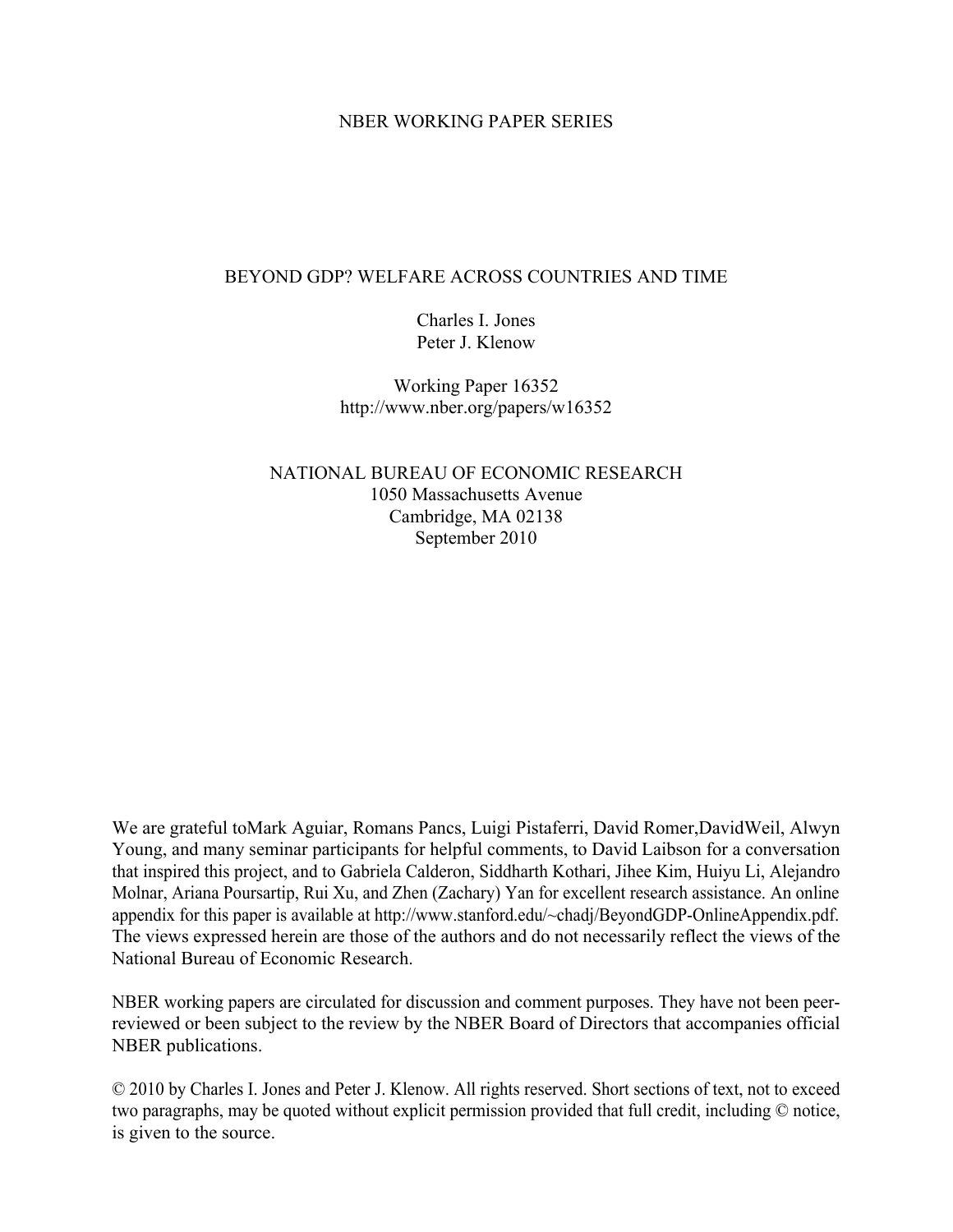Beyond GDP? Welfare across Countries and Time Charles I. Jones and Peter J. Klenow NBER Working Paper No. 16352 September 2010, Revised April 2015 JEL No. O10,O40

# **ABSTRACT**

We propose a summary statistic for the economic well-being of people in a country. Our measure incorporates consumption, leisure, mortality, and inequality, first for a narrow set of countries using detailed micro data, and then more broadly using multi-country data sets. While welfare is highly correlated with GDP per capita, deviations are often large. Western Europe looks considerably closer to the U.S., emerging Asia has not caught up as much, and many developing countries are further behind. Each component we introduce plays a significant role in accounting for these differences, with mortality being most important.

Charles I. Jones Graduate School of Business Stanford University 655 Knight Way Stanford, CA 94305-4800 and NBER chad.jones@stanford.edu

Peter J. Klenow Department of Economics 579 Serra Mall Stanford University Stanford, CA 94305-6072 and NBER Klenow@Stanford.edu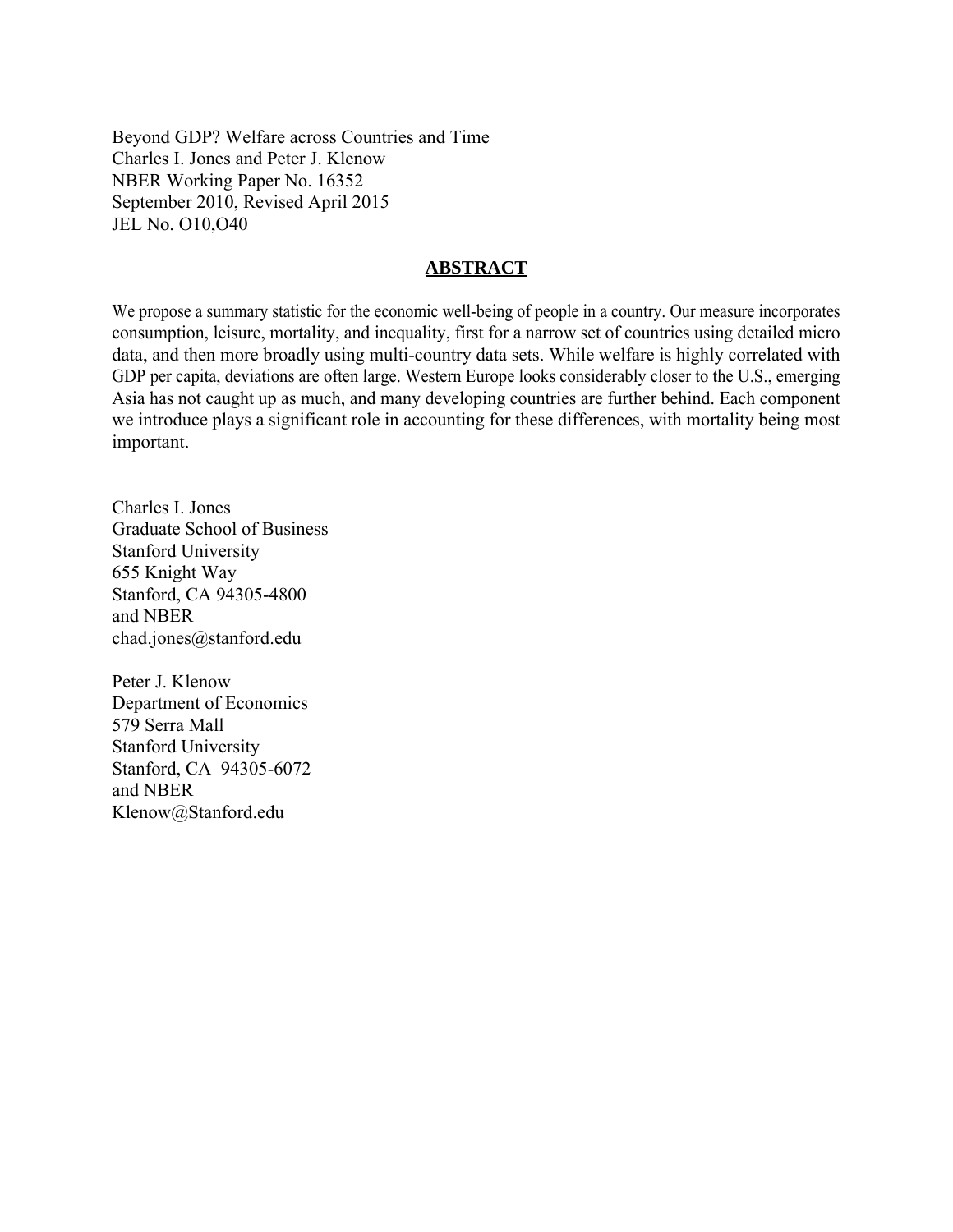### 2 **JONES AND KLENOW**

# **1. Introduction**

As many economists have noted, GDP is a flawed measure of economic welfare. Leisure, inequality, mortality, morbidity, crime, and the natural environment are just some of the major factors affecting living standards within a country that are incorporated imperfectly, if at all, in GDP. The Stiglitz Commission Report [\(Stiglitz, Sen and Fitoussi,](#page-40-0) [2009\)](#page-40-0) was the latest attempt to sort through the criticisms of GDP and seek practical recommendations for improvement. Though there are significant conceptual and empirical hurdles to including some of these factors in a welfare measure, standard economic analysis is arguably well-equipped to deal with several of them.

We propose a simple summary statistic for the welfare of a country's population, measured as a consumption equivalent, and compute its level and growth rate for a diverse set of countries. This welfare measure combines data on consumption, leisure, inequality, and mortality using the standard economics of expected utility. The focus on consumption-equivalent welfare follows in the tradition of [Lucas \(1987\)](#page-39-0), who calculated the welfare benefits of eliminating business cycles versus raising the growth rate.

As an example, suppose we wish to compare living standards in France and the United States. GDP per person is markedly lower in France: France had a per capita GDP in 2005 of just 67 percent of the U.S. value. Consumption per person in France was even lower — only 60 percent of the U.S., even adding government consumption to private consumption. However, other indicators looked better in France. Life expectancy at birth was around 80 years in France versus 77 years in the U.S. Leisure was higher in France — Americans worked 877 hours (per person, not per worker) versus only 535 hours for the French. Inequality was substantially lower in France: the standard deviation of log consumption was around 0.54 in the U.S. but only 0.42 in France.

Our welfare metric combines each of these factors with the level of consumption using an expected utility framework. We do this in two ways. First, we use detailed micro data from household surveys for 13 countries to provide a measure of welfare with as few assumptions as possible. Then, we use publicly-available multi-country data sets to construct cruder welfare measures for 152 countries. Cross-checking these "macro" results with the detailed "micro" results suggests that there is valuable information even using the coarse multi-country data sets.

Our consumption-equivalent measure aims to answer questions such as: what pro-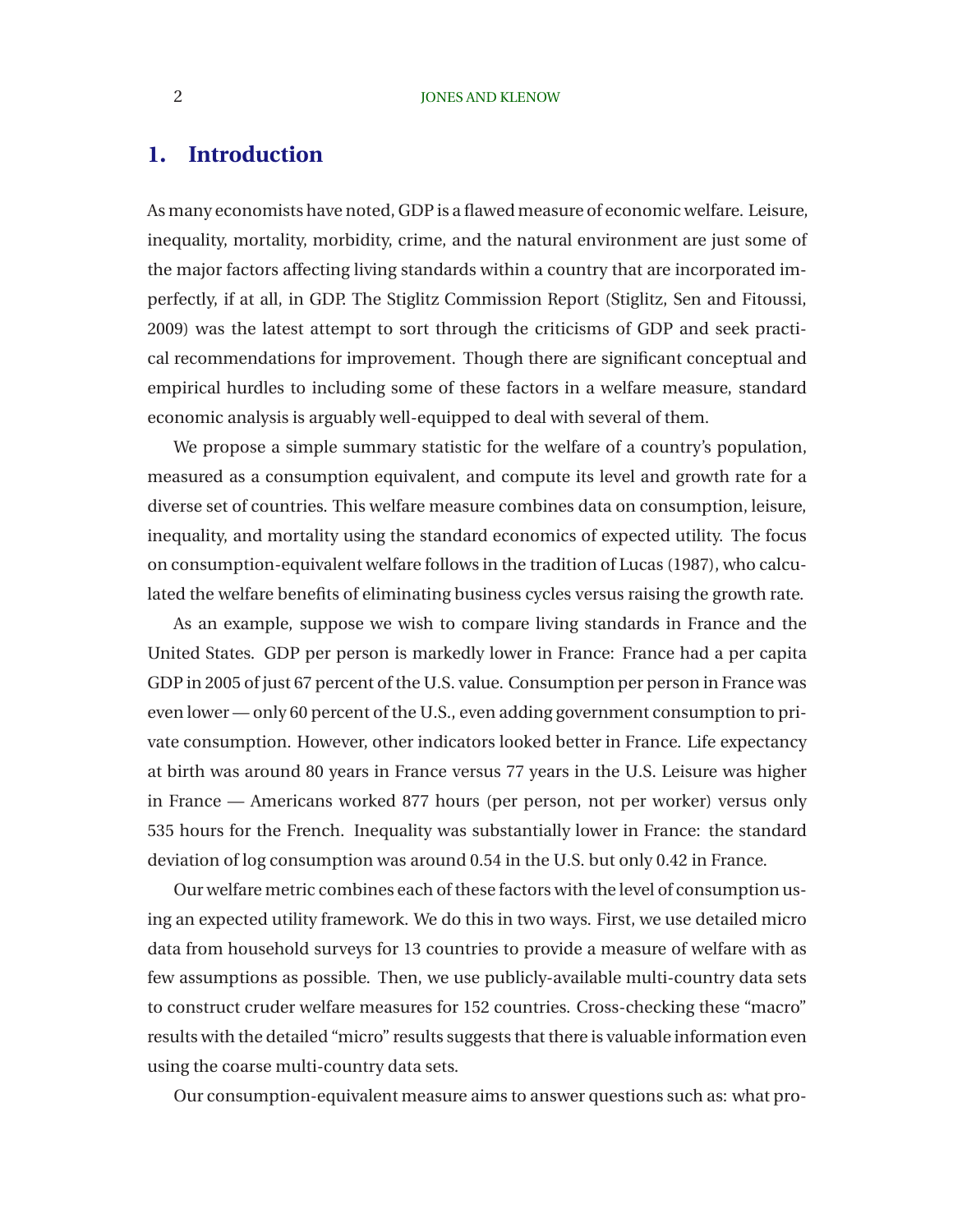portion of consumption in the U.S., given the U.S. values of leisure, mortality, and inequality, would deliver the same expected flow utility as the values in France? In our results, lower mortality, lower inequality, and higher leisure each add roughly 10 percentage points to French welfare in terms of equivalent consumption. Rather than looking like 60 percent of the U.S. value, as it does based solely on consumption, France ends up with consumption-equivalent welfare equal to 92 percent of that in the  $U.S.<sup>1</sup>$ 

The French example applies more broadly to Western Europe as a whole, but for the poorer countries of the world, the opposite is typically true. Because of lower life expectancy and higher inequality, their consumption equivalent welfare is often less than their income: Western Europe is closer to the U.S., but poor and middle-income countries are typically further behind. More generally, our findings can be summarized as follows:

- 1. GDP per person is an informative indicator of welfare across a broad range of countries: the two measures have a correlation of 0.98. Nevertheless, there are economically important differences between GDP per person and consumption equivalent welfare. Across our 13 countries, the median deviation is around 35% — so disparities like we see in France are quite common.
- 2. Average Western European living standards appear much closer to those in the United States (around 85% for welfare versus 67% for income) when we take into account Europe's longer life expectancy, additional leisure time, and lower inequality.
- 3. Most developing countries including much of sub-Saharan Africa, Latin America, southern Asia, and China — are substantially poorer than incomes suggest because of a combination of shorter lives and extreme inequality. Lower life expectancy reduces welfare by 15 to 50% in the developing countries we examine. Combined with the previous finding, the upshot is that, across countries, welfare inequality appears even greater than income inequality.
- 4. Growth rates are typically revised upward, with welfare growth averaging 3.1% between the 1980s and the mid-2000s versus income growth of 2.1%. A boost

 $1$ Our calculations do not conflict with Prescott's (2004) argument that Americans work more than Europeans because of lower marginal tax rates in the U.S. But the higher leisure in France partially compensates for their lower consumption.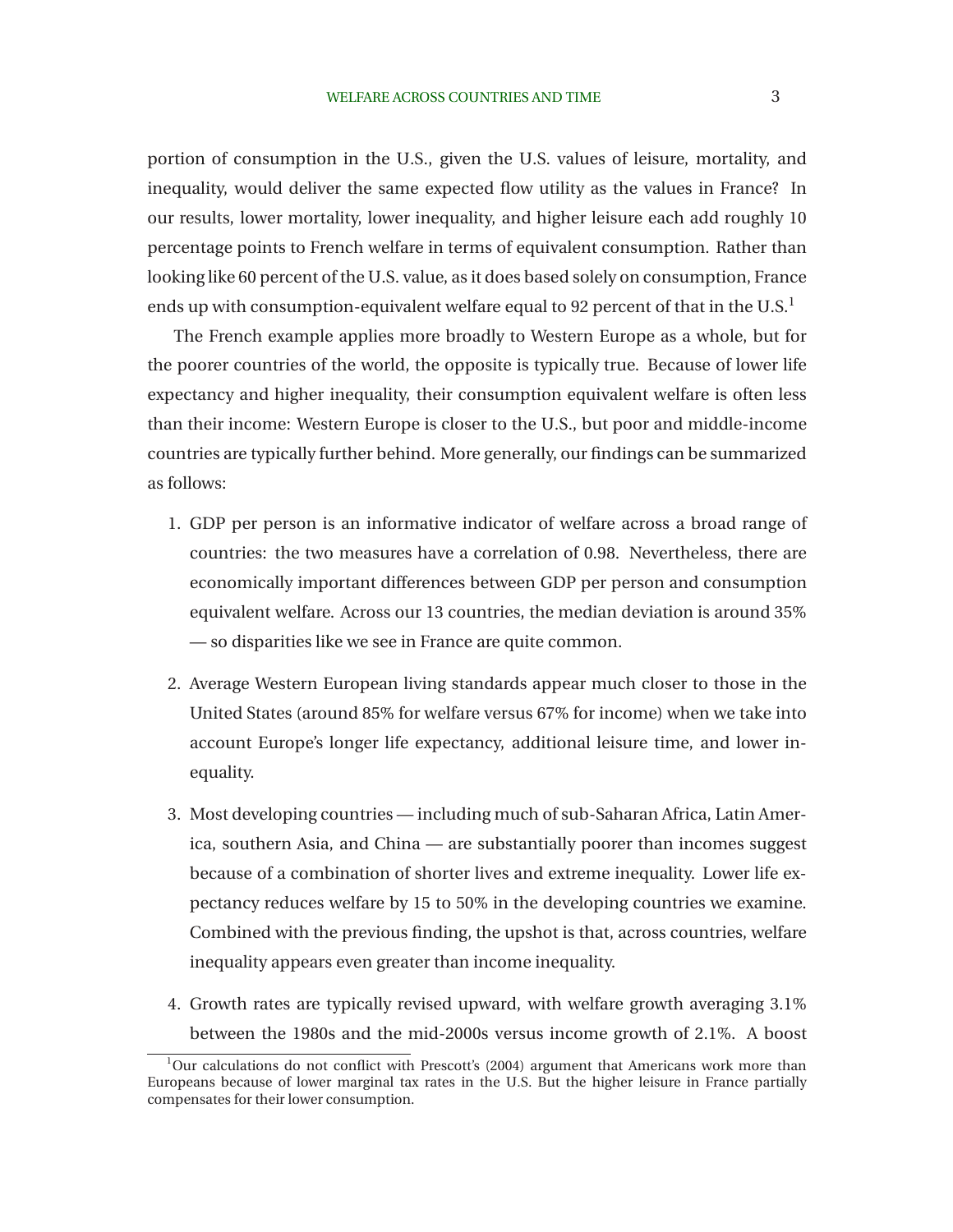#### 4 **JONES AND KLENOW**

from rising life expectancy of more than a percentage point shows up throughout the world, with the notable exception of sub-Saharan Africa. If welfare grows 3% instead of 2% per year, living standards double in 24 years instead of 36 years; over a century, this leads to a 20-fold increase rather than a 7-fold increase.<sup>2</sup>

The U.S.-France comparison, and our results for other countries, emphasize an important point. High hours worked per capita and a high investment rate are wellknown to deliver high GDP per capita, other things being equal. But these strategies have associated costs that are not reflected in GDP. Our welfare measure values the high GDP but adjusts for the lower leisure and lower consumption share to produce a more complete picture of living standards.

This paper builds on a large collection of related work. [Nordhaus and Tobin](#page-40-0) [\(1972\)](#page-40-0) introduced a "Measure of Economic Welfare" that combines consumption and leisure, values household work, and deducts urban disamenities for the U.S. over time. We incorporate life expectancy and inequality and make comparisons across countries as well as over time, but we do not attempt to account for urban disamenities. The United Nations Human Development Index combines income, life expectancy, and literacy, first putting each variable on a scale from zero to one and then averaging. In comparison, we combine different ingredients (consumption rather than income, leisure rather than literacy, plus inequality) using a utility function to arrive at a consumptionequivalent welfare measure that can be compared across time for a given country as well as across countries. [Ravallion](#page-40-0) [\(2010](#page-40-0)) criticizes "mashup indices" like the Human Development Index for their arbitrary nature; our approach is explicitly grounded in economic theory. [Fleurbaey \(2009](#page-39-0)) contains a more comprehensive review of attempts [at constructing measures of socia](#page-38-0)l welfare.

Becker, Philipson and Soares [\(2005](#page-38-0)) use a utility function to combine income and life expectancy into a full income measure. Their focus is on the evolution of crosscountry dispersion, and their main finding is that dispersion decreases significantly over time when one combines life expectancy with income. Our broader welfare measure includes leisure and inequality as well as life expectancy, and uses consumption instead of income as the base. All of these differences are first-order to our findings. And we emphasize results for individual countries, not just trends in dispersion.

<sup>2</sup>Our results reinforce research on welfare gains from rising life expectancy. See [Nordhaus](#page-40-0) [\(2003\)](#page-40-0), [Becker, Philipson and Soares](#page-38-0) [\(2005\)](#page-38-0), [Murphy and Topel \(2006](#page-39-0)), and [Hall and Jones](#page-39-0) [\(2007\)](#page-39-0).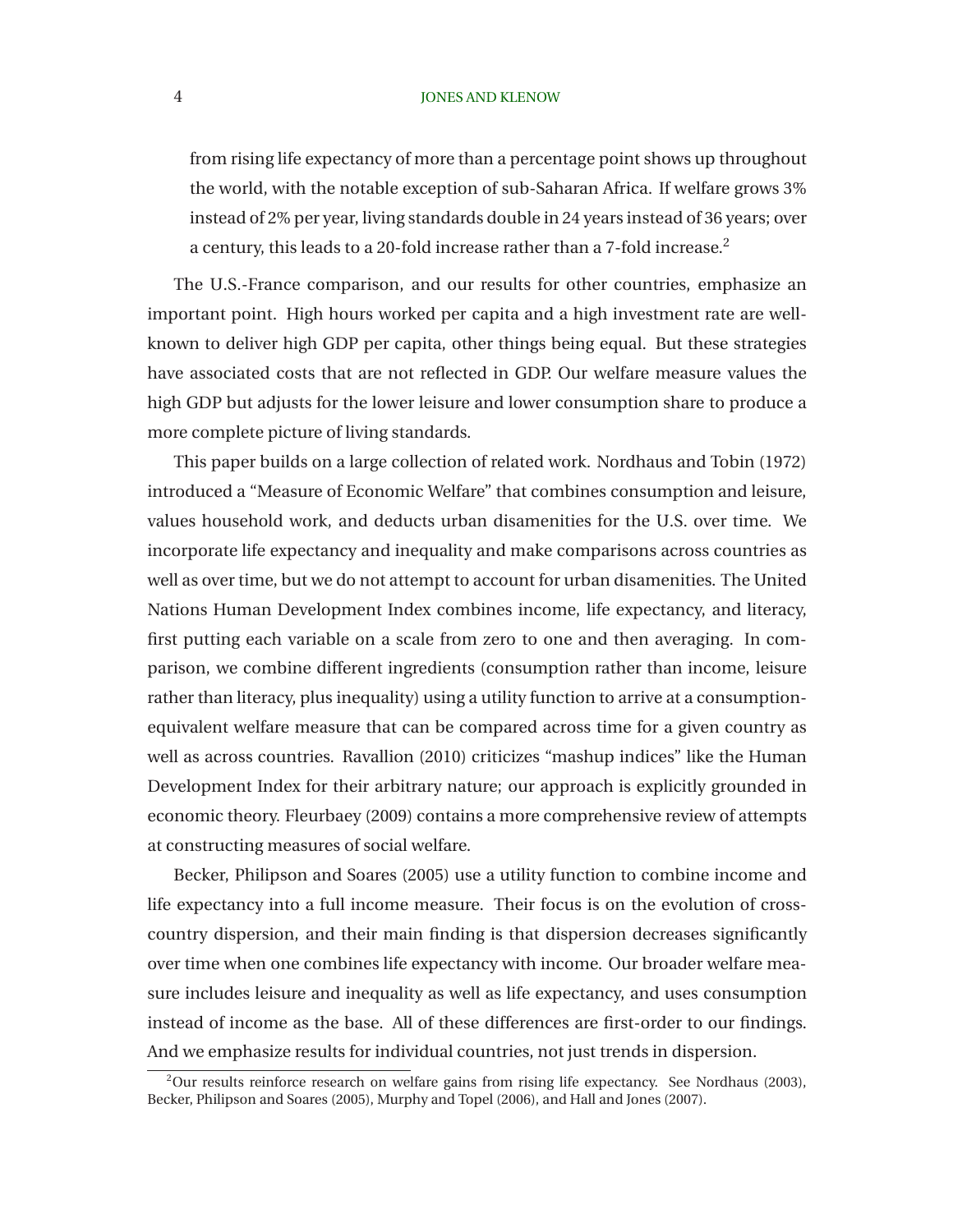Fleurbaey and Gaulier [\(2009\)](#page-39-0) construct a full-income measure for 24 OECD countries. Like us, they incorporate life expectancy, leisure, and inequality. Our paper differs in many details, both methodological and empirical. For example, we focus on consumption instead of income, report results for countries at all stages of development, and consider growth rates as well as levels. [Boarini, Johansson and d'Ercole](#page-39-0) [\(2006\)](#page-39-0) is another related paper that focuses on OECD countries. They construct a fullincome measure by valuing leisure using wages and combining it with per capita GDP. They consider adjusting household income for inequality according to various social welfare functions and, separately, consider differences in social indicators such as life expectancy and social capital. Our approach differs in using expected utility to create a single statistic for living standards in a much larger set of countries.

There are many limitations to the welfare metric we use, and a few deserve special mention at the outset. First, we evaluate the allocations both within and across countries according to one set of preferences. We do consider different functional forms and parameter values in our robustness checks. Second, we do not try to measure morbidity. We use life expectancy as a very imperfect measure of health. Third, we make no account for direct utility benefits from the quality of the natural environment, public safety, or political freedom.

The rest of the paper is organized as follows. Section 2 lays out the simple theory underlying the calculations. Section 3 describes the micro data that we use for our main results in Section 4. Section 5 explores robustness. Section 6 presents results for a large set of countries using publicly-available data. Section 7 concludes.

# **2. Theory**

Comparing GDPs across countries requires the use of a common set of prices. Similarly, although people in different countries may have different preferences, we compare welfare across countries using a common specification for preferences. To be concrete, we consider a fictitious person possessing these preferences and call him "Rawls."

Behind the veil of ignorance, Rawls is confronted with a lottery. He will live his entire life in a particular country. He doesn't know whether he will be rich or poor, hardworking or living a life of leisure, or even whether some deadly disease will kill him before he gets a chance to enjoy much of his life. Over his life, he will draw from the cross-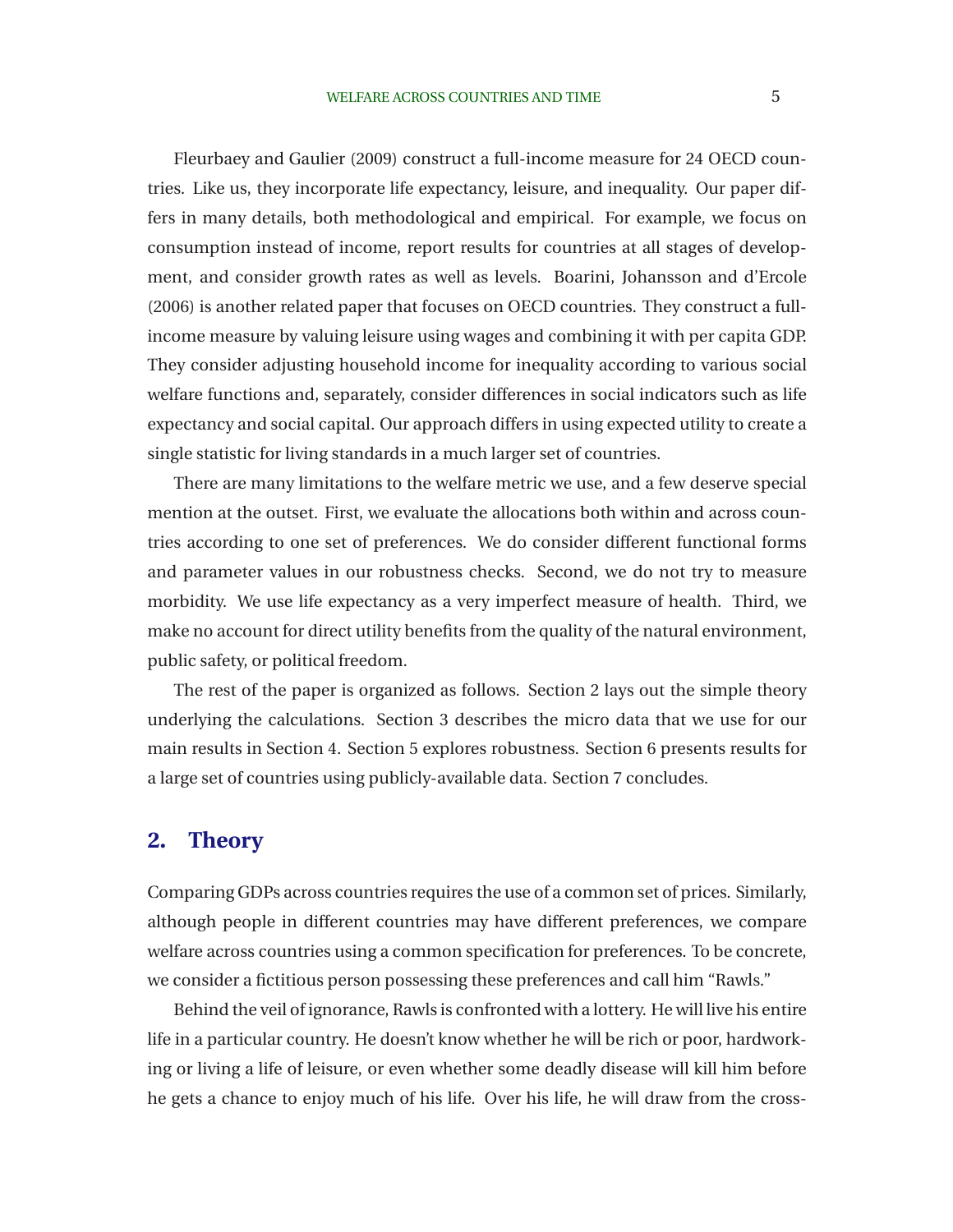### <span id="page-6-0"></span>6 **JONES AND KLENOW**

section distributions of consumption and leisure and from the cross-section mortality distribution corresponding to each age in a particular year. What proportion of Rawls' annual consumption living his life in the United States would make him indifferent to living life instead in, say, China or France? Call the answer to this question  $\lambda_{\text{China}}$  or  $\lambda_{\text{France}}$ . This is a consumption-equivalent measure of the standard of living. In the interest of brevity, we will sometimes simply call this "welfare," but strictly speaking we mean a consumption-equivalent measure.

A quick note on a possible source of confusion. In naming our individual "Rawls" we are referencing the veil of ignorance emphasized by [Rawls](#page-40-0) [\(1971\)](#page-40-0) and [Harsanyi](#page-39-0) [\(1953\)](#page-39-0). In contrast, we wish to distance ourselves from the maximin social welfare function advocated by Rawls that puts all weight on the least well-off person in society. While that is one possible case we could consider, it is extreme and far from our benchmark case. As we discuss next, our focus is a utilitarian expected utility calculation giving equal weight to each person.

### **2.1. The Main Setup**

Let C denote an individual's annual consumption and  $\ell$  denote leisure plus time spent in home production. Expected lifetime utility is then

$$
U = \mathbb{E}\sum_{a=1}^{100} \beta^a u(C_a, \ell_a) S(a), \tag{1}
$$

where  $S(a)$  is the probability an individual survives to age a and the expectations operator applies to the uncertainty with respect to consumption and leisure. To implement our welfare calculation, let  $U_i(\lambda)$  denote expected lifetime utility in country *i* if consumption is multiplied by a factor  $\lambda$  at each age:

$$
U_i(\lambda) = \mathbb{E}_i \sum_{a=1}^{100} \beta^a u(\lambda C_{ai}, \ell_{ai}) S_i(a).
$$
 (2)

By what factor,  $\lambda_i$ , must we adjust Rawls' consumption to make him indifferent between living his life as a random person in the U.S. and living in some other country i? The answer to this question satisfies

$$
U_{us}(\lambda_i) = U_i(1). \tag{3}
$$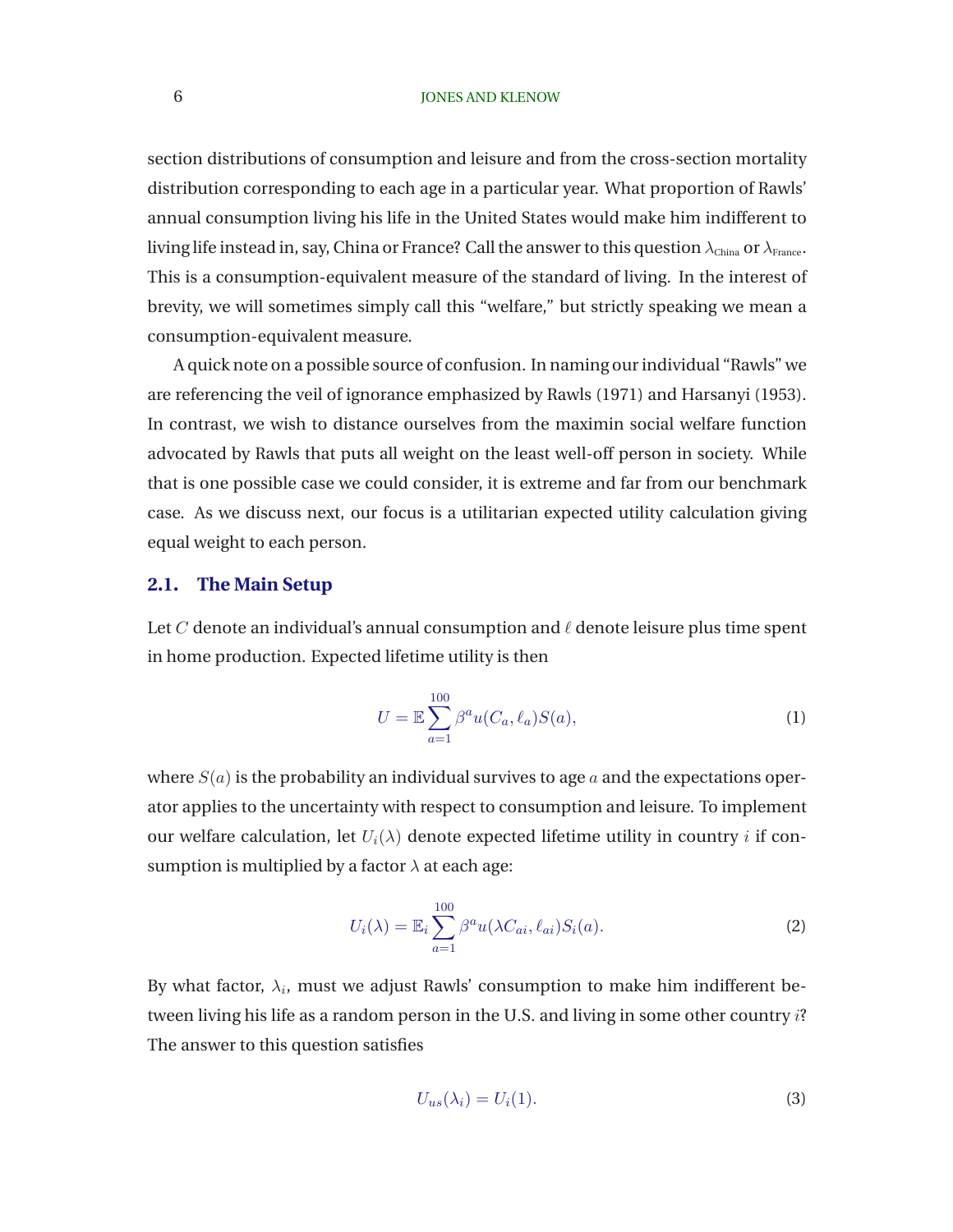<span id="page-7-0"></span>The remainder of this paper implements this calculation in a variety of ways, both across countries to compare levels of welfare and over time to compute measures of welfare growth. For each country-year, we use cross-sectional data on consumption and leisure and cross-sectional data on mortality by age, treating individuals as drawing from this cross-section (adding growth) over their lifetime.

### **2.2. An Illustrative Example**

To see how we implement this calculation, an example is helpful. This example makes strong assumptions to get simple results that are useful for intuition. We will relax many of these assumptions in the next subsection. First, assume that flow utility for Rawls is

$$
u(C, \ell) = \bar{u} + \log C + v(\ell),\tag{4}
$$

where  $v(\ell)$  captures the utility from leisure and home production. Next, suppose that consumption in each country is lognormally distributed across people at a point in time, independent of age and mortality, with arithmetic mean  $c_i$  and a variance of log consumption of  $\sigma_i^2$ . Then  $E[\log C] = \log c - \sigma^2/2$ . Over time, assume that consumption grows at a constant rate  $q$ . Finally, assume for now that leisure is constant across ages and certain. Under these assumptions, expected lifetime utility is given by

$$
U_i^{\text{simple}} = \left[\sum_a \beta^a S_i(a)\right] \cdot \left(\bar{u} + \log c_i + v(\ell_i) - \frac{1}{2} \cdot \sigma_i^2\right) + g \cdot \sum_a \beta^a S_i(a)a. \tag{5}
$$

In the special case in which  $\beta = 1$  and  $g = 0$ , the terms involving the survival rates simplify. In particular,  $e\equiv\sum_a S(a)$  equals life expectancy at birth, and we have

$$
U_i^{\text{simple}} = e_i(\bar{u} + \log c_i + v(\ell_i) - \frac{1}{2} \cdot \sigma_i^2). \tag{6}
$$

That is, lifetime utility is just the product of life expectancy and expected flow utility from each year. In this special case, consumption equivalent welfare in [\(3\)](#page-6-0) becomes:

$$
\log \lambda_i^{\text{simple}} = \frac{e_i - e_{us}}{e_{us}} (\bar{u} + \log c_i + v(\ell_i) - \frac{1}{2}\sigma_i^2) \quad \text{Life expectancy} \n+ \log c_i - \log c_{us} \quad \text{Consumption} \n+ v(\ell_i) - v(\ell_{us}) \quad \text{Leisure} \n- \frac{1}{2} (\sigma_i^2 - \sigma_{us}^2). \quad \text{Inequality}
$$
\n(7)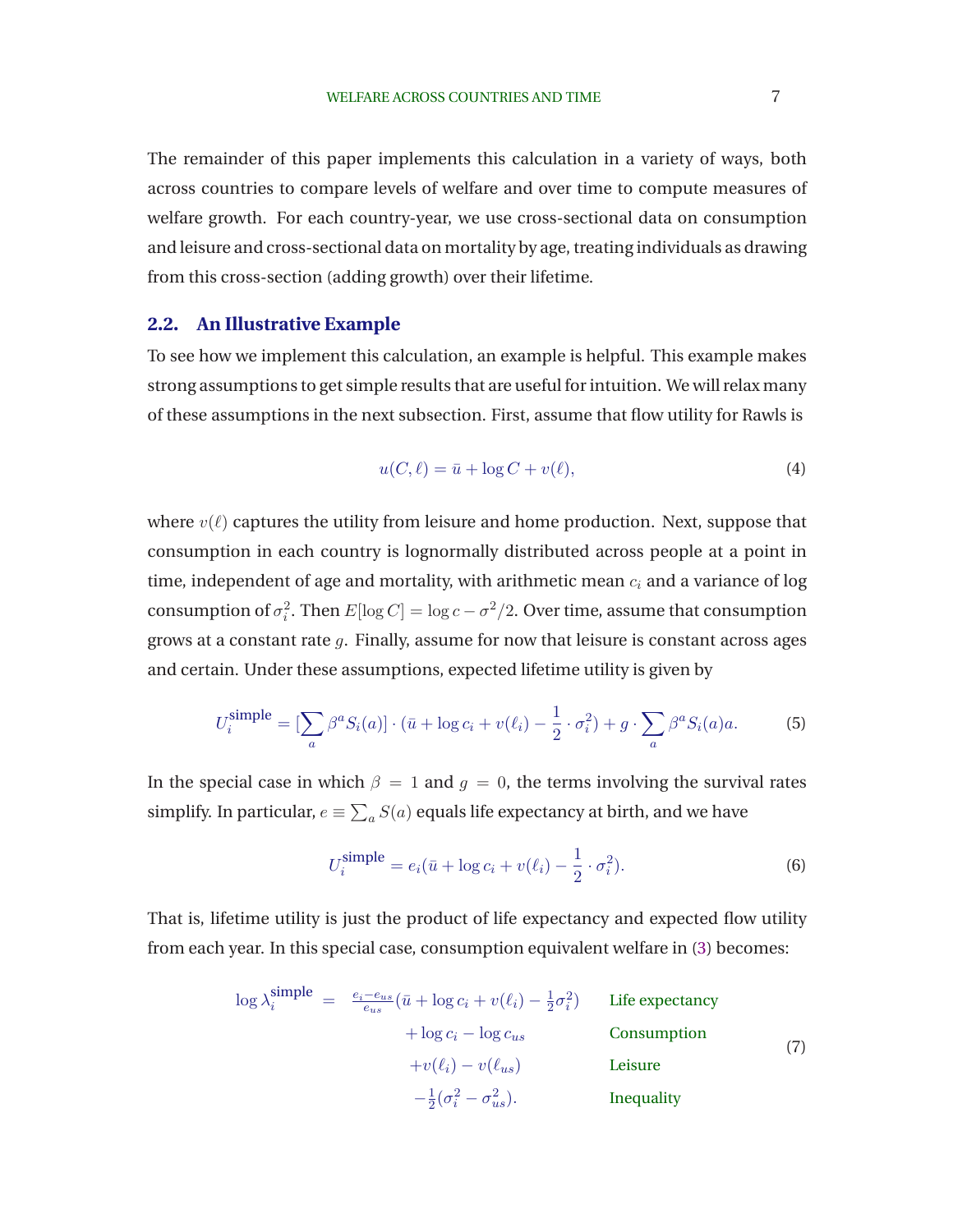### 8 **IONES AND KLENOW**

This expression provides an additive decomposition of the forces that determine welfare in country  $i$  relative to the United States. The first term captures the effect of differences in life expectancy: it is the percentage difference in life expectancy weighted by how much a year of life is worth — the flow utility in country  $i$ . The remaining three terms denote the contributions of differences in consumption, leisure, and inequality. At the end of the paper, we will use [\(7\)](#page-7-0) to compute consumption-equivalent welfare for a large sample of countries using readily available data sources.<sup>3</sup>

### **2.3. Welfare Calculations using Micro Data**

While the example above is helpful for intuition, our micro data is much richer, allowing far fewer assumptions. Let the triplet  $\{j, a, i\}$  represent individual j of age  $a \in$  $\{1,...,100\}$  in country *i*. Denote the sampling weight on individual *j* in country *i* as  $\omega_{ja}^i$ , and the number of individuals of age  $a$  in country  $i$  as  $N_a^i$ . We make the convenient assumption that the possible levels of consumption and leisure match the levels seen for individuals in the sample in each age group in each country-year. Within each age group, we normalize the sampling weights to sum to 1:

$$
\bar{\omega}_{ja}^{i} \equiv \frac{\omega_{ja}^{i}}{\sum_{j=1}^{N_a^{i}} \omega_{ja}^{i}}
$$
\n(8)

Behind the veil of ignorance, expected utility for Rawls in country  $i$  is

$$
U^{i} = \sum_{a=1}^{100} \beta^{a} S_{a}^{i} \sum_{j=1}^{N_{a}^{i}} \bar{\omega}_{ja}^{i} u(c_{ja}^{i} e^{ga}, \ell_{ja}^{i}),
$$
\n(9)

where  $S_a^i$  is the probability of surviving to age  $a$  in country  $i.$  Note that each age group is weighted by country-specific survival rates rather than local population shares. As before,  $U^i(\lambda)$  denotes expected utility for Rawls in country  $i$  if consumption is reduced by proportion  $\lambda$  in all realizations of consumption and leisure. Our consumptionequivalent welfare metric  $\lambda^i$  continues to be defined implicitly by  $U^{us}(\lambda^i) = U^i(1)$ .

For our benchmark case, we assume the utility function in equation [\(4\)](#page-7-0). In Section 5 we will consider preferences with more curvature over consumption and relax the addi-

 $3$ This decomposition, and the richer one below using micro data, is not without problems. For example, consumption of healthcare, food, and shelter all influence life expectancy. With better data and a deeper understanding of how life expectancy is produced, one could make better comparisons.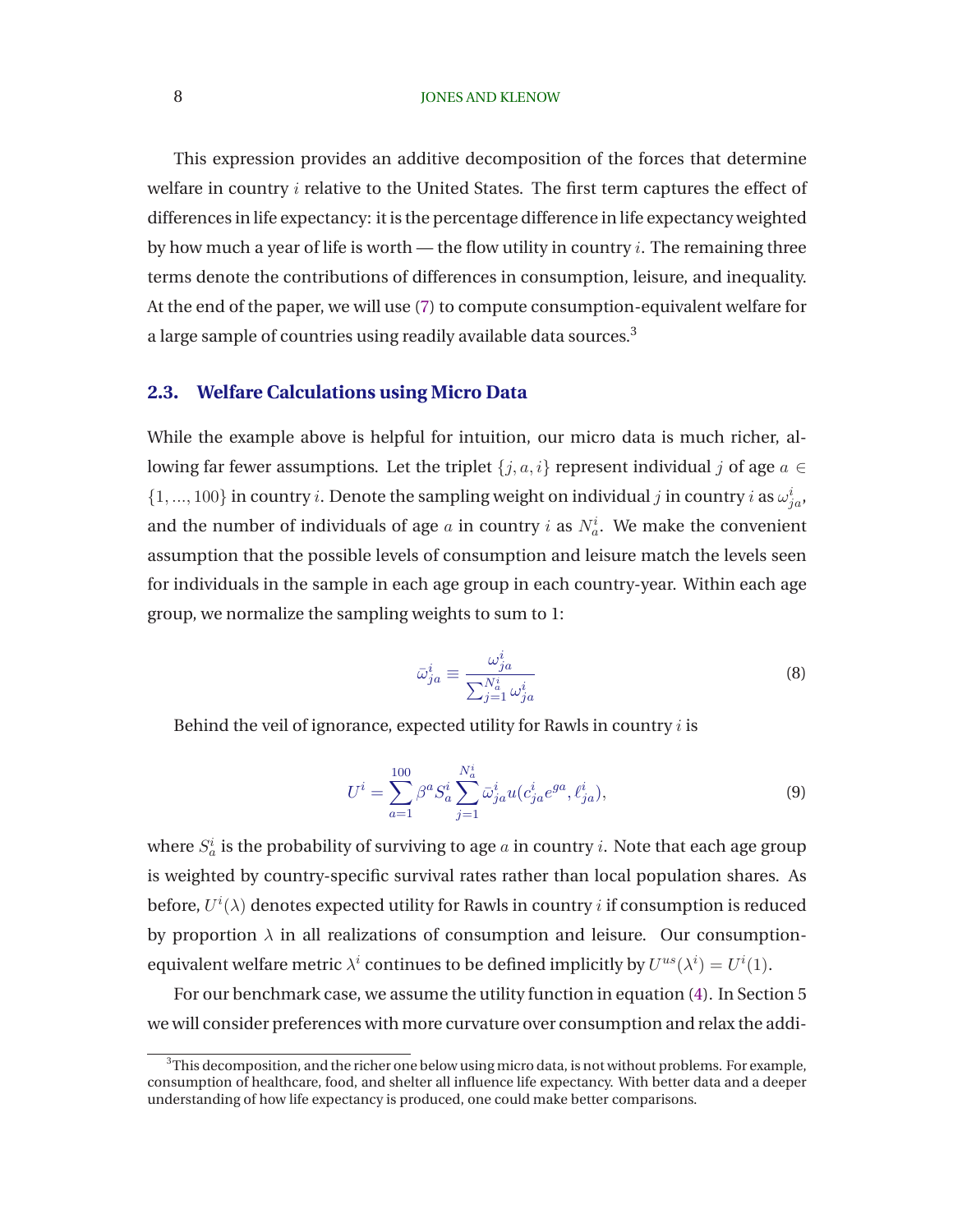<span id="page-9-0"></span>tive separability with leisure, but this simpler specification turns out to be conservative and yields clean, easily-interpreted closed-form solutions. Because of additive utility over log consumption plus an intercept and a leisure term, we get

$$
U^{us}(\lambda^i) = \sum_{a=1}^{100} \beta^a S_a^{us} [u_a^{us} + \log(\lambda^i)],
$$
 (10)

where

$$
u_a^{us} \equiv \bar{u} + ga + \sum_{j=1}^{N_a^{us}} \bar{\omega}_{ja}^{us} [\log(c_{ja}^{us}) + v(\ell_{ja}^{us})].
$$
 (11)

We can then solve for the scaling of consumption that equates expected utility in the U.S. and country i:

$$
\log(\lambda^i) = \frac{1}{\sum_a \beta^a S_a^{us}} \sum_a \beta^a [(S_a^i - S_a^{us}) u_a^i + S_a^{us} (u_a^i - u_a^{us})]. \tag{12}
$$

Rawls requires compensation to move from the U.S. to country  $i$  to the extent that survival rates are higher in the U.S. (multiplied by flow utility in country  $i$ ) and to the extent that flow utility is higher in the U.S.

To ease notation, define lower case survival rates (in levels and differences) as normalized by the sum of U.S. survival rates:<sup>4</sup>

$$
s_a^{us} \equiv \frac{\beta^a S_a^{us}}{\sum_a \beta^a S_a^{us}}\tag{13}
$$

$$
\Delta s_a^i \equiv \frac{\beta^a (S_a^i - S_a^{us})}{\sum_a \beta^a S_a^{us}}.
$$
\n(14)

Denote demographically-adjusted average consumption, leisure, utility from consumption, and utility from leisure as:

$$
\bar{c}^i \equiv \sum_a s_a^{us} \sum_{j=1}^{N_a^i} \bar{\omega}_{ja}^i c_{ja}^i e^{ga}
$$
 (15)

$$
\bar{\ell}^i \equiv \sum_a s_a^{us} \sum_{j=1}^{N_a^i} \bar{\omega}_{ja}^i \ell_{ja}^i \tag{16}
$$

<sup>&</sup>lt;sup>4</sup>Here and elsewhere, the sum over ages is always from 1 to 100.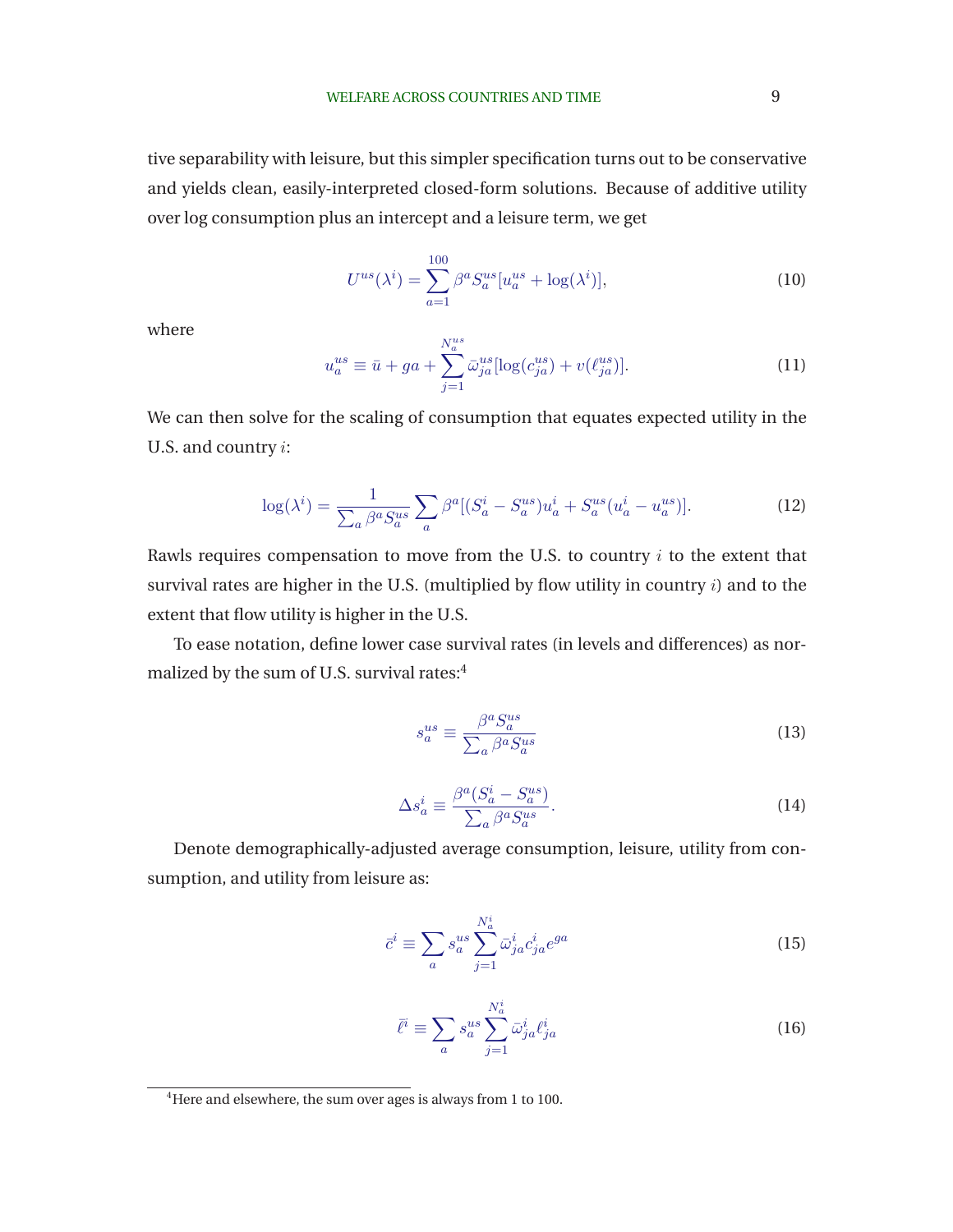$$
E \log c^i \equiv \sum_a s_a^{us} \sum_{j=1}^{N_a^i} \bar{\omega}_{ja}^i \log(c_{ja}^i e^{ga})
$$
 (17)

$$
Ev(\ell^i) \equiv \sum_a s_a^{us} \sum_{j=1}^{N_a^i} \bar{\omega}_{ja}^i v(\ell^i_{ja}).
$$
\n(18)

<span id="page-10-0"></span>Because of additivity in log consumption, we again get an additive decomposition of welfare differences in terms of consumption equivalents:

$$
\log \frac{\lambda_i}{\tilde{y}_i} = \sum_a \Delta s_a^i u_a^i
$$
Life expectancy  
+ 
$$
\log \bar{c}_i / y_i - \log \bar{c}_{us} / y_{us}
$$
 Consumption share  
+ 
$$
v(\bar{\ell}_i) - v(\bar{\ell}_{us})
$$
 Leisure Leisure  
+
$$
E \log c^i - \log \bar{c}^i - (E \log c^{us} - \log \bar{c}^{us})
$$
Consumption inequality  
+
$$
Ev(\ell^i) - v(\bar{\ell}^i) - (Ev(\ell^{us}) - v(\bar{\ell}^{us}))
$$
Leisure inequality

where  $\tilde{y}_i \equiv y_i/y_{us}$ . Looking at welfare relative to income simply changes the interpretation of consumption in the decomposition. The consumption term now refers to the *share* of consumption in GDP. A country with a low consumption share will have lower welfare relative to income, other things equal. Of course, if this occurs because the investment rate is high, this will raise welfare in the long run (as long as the economy is below the golden rule). Nevertheless, flow utility will be low *relative* to per capita GDP.

## **2.4. Equivalent Variation versus Compensating Variation**

The welfare metric above is an *equivalent* variation: by what proportion must we adjust Rawls' consumption in the U.S. so that his welfare equals that in other countries. Alternatively, we could consider a *compensating* variation: by what factor must we increase Rawls' consumption in country  $i$  to raise welfare there to the U.S. level. Inverting this number gives a compensating variation measure of welfare,  $\lambda_i^{cv}$ . The resulting welfare measure is very similar to the equivalent variation decomposed in equation (19), with one key difference: in the life expectancy term in the first line of the equation, the equivalent variation weights differences in survival probabilities by a country's own flow utility, while the compensating variation weights differences by U.S. flow utility.<sup>5</sup>

<sup>&</sup>lt;sup>5</sup>Another related difference is that the denominator of  $\Delta s_a^i$  becomes the cumulative discounted survival in the country under consideration, rather than in the U.S.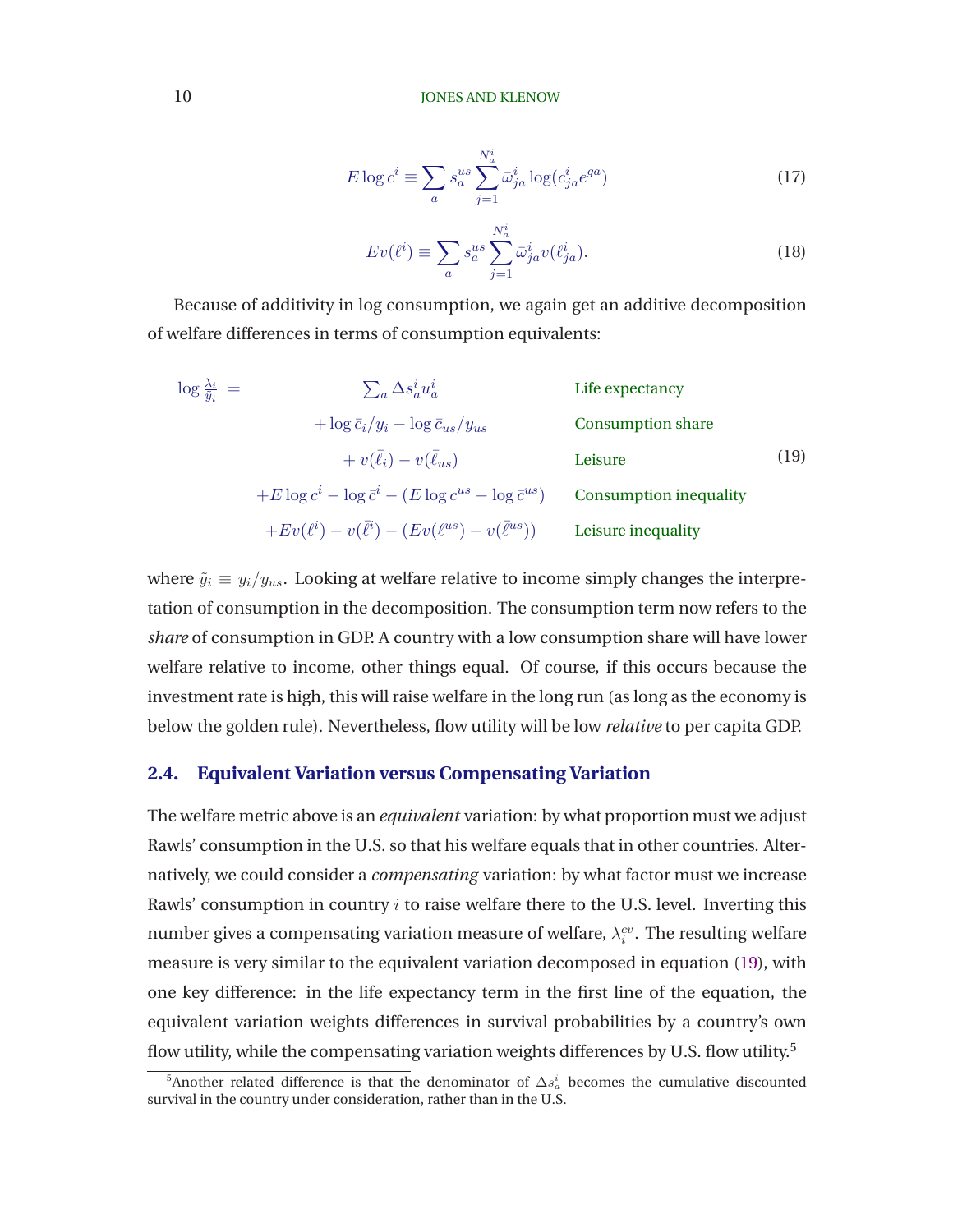<span id="page-11-0"></span>This distinction turns out to matter greatly for poor countries. In particular, flow utility in the poorest countries of the world is estimated to be small, so their low life expectancy has a surprisingly small effect on the equivalent variation: flow utility is low, so it makes little difference that people in such a country live for 50 years instead of 80 years. Thus large shortfalls in life expectancy do not change the equivalent variation measure much in very poor countries, which seems extreme. In contrast, the compensating variation values differences in life expectancy using the U.S. flow utility, which is estimated to be large. Such differences then have a substantial effect on consumption-equivalent welfare. For our benchmark measure, we take a conservative approach and report the equivalent variation. In the robustness section, we show that the compensating variation strengthens our main results.

## **2.5. The Welfare Calculation over Time**

Suppose the country  $i$  that we are comparing to is not China or France but rather the U.S. itself in an earlier year. In this case, one can divide by the number of periods, e.g.  $T = 2007 - 1980 = 27$ , and obtain a growth rate of the consumption equivalent. And of course we can do this for any country, not just the U.S.:

$$
g_i \equiv -\frac{1}{T} \log \lambda_i. \tag{20}
$$

This growth rate can similarly be decomposed into terms reflecting changes in life expectancy, consumption, leisure, and inequality, as in equation  $(19)^6$  $(19)^6$ .

# **3. Micro Data and Calibration**

To calculate consumption-equivalent welfare, we use Household Survey data from the U.S., Brazil, China, France, India, Indonesia, Italy, Malawi, Mexico, Russia, South Africa, Spain and the U.K. See Table [1](#page-12-0) for a list of the datasets, years, and sample sizes.<sup>7</sup> A de-

 $6$ The issue of equivalent vs. compensating variation arises in the growth rate too. Treating 2007 as the benchmark — an equivalent variation — means that the percentage change in life expectancy gets weighted by the flow utility in 1980. Treating 1980 as the benchmark — a compensating variation weights the percentage change in life expectancy by flow utility in 2007. We average the equivalent and compensating variations for growth rates, as is common practice in the literature.

 $7$ [Krueger, Perri, Pistaferri and Violante \(2010](#page-39-0)) describe an impressive set of recent papers tracking inequality in earnings, consumption, income and wealth over time in 10 countries. We use the cleaned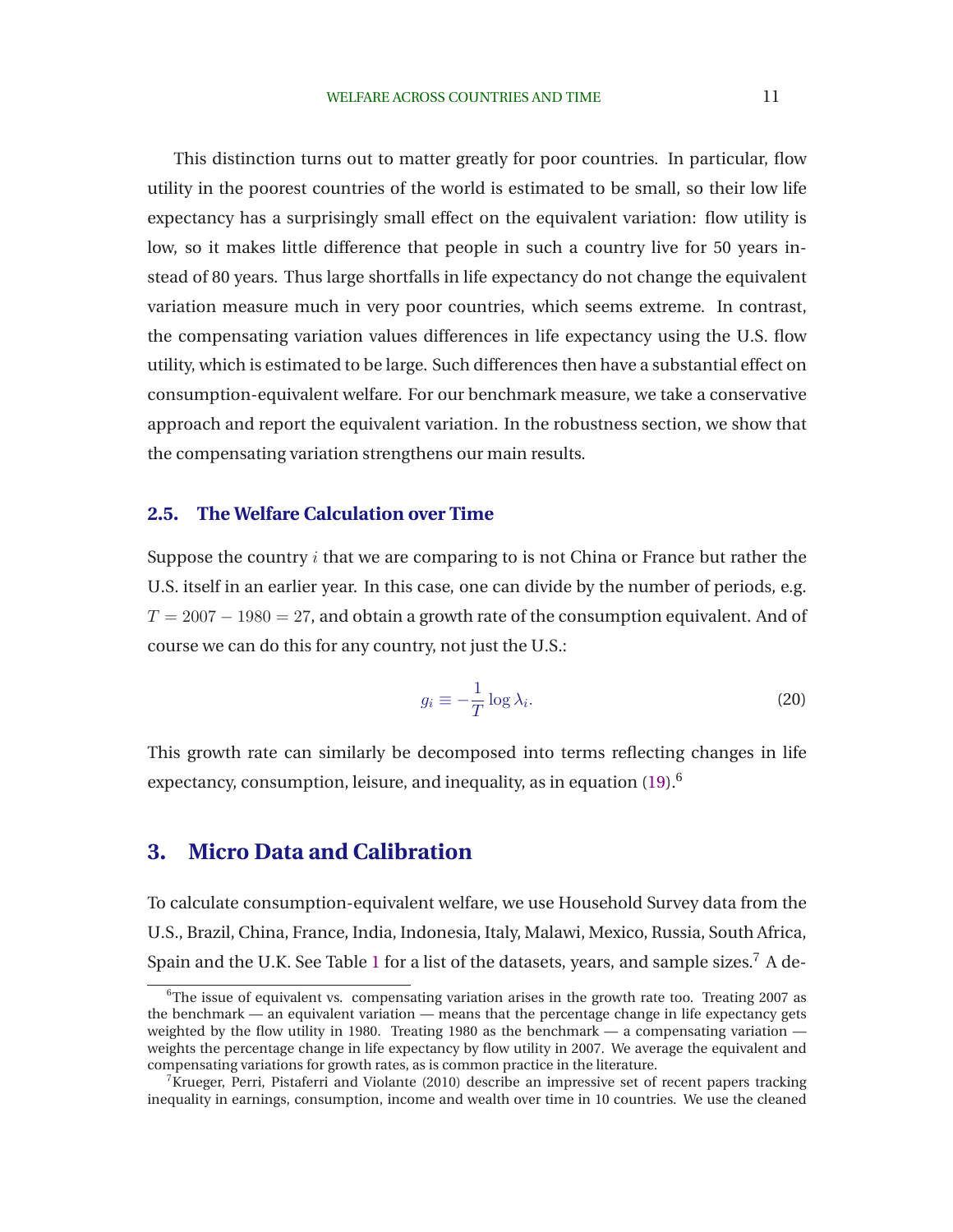<span id="page-12-0"></span>

| Country       | Survey         | Year                                                     | $#$ of Individuals in the sample                                               |
|---------------|----------------|----------------------------------------------------------|--------------------------------------------------------------------------------|
| U.S.          | <b>CE</b>      | 2007, 2006, 2005<br>2004, 2003, 2002<br>2001, 1993, 1984 | 14,870, 32,184, 32,892<br>34,064, 34,650, 33,474<br>31,884, 22,449, 23,825     |
| <b>Brazil</b> | POF/PNAD       | 2008<br>2003                                             | 189,752 (cons.) and 373,099 (leisure)<br>182,036 (cons.) and 370,491 (leisure) |
| China         | <b>CHIP</b>    | 2004                                                     | 58,160                                                                         |
| France        | <b>EBF</b>     | 2005 and 1984                                            | 25,361 and 33,225                                                              |
| India         | <b>NSS</b>     | 2004-2005<br>1983-1984                                   | 602,518<br>316,061 (cons.) and 622,912 (leisure)                               |
| Indonesia     | <b>SUSENAS</b> | 2006 and 1993                                            | 1,107,594 and 290,763                                                          |
| Italy         | <b>SHIW</b>    | 2006 and 1987                                            | 19,407 and 24,970                                                              |
| Malawi        | <b>IHS</b>     | 2004                                                     | 50,822                                                                         |
| Mexico        | <b>ENIGH</b>   | 2006 and 1984                                            | 83,559 and 23,985                                                              |
| Russia        | <b>RLMS</b>    | 2007 and 1998                                            | 9,784 and 8,998                                                                |
| South Africa  | <b>HIS</b>     | 1993                                                     | 38,749                                                                         |
| Spain         | ECPF/ECPH      | 2001                                                     | 24,905 (cons.) and 13,985 (leisure)                                            |
| U.K.          | <b>FES</b>     | 2005 and 1985                                            | 10,289 and 13,465                                                              |

### Table 1: Household Surveys

Notes: CE = U.S. Consumer Expenditure Survey. POF = Consumer Expenditure Survey in Brazil. PNAD  $=$  National Household Sample Survey in Brazil. CHIP  $=$  China Household Income Project. EBF  $=$ French Family Budge Survey. NSS = Indian National Sample Survey. SUSENAS = Indonesian National Socioeconomic Survey. SHIW = Italian Survey of Household Income and Wealth. IHS = Malawian Integrated Household Survey. ENIGH = Mexican National Survey of Household Income and Expenditure. RLMS = Russian Longitudinal Monitoring Survey. HIS = South African Integrated Household Survey. ECPH = European Community Household Panel (for Spain). ECPF = Spanish Continuous Household Budget Survey. FES = U.K. Family Expenditure Survey.

tailed data appendix and descriptions of the programs used in this paper are available in the [Online Appendix.](http://www.stanford.edu/~chadj/BeyondGDP-OnlineAppendix.pdf)

Household Surveys enable us to calculate consumption inequality for an arbitrary distribution of consumption instead of assuming (say) a log-normal distribution.<sup>8</sup> With

datasets they made available for Italy, Russia, Spain, and the U.S.

<sup>&</sup>lt;sup>8</sup>Top-coding does not occur for consumption in our countries other than the U.S. It seems to arise infrequently in the U.S. data when durables are excluded.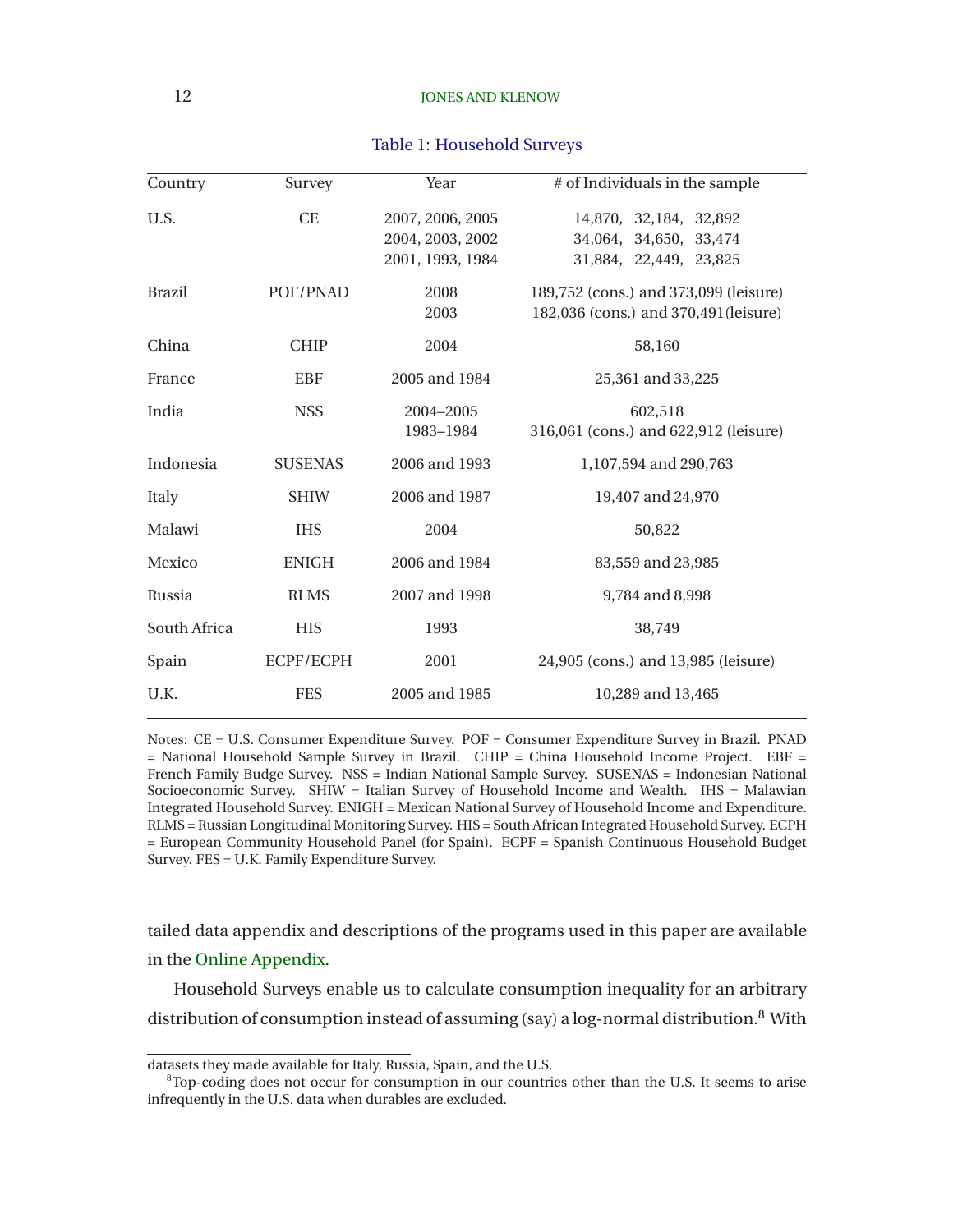household-level data we can be more confident that consumption is defined consistently across countries and time. For every country we exclude expenditures on durable goods and focus on nondurables and services (including rent and owner-occupied housing among services).<sup>9</sup>

The micro data we use report the age composition of each household. We allocate consumption equally to each household member. We can take into account household size and age composition in a way that publicly available Gini coefficients do not.

Our household surveys include hours worked for adults and at least older children in the household. For the children below the age covered in the survey, we assume zero hours worked. Importantly, the surveys ask about time spent in self-employment, including subsistence agriculture. We calculate leisure as (5840 – hours worked in the year)/5840, where 5840 = 16 hours a day  $*$  365 days.<sup>10</sup>

As with consumption, having leisure by age allows us to deal with differences in the age composition of the population across countries and time. Moreover, we can estimate the welfare cost of leisure inequality, just as we estimate the welfare cost of consumption inequality (again using the observed distribution).

From behind the Rawlsian veil, consumption and leisure interact with mortality to determine expected utility. We combine data from Household Surveys with mortality rates by age from the World Health Organization.<sup>11</sup>

## **3.1. Summary statistics from the micro data**

This section aggregates our underlying micro data in various ways to shed light on the components of our welfare calculation.

**Consumption:** Figure [1](#page-14-0) reports the standard deviation of log consumption across people in our Household Survey countries. We divide household expenditures equally across people in each household, and add per capita government consumption in the

<sup>&</sup>lt;sup>9</sup>In principle we would like to include the service flow from the stock of durable goods. But most Household Surveys cover only lumpy durable expenditures rather than household stocks of durable goods.

 $10$ For countries such as the U.S., we have weeks worked per year as well hours worked per week. For most countries, however, the Household Surveys only cover hours per week, so we draw on OECD and other sources for weeks worked per worker. See the [Online Appendix.](http://www.stanford.edu/~chadj/BeyondGDP-OnlineAppendix.pdf)

<sup>&</sup>lt;sup>11</sup>[http://apps.who.int/whosis/database/life](http://apps.who.int/whosis/database/life_tables/life_tables.cfm)\_tables/life\_tables.cfm. We use data from 1990, 2000, and 2011, interpolating to get needed years in between. For the very poorest countries, the adult mortality rates are inferred from child mortality rates. See [http://www.who.int/whr/2006/annex/06](http://www.who.int/whr/2006/annex/06_annex1_en.pdf) annex1 en.pdf for "uncertainty ranges" associated with WHO mortality rates.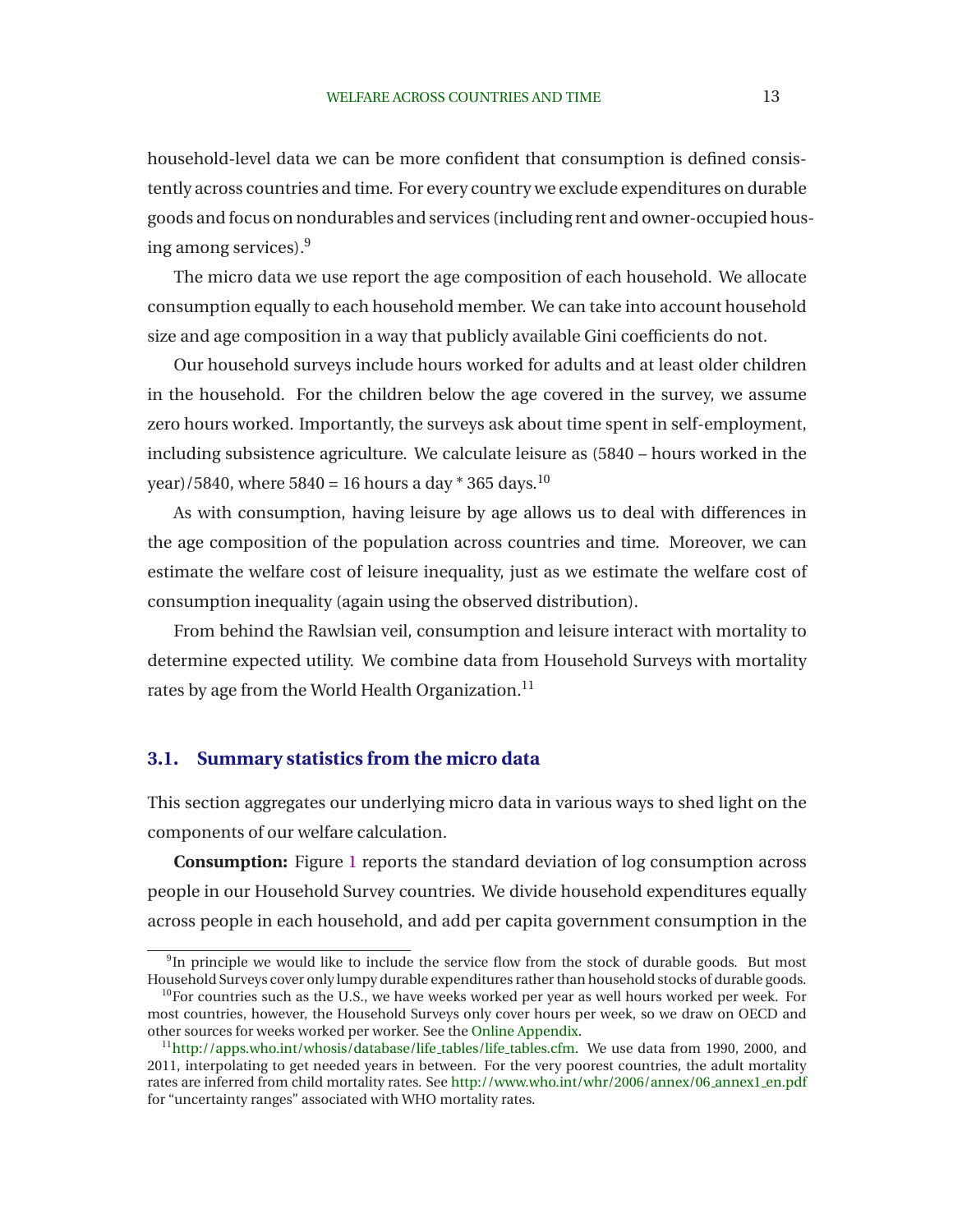## Figure 1: Within-Country Inequality



<span id="page-14-0"></span> **Standard deviation of log consumption**

Note: The standard deviation of log consumption within each economy is measured from the household surveys listed in Table [1.](#page-12-0) We use survey-specific sampling weights and U.S. survival rates across ages using an analog of equation [\(17\)](#page-10-0), with no discounting or growth.

same year from the Penn World Tables 8.0. We use sampling weights and discount using U.S. survival rates by age, analogous to the way we construct the mean of log consumption in equation [\(17\)](#page-10-0). The resulting inequality is highest in South Africa, Brazil and Mexico. Inequality is lower in France, Italy and the U.K. than in the U.S.

**Leisure:** Figure [2](#page-15-0) summarizes annual hours worked per person in our Household Surveys. Figure [3](#page-15-0) reports the standard deviation across people of annual hours worked.<sup>12</sup> Hours worked are substantially lower in France, Italy, Spain and the U.K. than in the U.S., as has been widely noted. More novel, *inequality* of hours worked is lower in these same countries than in the U.S.

**Mortality rates:** Figure [4](#page-16-0) presents life expectancy in years from the World Health Organization for our baseline Household Survey years. It ranges from 50 in Malawi, the poorest country, to above 75 in the richest countries.

 $12$ [Parente, Rogerson and Wright \(2000](#page-40-0)) argue that barriers to capital accumulation explain some of the variation in market hours worked. Like us, they emphasize that the gain in home production can partially offset the loss in market output. [Prescott](#page-40-0) [\(2004](#page-40-0)) attributes some of the OECD differences in hours worked to differences in tax rates, as do [Ohanian, Raffo and Rogerson](#page-40-0) [\(2008\)](#page-40-0).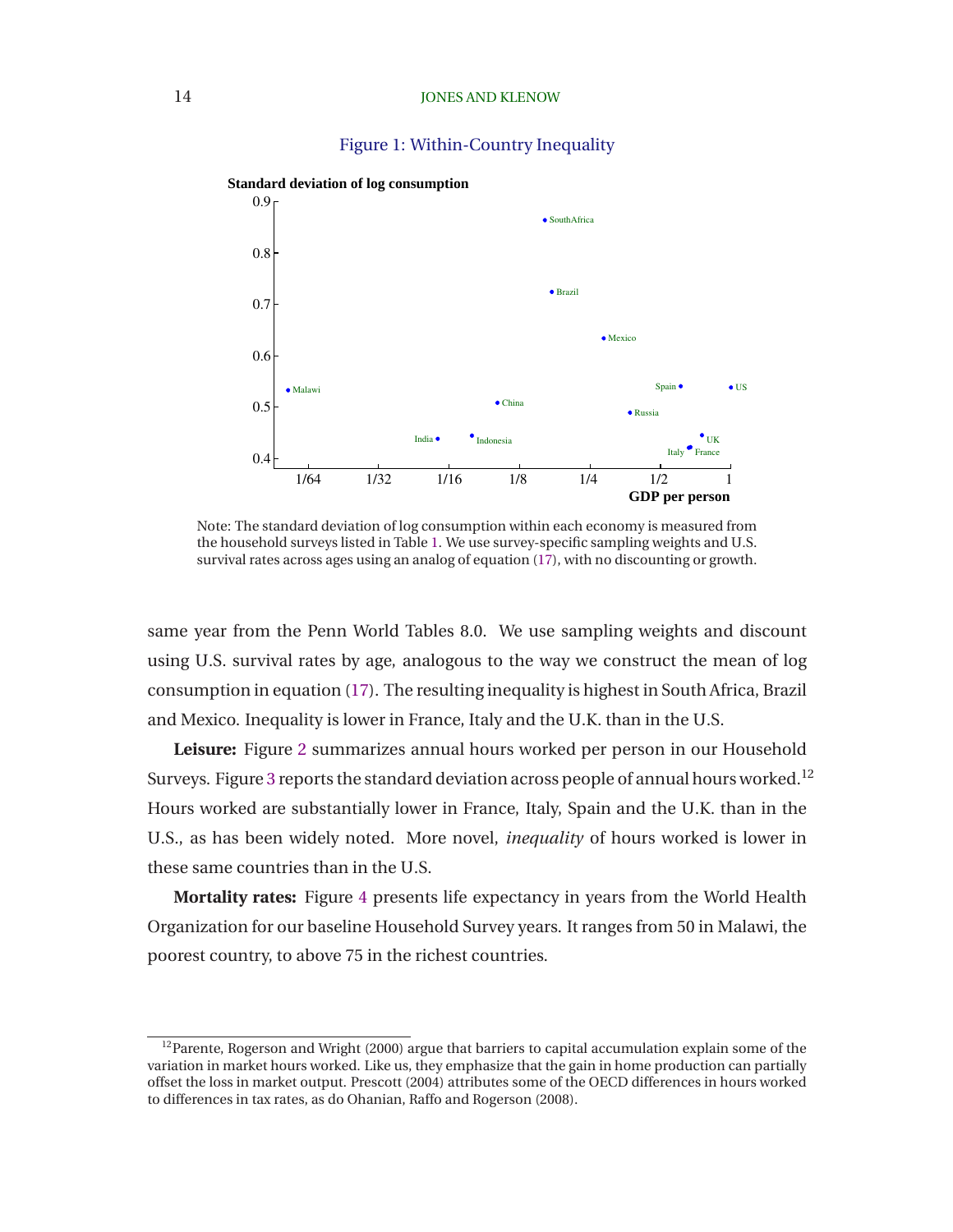## Figure 2: Annual Hours Worked across Countries

1/64 1/32 1/16 1/8 1/4 1/2 1 500 550 600 650 700 750 800 850 900 950 **•** Brazil China Spain ( <sup>•</sup> France  $\bullet$  UK Indonesia India Italy • Mexico ● Malawi **•** Russia  $\bullet$  US ● SouthAfrica **GDP per person**

<span id="page-15-0"></span> **Annual hours worked per person**

Note: The measure shown here of annual hours worked per capita is computed from the household surveys noted in Table [1,](#page-12-0) using survey-specific sampling weights and U.S. survival rates across ages as in equation [\(16\)](#page-9-0), with no time discounting.







Note: See notes to Figure 2.

## **3.2. Calibration**

To implement our calculation, we need to specify the baseline utility function. (In Section 5 we will explore a range of robustness checks to our choices here.) Following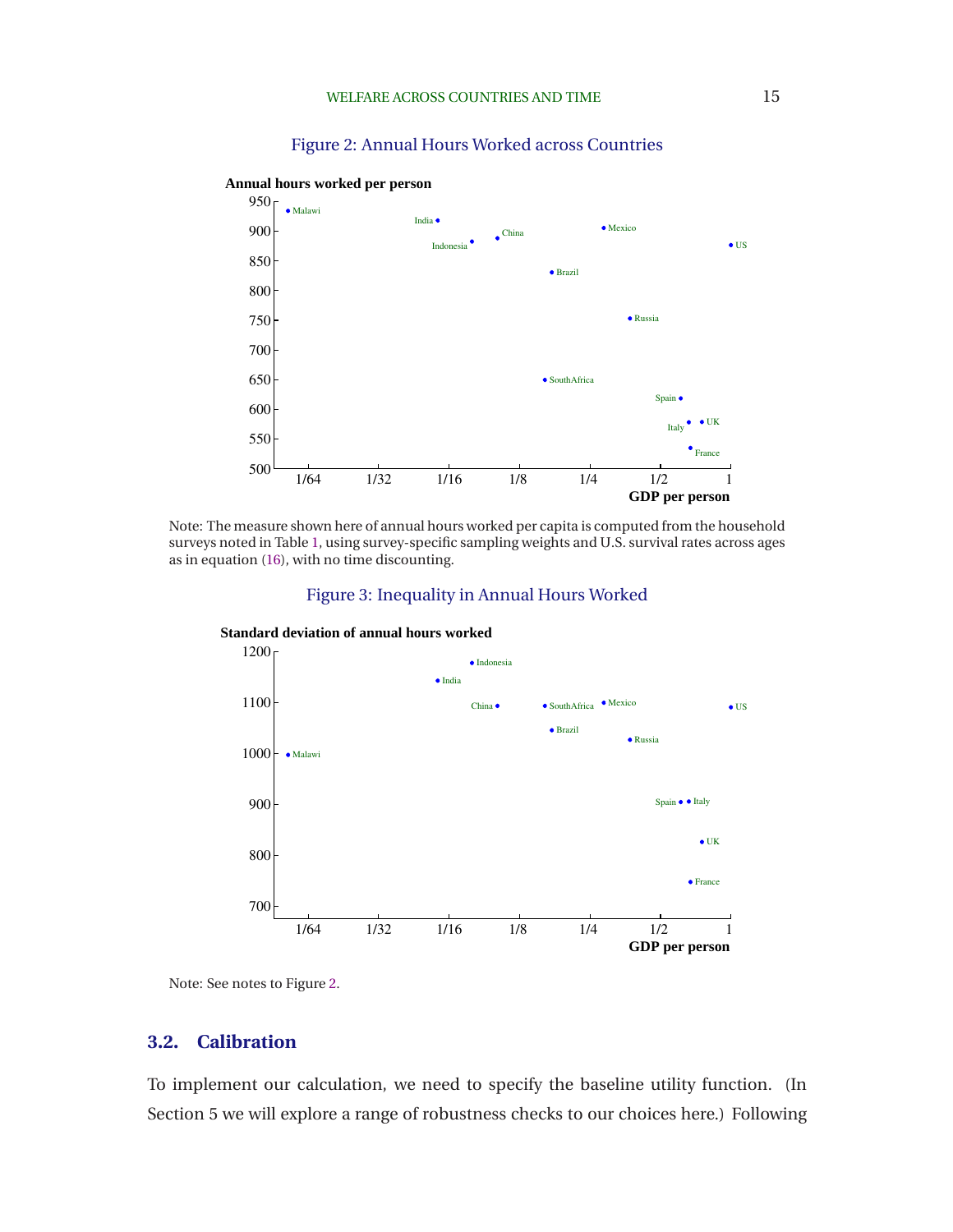<span id="page-16-0"></span>

### Figure 4: Life Expectancy

Note: Life expectancy at birth in each country is measured as the sum over all ages of the probability of surviving to each age, using life tables from the World Health Organization.

the macro literature, we assume utility from leisure takes a form that implies a constant Frisch elasticity of labor supply (that is, holding the marginal utility of consumption fixed, the elasticity of labor supply with respect to the wage is constant). Since labor supply in our setting is  $1 - \ell$ , in terms of the utility function in equation [\(4\)](#page-7-0) this gives  $v(\ell)=-\frac{\theta\epsilon}{1+\epsilon}(1-\ell)^{\frac{1+\epsilon}{\epsilon}}$ , where  $\epsilon$  denotes the Frisch elasticity. This leaves five parameters to be calibrated: the growth rate g, the discount factor  $\beta$ , the Frisch elasticity  $\epsilon$ , the utility weight on leisure or home production  $\theta$ , and the intercept in flow utility  $\bar{u}$ .

We choose a common growth rate of 2% per year. An alternative would be to try to forecast future growth rates for each country, but such forecasts would have very large standard errors, particularly since we would need forecasts for every year over the next century. We set the discount factor to  $\beta = 0.99$ . Recall that there is already additional discounting inherent in the expected utility calculation because of mortality.

Surveying evidence such as [Pistaferri](#page-40-0) [\(2003\)](#page-40-0), [Hall](#page-39-0) [\(2009a,b](#page-39-0)) suggests a benchmark value for the Frisch elasticity of 0.7 for the intensive (hours) margin and 1.9 for the extensive and intensive margins combined. [Chetty](#page-39-0) [\(2012](#page-39-0)) reconciles micro and macro estimates of the Frisch elasticity and recommends a value of 0.5 or 0.6 for the intensive margin. We consider a Frisch elasticity of 1.0 for our benchmark calibration, which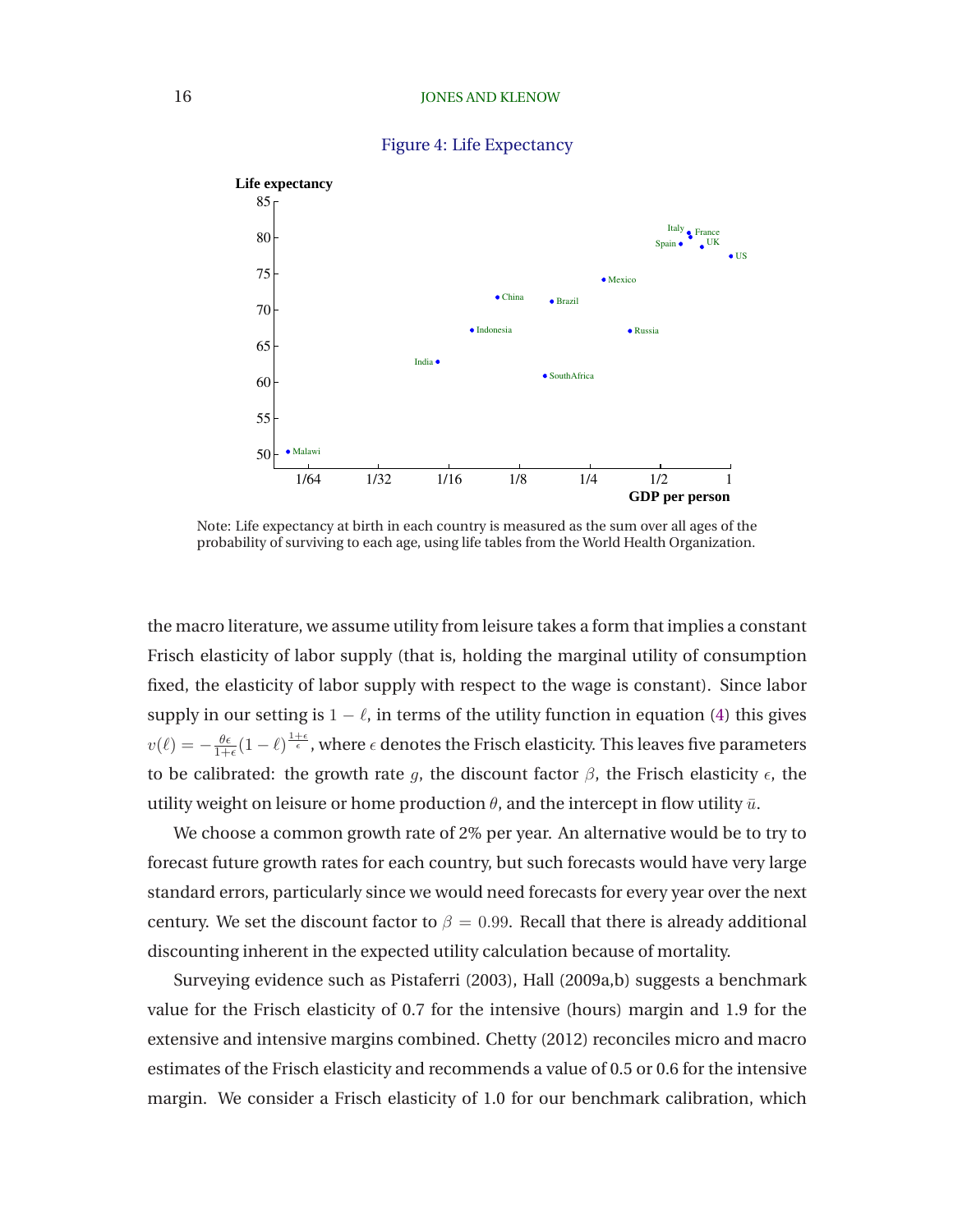implies that the disutility from working rises with the square of the number of hours worked. As we discuss in the robustness section, the results are not sensitive to this choice.

To get the utility weight on the disutility from working,  $\theta$ , recall that the first-order condition for the labor-leisure decision is  $u_{\ell}/u_c = w(1 - \tau)$ , where w is the real wage and  $\tau$  is the marginal tax rate on labor income. Our functional forms then imply  $\theta =$  $w(1-\tau)(1-\ell)^{-1/\epsilon}/c$ . For our benchmark calibration, we assume this first-order condition holds for the average prime-age worker (25-55 years old) in the U.S. Consumer Expenditur[e Survey \(CE\) in 2006. We take the marginal tax rate in the U.S. from](#page-38-0) Barro and Redlick [\(2011](#page-38-0)), who report a value of 0.353 for 2006. Taking into account the ratio of earnings to consumption and average leisure among 25-55 year olds of  $\ell_{us} = 0.656$ in the CE, we arrive at  $\theta = 14.2$ <sup>13</sup>

Calibration of the intercept in flow utility,  $\bar{u}$ , is less familiar. This parameter is critical for valuing differences in mortality. We choose  $\bar{u}$  so that a 40 year old, facing the consumption and leisure uncertainty in the 2006 U.S. distribution, has a value of remaining life equal to \$6 million in 2007 prices.<sup>14</sup> In their survey of the literature, [Viscusi and Aldy](#page-40-0) [\(2003\)](#page-40-0) recommend values in the range of \$5.5–\$7.5 million. [Murphy and Topel](#page-39-0) [\(2006\)](#page-39-0) choose a value of around \$6 million. Our baseline value of \$6 million is broadly consistent with this literature. This choice leads to  $\bar{u} = 5.00$  when aggregate consumption per capita in the U.S. is normalized to 1 in 2007. With these preferences, the implied value of lif[e will be substantially lower in poor countries; see](#page-39-0) Kremer, Leino, Miguel and Zwane [\(2011\)](#page-39-0) for evidence consistent with this implication. Wider evidence on the value of life in developing countries is admittedly scant.

# **4. Welfare across Countries and over Time**

We begin with levels of consumption-equivalent welfare for the 13 countries for which we have detailed micro data. The calculation is based on equation [\(19\)](#page-10-0), implemented for the most recent year we have household survey data and with Penn World Tables

 $13$ We scale up CE consumption expenditures in three ways. First, we add in durables expenditures in 2006, to approximate their flow value. Second, we take into account that CE expenditures were only 61.9 percent of NIPA consumption in that year. Third, we scale up consumption by the Penn World Tables 8.0 ratio of (private plus public consumption)/(private consumption) for the U.S. in 2006.

 $<sup>14</sup>$  For this computation, we use the same data and parameters that we use later in the paper to compute</sup> λ. For example, we discount the future at rate  $β = 0.99$  and allow consumption to grow at 2% per year.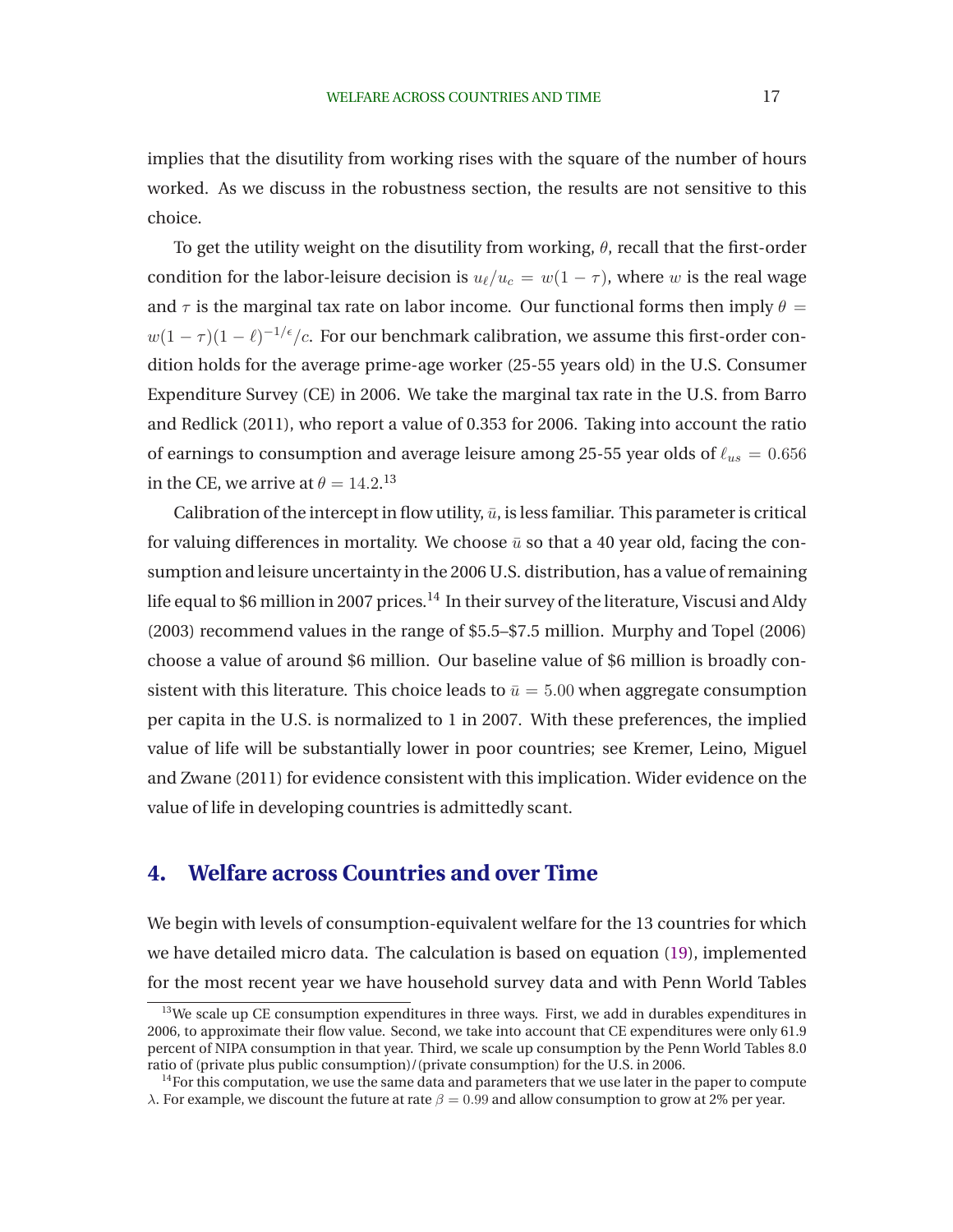8.0 data on consumption and income. Our first finding can be summarized as follows:

**Key Point 1: GDP per person is an excellent indicator of welfare across the broad range of countries: the two measures have a correlation of 0.98. Nevertheless, for any given country, the difference between the two measures can be important. Across 13 countries, the median deviation is about 35%.**

Figure [5](#page-19-0) illustrates this first point. The top panel plots the welfare measure,  $\lambda$ , against GDP per person. What emerges prominently is that the two measures are extremely highly correlated, with a correlation coefficient (for the logs) of 0.98. Thus per capita GDP is a good proxy for welfare under our assumptions. At the same time, there are clear departures from the 45-degree line. In particular, many countries with very low GDP per capita exhibit even lower welfare. As a result, welfare is more dispersed (standard deviation of 1.51 in logs) than is income (standard deviation of 1.27 in logs).

The bottom panel provides a closer look at the deviations. This figure plots the ratio of welfare to per capita GDP across countries. The European countries have welfare measures 22% higher than their incomes. The remaining countries, in contrast, have welfare levels that are typically 25 to 50 percent below their incomes. The way to reconcile these large deviations with the high correlation between welfare and income is that the "scales" are so different. Incomes vary by more than a factor of 64 in our sample i.e. 6300 percent — whereas the deviations are on the order of 25 to 50 percent.

# **Key Point 2: Average Western European living standards appear much closer to those in the United States when we take into account Europe's longer life expectancy, additional leisure time, and lower levels of inequality.**

Table [2](#page-20-0) provides a closer look at the welfare decomposition based on [\(19\)](#page-10-0). The U.K., France, Italy, and Spain all have per capita incomes around 2/3 that in the U.S. Consumptionequivalent welfare is about 22 log points higher, averaging 85 percent of that in the U.S.

Consider the case of France. Income in France is 67 percent of the U.S. level. Longer life expectancy, additional leisure, and lower inequality of consumption and leisure each boost welfare. Taken together, consumption-equivalent welfare is more than 90 percent of the U.S. level. The green numbers in the table help to make sense of this difference. Mortality rates are significantly lower in France than in the U.S. Life expectancy is 80.1 years in France versus 77.4 years in the U.S. This difference adds 15 log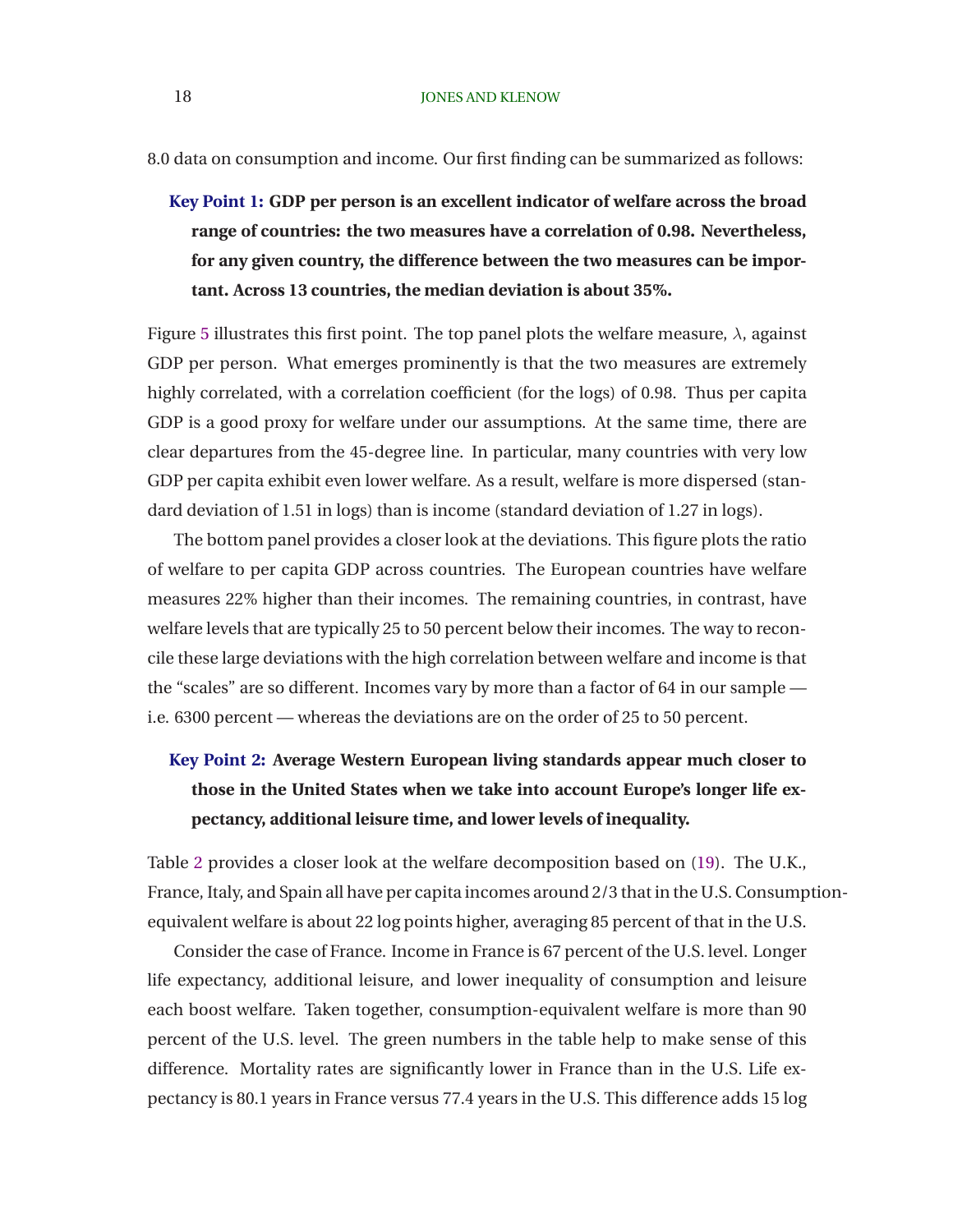<span id="page-19-0"></span>

# Figure 5: Welfare and Income across Countries

(a) Welfare and income are highly correlated at 0.98...



 **The ratio of Welfare to Income**

(b) ...but this masks substantial variation in the ratio of  $\lambda$  to GDP per capita.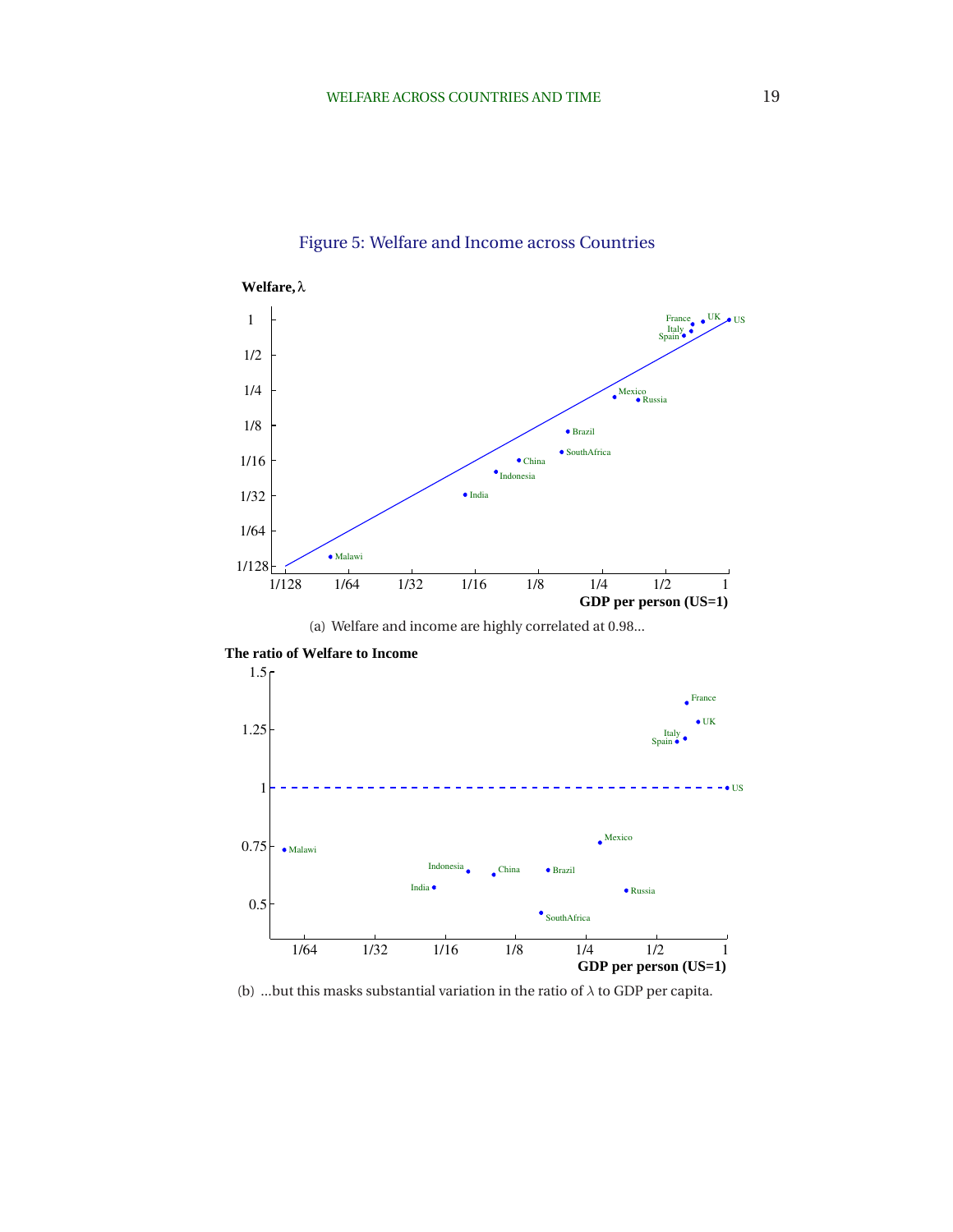### <span id="page-20-0"></span>20 JONES AND KLENOW

### Table 2: Welfare across Countries

|               |           |          |          |          |          | - Decomposition- |          |          |  |
|---------------|-----------|----------|----------|----------|----------|------------------|----------|----------|--|
|               | Welfare   |          | Log      | Life     |          |                  | Cons.    | Leis.    |  |
|               | $\lambda$ | Income   | Ratio    | Exp.     | C/Y      | Leisure          | Ineq.    | Ineq     |  |
| U.S.          | 100.0     | 100.0    | 0.000    | 0.000    | 0.000    | 0.000            | 0.000    | 0.000    |  |
|               |           |          |          | 77.4     | 0.897    | 877              | 0.538    | 1091     |  |
| U.K.          | 96.6      | 75.2     | 0.250    | 0.086    | $-0.143$ | 0.073            | 0.136    | 0.097    |  |
|               |           |          |          | 78.7     | 0.823    | 579              | 0.445    | 826      |  |
| France        | 91.8      | 67.2     | 0.312    | 0.155    | $-0.152$ | 0.083            | 0.102    | 0.124    |  |
|               |           |          |          | 80.1     | 0.790    | 535              | 0.422    | 747      |  |
| Italy         | 80.2      | 66.1     | 0.193    | 0.182    | $-0.228$ | 0.078            | 0.086    | 0.075    |  |
|               |           |          |          | 80.7     | 0.720    | 578              | 0.421    | 905      |  |
| Spain         | 73.3      | 61.1     | 0.182    | 0.133    | $-0.111$ | 0.070            | 0.017    | 0.073    |  |
|               |           |          |          | 79.1     | 0.786    | 619              | 0.541    | 904      |  |
| Mexico        | 21.9      | 28.6     | $-0.268$ | $-0.156$ | $-0.021$ | $-0.010$         | $-0.076$ | $-0.005$ |  |
|               |           |          |          | 74.2     | 0.879    | 906              | 0.634    | 1100     |  |
| Russia        | 20.7      | 37.0     | $-0.583$ | $-0.501$ | $-0.248$ | 0.035            | 0.098    | 0.032    |  |
|               |           |          |          | 67.1     | 0.733    | 753              | 0.489    | 1027     |  |
| <b>Brazil</b> | 11.1      | 17.2     | $-0.436$ | $-0.242$ | 0.004    | 0.005            | $-0.209$ | 0.006    |  |
|               |           |          |          | 71.2     | 0.872    | 831              | 0.724    | 1046     |  |
| S. Africa     | 7.4       | 16.0     | $-0.771$ | $-0.555$ | 0.018    | 0.054            | $-0.283$ | $-0.006$ |  |
|               |           |          |          | 60.9     | 0.887    | 650              | 0.864    | 1093     |  |
| China         | 6.3       | $10.1\,$ | $-0.468$ | $-0.174$ | $-0.311$ | $-0.016$         | 0.048    | $-0.014$ |  |
|               |           |          |          | 71.7     | 0.658    | 888              | 0.508    | 1093     |  |
| Indonesia     | 5.0       | 7.8      | $-0.445$ | $-0.340$ | $-0.178$ | $-0.001$         | 0.114    | $-0.041$ |  |
|               |           |          |          | 67.2     | 0.779    | 883              | 0.445    | 1178     |  |
| India         | 3.2       | 5.6      | $-0.559$ | $-0.440$ | $-0.158$ | $-0.019$         | 0.085    | $-0.028$ |  |
|               |           |          |          | 62.8     | 0.785    | 918              | 0.438    | 1143     |  |
| Malawi        | 0.9       | 1.3      | $-0.310$ | $-0.389$ | 0.012    | $-0.020$         | 0.058    | 0.028    |  |
|               |           |          |          | 50.4     | 0.923    | 934              | 0.533    | 997      |  |

Notes: The table shows the consumption-equivalent welfare calculation based on equation [\(19\)](#page-10-0). See Table [1](#page-12-0) for sources and years. The second line for each country shows life expectancy, the ratio of consumption to income, annual hours worked per capita, the standard deviation of log consumption, and the standard deviation of annual hours worked, all computed from the cross-sectional micro data, with no discounting or growth.

points to welfare. With respect to leisure, average annual hours worked per capita in the U.S. are 877 versus only 535 in France: the average person in France works less than two-thirds as much as the average person in the U.S. The implied difference in leisure adds 8 log points to welfare.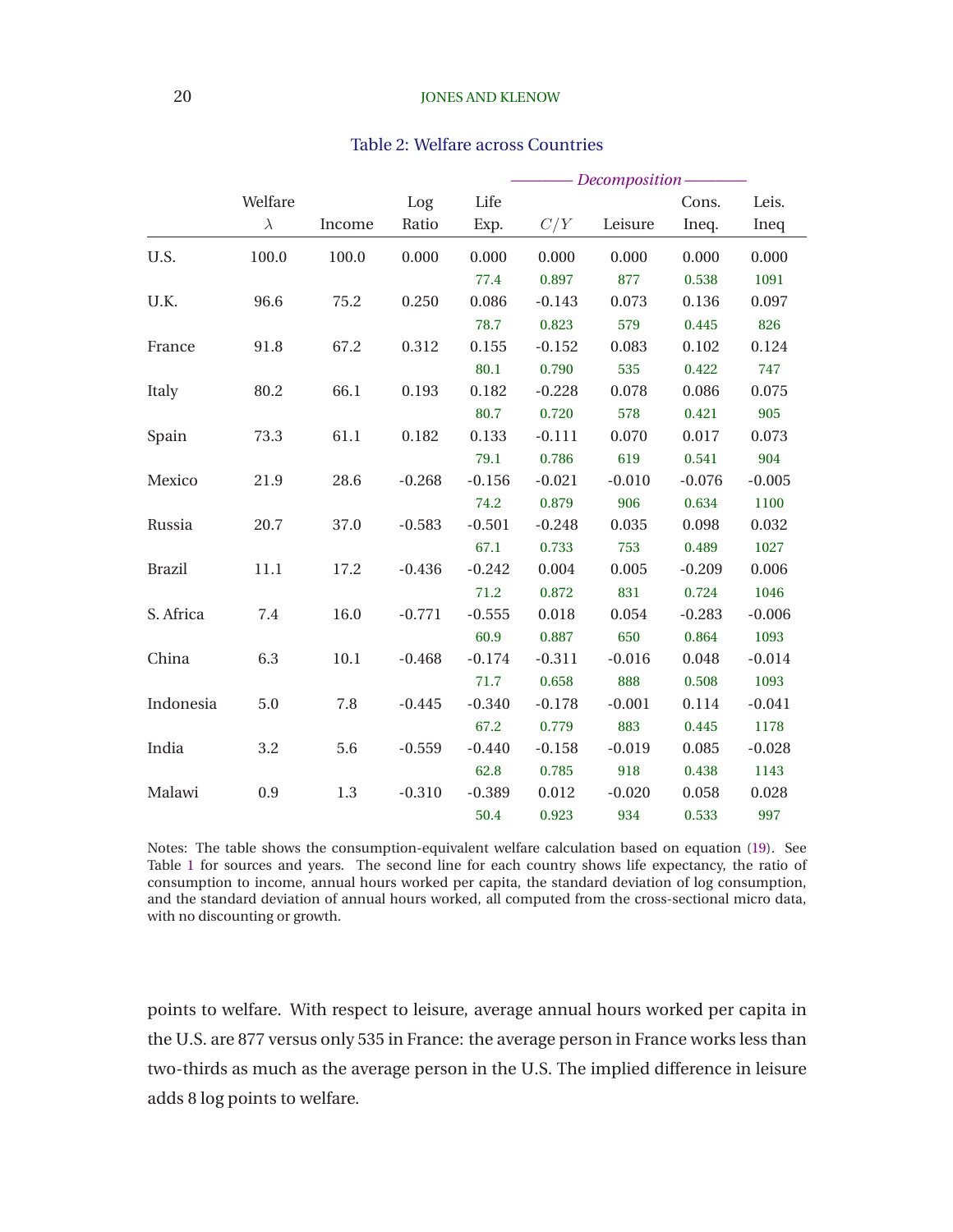Next, consider consumption inequality. The standard deviation of log consumption in the French micro data is 0.422 versus 0.538 in the U.S. To see how this affects welfare, consider a hypothetical in which consumption is log-normally distributed. In this case, lower inequality adds  $.5(.538<sup>2</sup> - .422<sup>2</sup>) = .056$ , or 5.6 percent, to welfare. Without imposing the log-normal approximation we get 10.2 log points. Interestingly, with our additively separable preferences and behind the veil-of-ignorance approach it does not matter to our calculation whether consumption inequality is permanent from birth or i.i.d. at each age. Rawls values the consumption uncertainty in exactly the same way.

Finally, consider leisure inequality. Our baseline preferences specify a Frisch elasticity of labor supply of one, which implies a disutility from working that depends on the square of annual hours worked. The standard deviation of annual hours per capita is 1091 in the U.S. versus 747 in France. With convex costs of working, this heterogeneity adds 12 log points to welfare in France. One can combine this number with the consumption inequality number to say that lower inequality raises welfare in France relative to the U.S. by more than 20 log points.

The exact numbers — either for France or for the other European countries — depend on the specific assumptions we make. As we will show later, however, the general point that welfare in Western Europe is much closer to U.S. levels than the income comparisons suggest is quite robust.

# **Key Point 3: Many developing countries— including all eight of the non-European countries in our sample — are poorer than incomes suggest because of a combination of shorter lives, low consumption shares, and extreme inequality.**

The country details are reported in the lower half of Table [2.](#page-20-0) The same story appears repeatedly. A life expectancy of only 67 years cuts Russia's welfare by 50 log points, or around 40 percent. South Africa's high mortality leads to a life expectancy of 61 years in 1993 (even lower by 2007 we'll see later), which reduces welfare by 55 logs points. Interestingly, the even lower life expectancy in Malawi of just over 50 years only reduces welfare there by 39 log points. Why the difference?

As can be seen in equation [\(19\)](#page-10-0) or [\(7\)](#page-7-0), the loss from low life expectancy is weighted by the value of flow utility — the utility lost from living one year less. Malawi is much poorer than South Africa, so its shortfall in life expectancy is penalized less.<sup>15</sup> As we will

<sup>&</sup>lt;sup>15</sup>Table A3 in the Online Appendix reports the implied value of life in each of our 13 countries.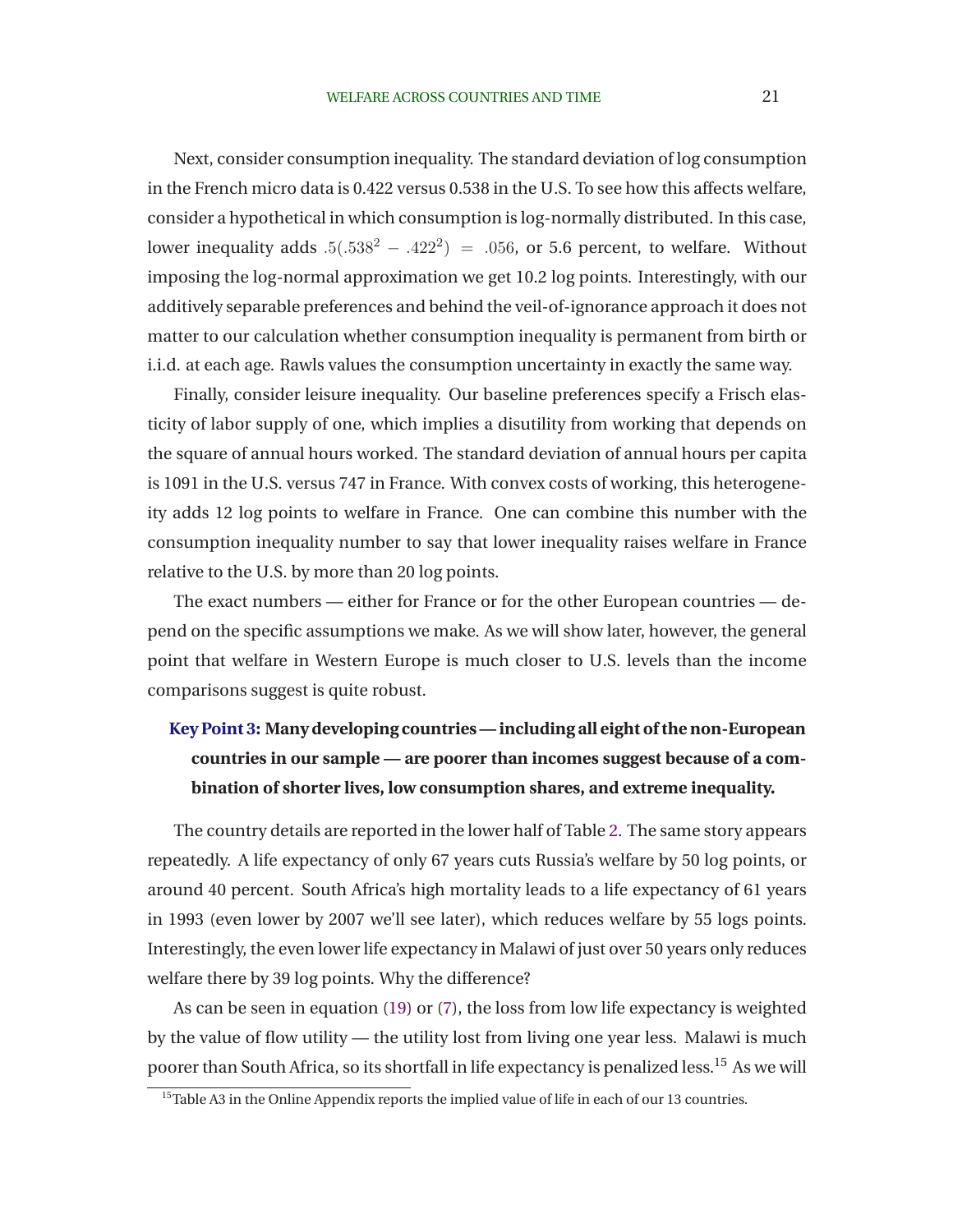### 22 JONES AND KLENOW

show, this is a key place where the equivalent variation differs from the compensating variation. The compensating variation weights differences in mortality by U.S. flow utility. In the robustness section, we'll see this leads to much larger welfare differences.

A second reason that welfare is lower than income in several countries is that average consumption – as a share of income – is low relative to the United States. Utility depends on consumption, not income, and a low consumption share of income implies lower consumption. Of course, an offsetting effect is that the low consumption share may raise consumption in the future. To the extent that countries are close to their steady states, this force is already incorporated in our calculation. However, in countries with recent upward trends in the investment rate, our calculation will understate steady-state welfare. China is an obvious candidate for this qualification, though correcting for this has a modest effect.<sup>16</sup>

High consumption inequality is a final force contributing to lower welfare in many developing countries, with the sharpest examples being Brazil and South Africa. Consumption inequality in Brazil reduces welfare by 21 percent and in South Africa by 28 percent. In contrast, the effects of leisure and leisure inequality are relatively small in developing countries: annual hours worked per person and its heterogeneity are similar to levels in the U.S.

## **4.1. Growth Rates**

We turn now to welfare growth over time. Rather than comparing Rawls' expected utility from living in the U.S. versus another country in the same year, we now consider how Rawls might value living in the same country at two different points in time. The decomposition in equation [\(19\)](#page-10-0) remains valid, only we now express it in growth rate terms as in [\(20\)](#page-11-0). We begin with a point that summarizes the differences between welfare growth and growth in per capita GDP:

**Key Point 4: Welfare growth averages 3.1% between the 1980s and mid-2000s, versus income growth of 2.1%, across the seven countries for which we have household surveys during these periods. A boost from rising life expectancy of about 1 percentage point per year accounts for the difference.**

<sup>16</sup>For example, see Table 8 of [Jones and Klenow](#page-39-0) [\(2010](#page-39-0)).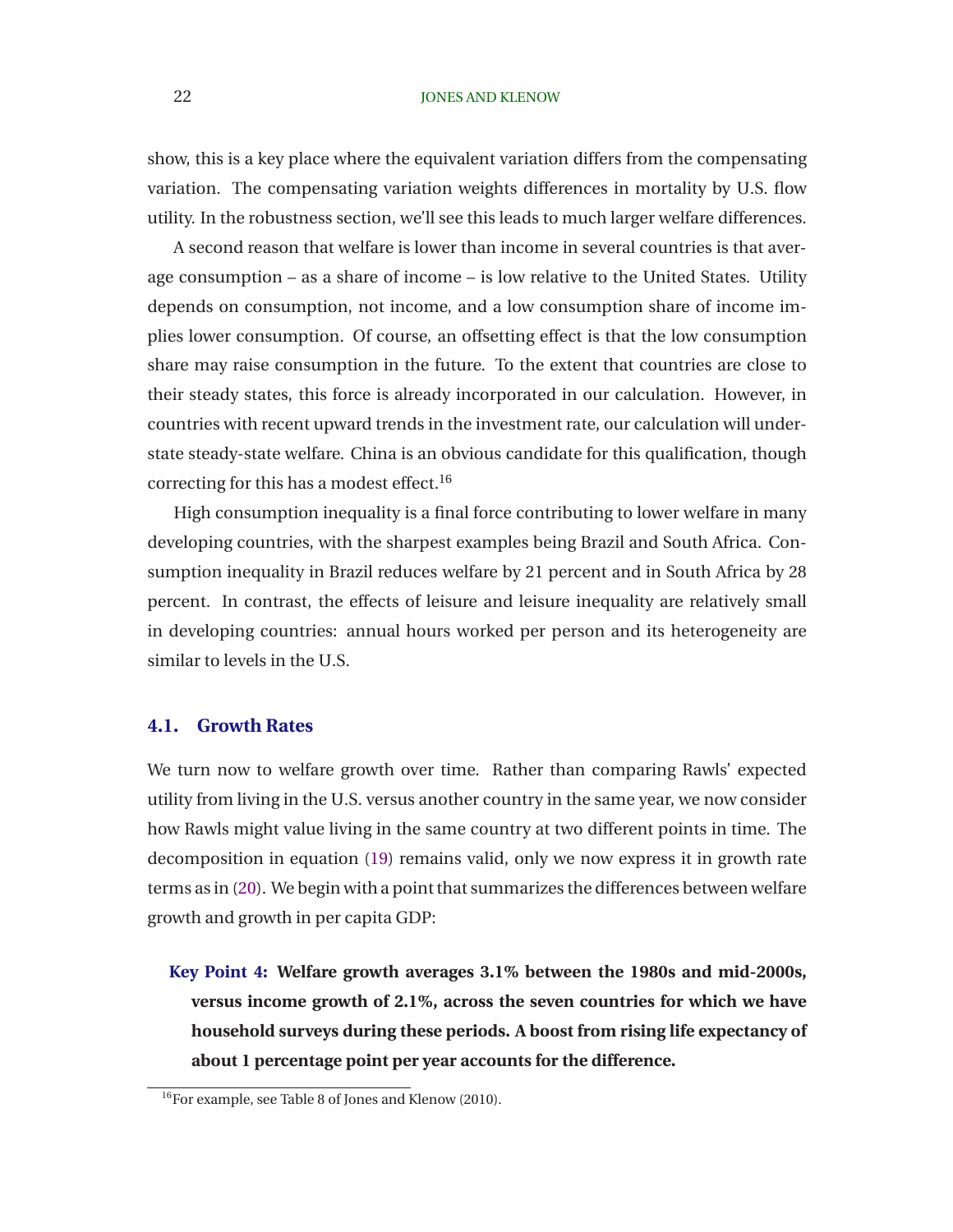<span id="page-23-0"></span>

|                 |         |        |          |           |           | - Decomposition - |           |           |
|-----------------|---------|--------|----------|-----------|-----------|-------------------|-----------|-----------|
|                 | Welfare | Income |          | Life      |           |                   | Cons.     | Leis.     |
|                 | Growth  | Growth | Diff     | Exp.      | c/y       | Leis.             | Ineq.     | Ineq.     |
| Russia (98-07)  | 8.10    | 9.23   | $-1.13$  | 0.93      | $-1.53$   | $-0.29$           | $-0.02$   | $-0.22$   |
|                 |         |        |          | 65.5,67.1 | .842,.745 | 707,801           | .469,.498 | 997,1043  |
| Brazil (03-08)  | 4.63    | 3.71   | 0.92     | 1.54      | $-0.84$   | $-0.06$           | 0.06      | 0.23      |
|                 |         |        |          | 71.2,72.9 | .865,.829 | 845,854           | .722,.720 | 1050,1021 |
| $U.K. (85-05)$  | 4.42    | 3.12   | 1.30     | 1.16      | 0.12      | $-0.01$           | $-0.02$   | 0.05      |
|                 |         |        |          | 75.4,78.7 | .793,.827 | 588,596           | .391,.447 | 860,832   |
| India (83-05)   | 4.08    | 4.05   | $0.03\,$ | 1.14      | $-1.04$   | 0.04              | $-0.13$   | 0.02      |
|                 |         |        |          | 57.6,62.8 | .973,.768 | 964,952           | .416,.429 | 1156,1149 |
| France (84-05)  | 3.15    | 2.15   | 1.00     | 1.04      | 0.10      | $-0.05$           | $-0.16$   | 0.07      |
|                 |         |        |          | 77.1,80.1 | .782,.790 | 480,534           | .391,.422 | 793,747   |
| $U.S. (84-06)$  | 3.09    | 2.11   | 0.98     | 0.89      | 0.51      | $-0.10$           | $-0.24$   | $-0.08$   |
|                 |         |        |          | 75.0,77.4 | .812,.892 | 810,889           | .508,.539 | 1054,1094 |
| Italy (87-06)   | 2.73    | 2.02   | 0.72     | 1.33      | 0.03      | $-0.17$           | $-0.24$   | $-0.22$   |
|                 |         |        |          | 76.6,80.7 | .728,.719 | 410,587           | .382,.421 | 782,909   |
| Indo. $(93-06)$ | 2.65    | 0.39   | 2.25     | 1.43      | 0.81      | 0.18              | $-0.16$   | $-0.00$   |
|                 |         |        |          | 62.3,67.2 | .705,.780 | 976,912           | .421,.445 | 1188,1193 |
| Mexico (84-06)  | 1.87    | 1.05   | 0.82     | 1.09      | 0.26      | $-0.23$           | $-0.16$   | $-0.14$   |
|                 |         |        |          | 70.8,74.2 | .838,.872 | 754,909           | .663,.631 | 1045,1101 |
| Average         | 3.86    | 3.09   | 0.77     | 1.17      | $-0.17$   | $-0.08$           | $-0.12$   | $-0.03$   |
| $Average^*$     | 3.14    | 2.13   | 1.02     | 1.15      | 0.11      | $-0.05$           | $-0.16$   | $-0.04$   |

#### Table 3: Welfare Growth

Note: The table shows a decomposition for average annual consumption-equivalent welfare growth based on equation [\(20\)](#page-11-0). Years are shown in parentheses. *Average* denotes the average across the nine countries, while Average<sup>\*</sup> excludes Russia and Brazil. The second line for each country displays the raw data on life expectancy, the ratio of consumption to income, annual hours worked per capita, the standard deviation of log consumption, and the standard deviation of annual hours worked, for the start and ending year, computed with no discounting or growth.

Figure [6](#page-24-0) documents a high correlation (0.97) between welfare growth and income growth across our micro dataset countries. Russia is an obvious outlier – our household survey years of 1998 and 2007 correspond to a period of rapid Russian growth. The lower panel of the figure shows that the typical country gains about a percentage point of growth when shifting from income to welfare. Growing at 3% instead of 2% per year, living standards double in 24 years instead of 36 years; over a century, this leads to a 20-fold increase rather than a 7-fold increase.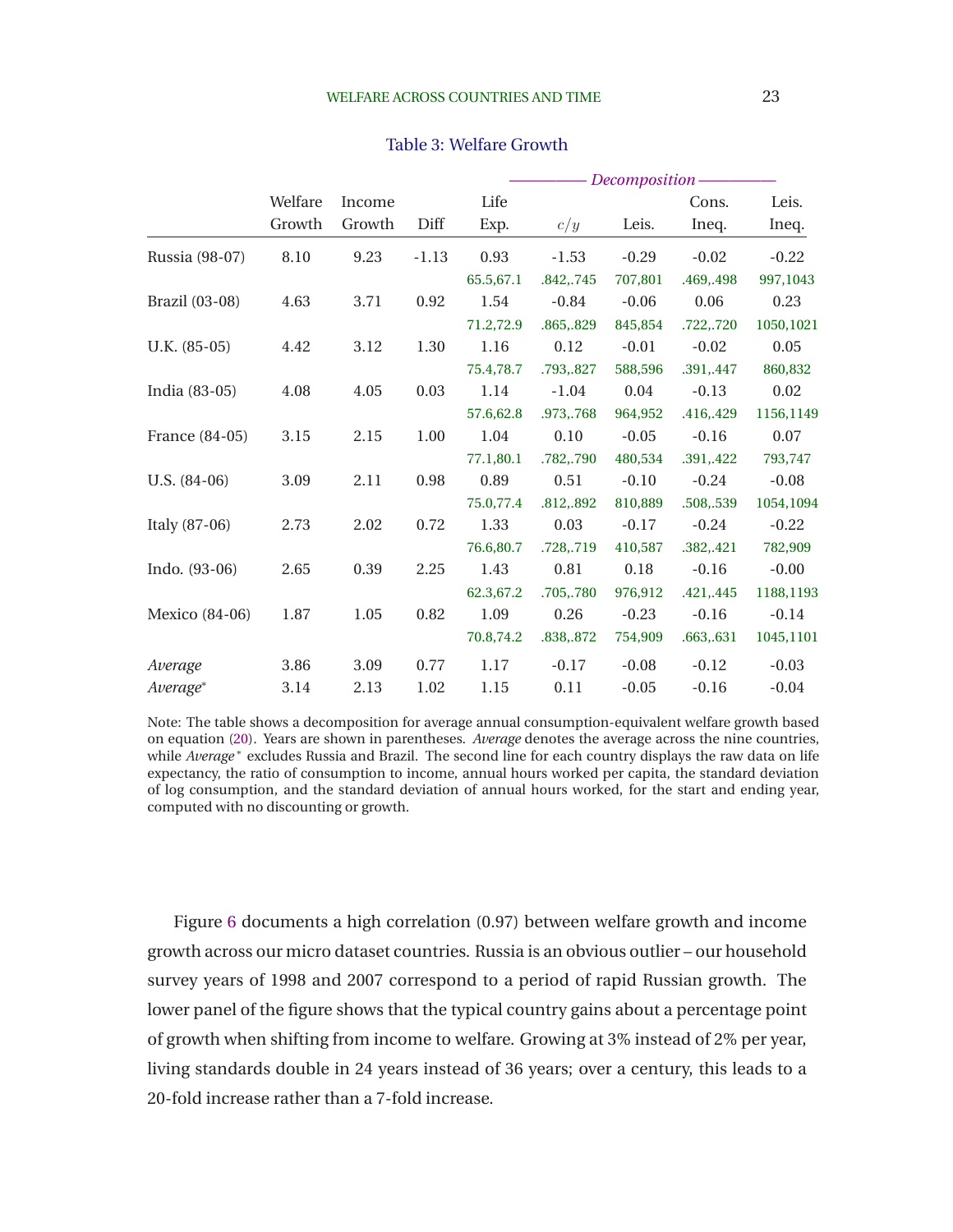<span id="page-24-0"></span>

# Figure 6: Welfare and Income Growth

(a) The correlation between welfare growth and income growth is 0.97.

 **Difference between Welfare and Income growth**



(b) The median absolute value of the difference between welfare and income growth is 0.95 percentage points.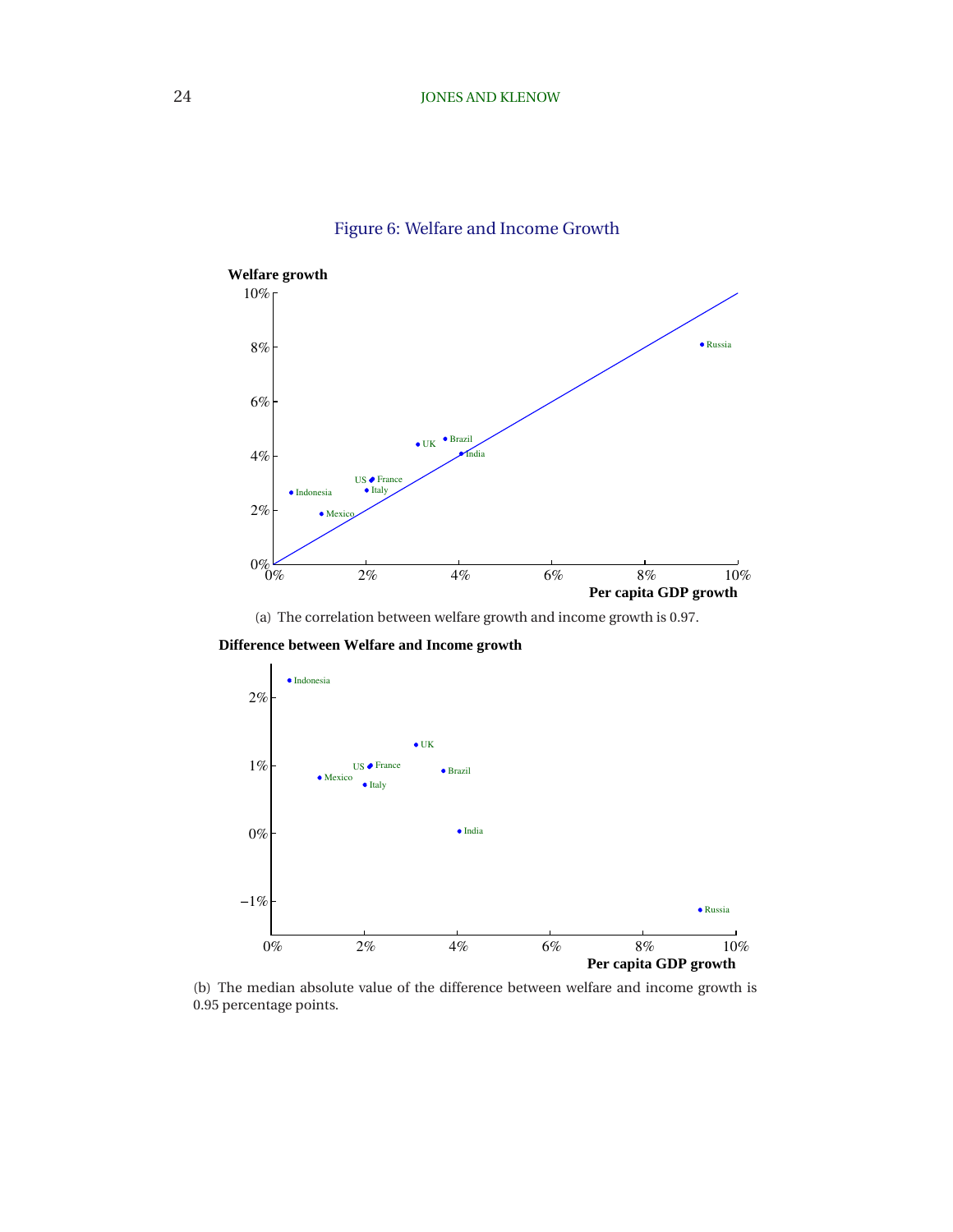The source of the gain is evident in Table [3.](#page-23-0) As shown in the last row of the table, the bulk of the gain for the average country results from the life expectancy term. Living standards are rising mostly because of rising consumption per year of life. But the fact that we can enjoy our consumption over a longer lifetime is also important.<sup>17</sup>

The details of specific countries lead to additional insights. Falling leisure and rising inequality have reduced growth by roughly half a percentage point in the U.S., Italy, and Mexico. For example, in the U.S. annual hours worked per person rose from 810 to 889 between 1984 and 2006. We estimate that this falling leisure reduced consumptionequivalent welfare growth by about a tenth of a percentage point per year. According to the Consumer Expenditure Survey, consumption inequality rose, reducing growth by another 24 basis points.<sup>18</sup> Finally, rising leisure inequality reduces U.S. welfare growth another 8 basis points. Taken together, these three channels reduce consumptionequivalent welfare growth in the U.S. by 42 basis points per year.

Mexico and Italy exhibit similar patterns. Falling leisure reduces welfare growth by 0.17 percentage points per year in Italy and 0.23 percentage points per year in Mexico. Rising consumption and leisure inequality,combined, reduce growth by 0.46 and 0.30 percentage points per year in Italy and Mexico. The sum of these three forces is therefore about 0.63 percentage points per year in Italy and 0.53 percentage points per year in Mexico.

# **5. Robustness**

Here we gauge the robustness to alternative assumptions, such as about the utility function. Table [4](#page-26-0) shows that the gap we find between welfare and income is quite robust. More detailed results — including decompositions for France, China, and Indonesia — are available in an [Online Appendix.](http://www.stanford.edu/~chadj/BeyondGDP-OnlineAppendix.pdf)

The second row of Table [4](#page-26-0) indicates that, if we do not discount or incorporate growth, the differences between welfare and income are somewhat smaller than in the baseline case. A similar finding applies if we evaluate utility only for those age 2 and older;

 $17$ [Nordhaus](#page-40-0) [\(2003\)](#page-40-0) offered a back-of-the-envelope calculation suggesting that rising life expectancy over the 20th century was as important to welfare as consumption growth. Our calculation using micro data for a range of countries supports the tenor or his, though our estimate is closer to one-half.

 $18$ The [CES displays a relatively small increase in consumption inequality, as emphasized by](#page-39-0) Krueger and Perri [\(2006](#page-39-0)). According to [Aguiar and Bils](#page-38-0) [\(2013\)](#page-38-0), savings and Engel Curves in the CES suggest that consumption inequality rose as much as income inequality in the U.S. over this period.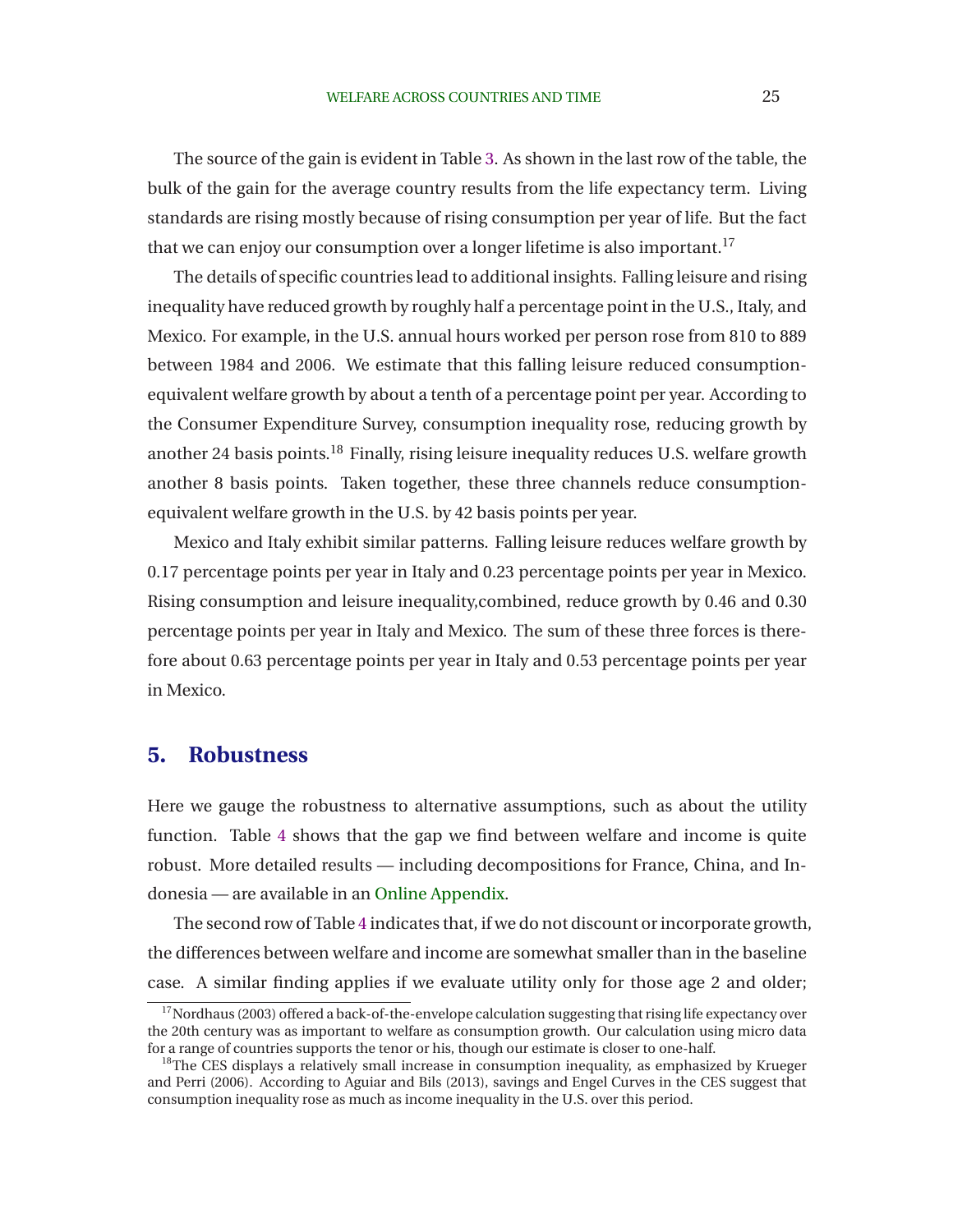### <span id="page-26-0"></span>26 **JONES AND KLENOW**

|                                                 | — Median absolute deviation - |             |  |  |
|-------------------------------------------------|-------------------------------|-------------|--|--|
| Robustness check                                | Levels                        | Growth rate |  |  |
| Benchmark case                                  | 35.4                          | 0.98        |  |  |
| No discounting/growth ( $\beta = 1$ , $g = 0$ ) | 29.7                          | 0.94        |  |  |
| Ages 2 and above                                | 31.4                          | 0.91        |  |  |
| Ages 40 and above                               | 35.7                          | 1.62        |  |  |
| Compensating variation                          | 44.1                          |             |  |  |
| $\gamma = 1.0, c = 0^a$                         | 35.9                          | 0.74        |  |  |
| $\gamma = 1.5, \underline{c} = 0.05^a$          | 36.9                          | 0.60        |  |  |
| $\gamma = 2.0, c = 0.20^a$                      | 45.2                          | 0.74        |  |  |
| $\theta$ from FOC for France                    | 35.4                          | 0.96        |  |  |
| Frisch elasticity = $0.5$                       | 35.1                          | 1.04        |  |  |
| Frisch elasticity = $2.0$                       | 35.1                          | 0.95        |  |  |
| Kids get adult leisure                          | 35.2                          | 0.80        |  |  |
| Value of Life $= $5m$                           | 29.9                          | 0.85        |  |  |
| Value of Life $= $7m$                           | 39.6                          | 1.11        |  |  |

#### Table 4: Robustness — Summary Results

Note: Entries are the median absolute deviation of  $\frac{\lambda_i}{\tilde{y}_i}$  from 100% in the levels case and  $g_\lambda$  $g_y$  in the growth rate case. (a) The sample size changes when we move to the CRRA/CFE preferences. In particular, we require both consumption and leisure to come from the same household survey, which rules out Brazil and Spain (and India for growth). Also, countries for which the growth rate starts before 1990 use the 1990 mortality rates in the initial year with no correction in the CRRA/CFE case (the numbers are scaled to reflect the changing years in the log case, where the terms can be separated additively). The case of  $\gamma = 1$  and  $\epsilon = 0$  is reported separately here to reflect the changing sample size and treatment of mortality growth (otherwise, it is identical to the benchmark case).

differences in infant mortality matter, but do not drive the results. Evaluating expected utility only for those age 40 and older has little effect on level comparisons, but widens the growth rate differences (from a median of 1.0% to 1.6% per year).

## **5.1. Equivalent Variation and Compensating Variation**

Recall that our benchmark results are based on equivalent variations (EV). Table 4 indicates that the median gap between welfare and income relative to the U.S. is 44 percent if we use compensating variations (CV), compared to the 35 percent we get in the baseline with EV.

As discussed in Section 2, the distinction between EV and CV rests primarily on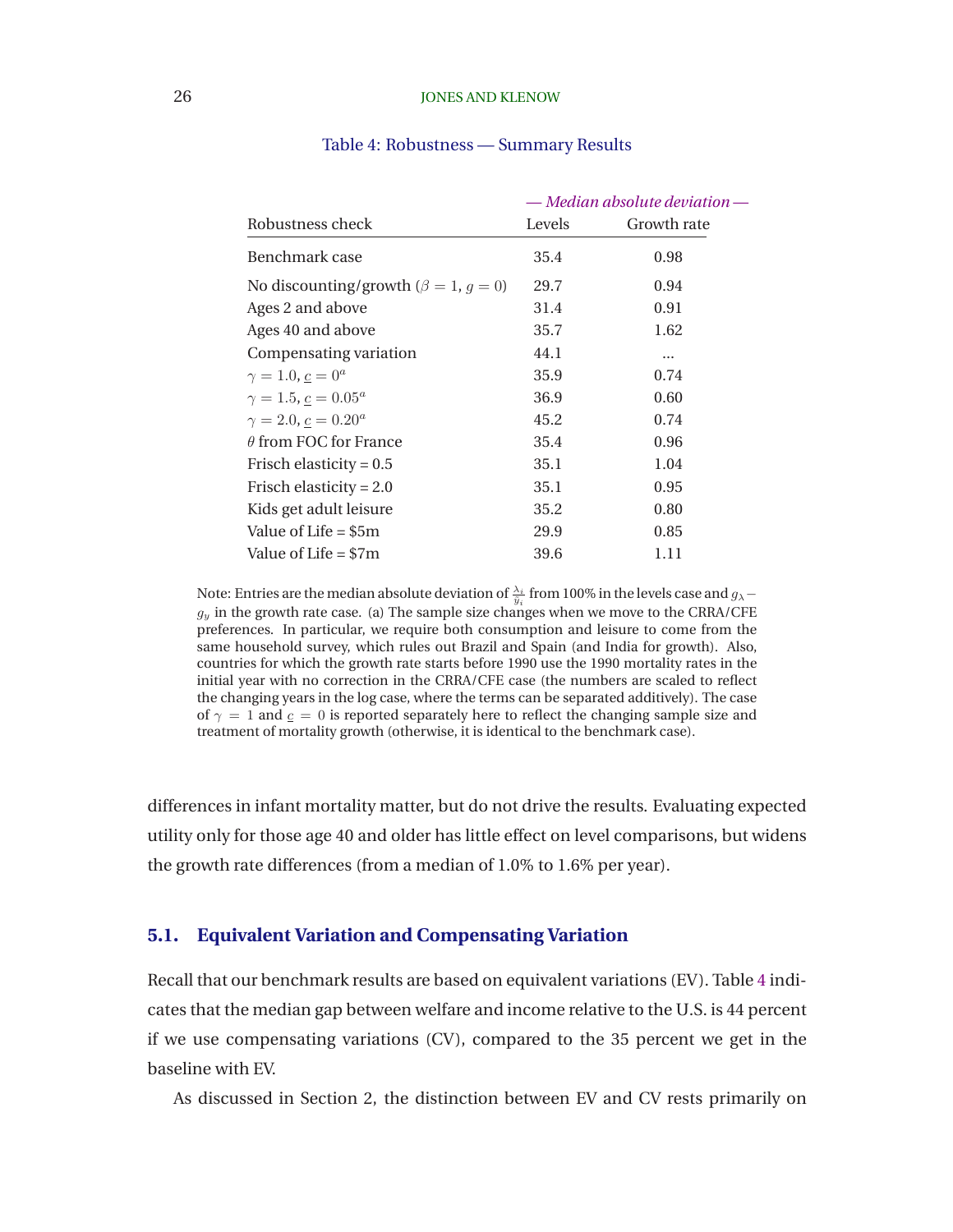whether differences in life expectancy are valued using a country's own flow utility (for EV) or the U.S. flow utility (for CV). For rich countries, this makes little difference. Even for a country with moderate income, like China, the differences are relatively small. The difference between EV and CV is more apparent for extremely poor countries. Consider Malawi. Our EV-based welfare ratio for the U.S. vs. Malawi, which weights Malawi's lower life expectancy by its own utility flow, is 106 (i.e., over 100 times the consumptionequivalent in the U.S. as in Malawi). The CV-based welfare ratio, which uses U.S. flow utility to value the shortfall in Malawi's life expectancy, is comparatively enormous at 796.

### **5.2. Alternative Utility Specifications**

Our benchmark utility function adds log consumption, a leisure term, and an intercept. This yields an additive decomposition of welfare differences. Now consider a more general utility function with non-separable preferences over consumption and leisure:

$$
u(C,\ell) = \bar{u} + \frac{(C+\underline{c})^{1-\gamma}}{1-\gamma} \left(1 + (\gamma - 1)\frac{\theta\epsilon}{1+\epsilon}(1-\ell)^{\frac{1+\epsilon}{\epsilon}}\right)^{\gamma} - \frac{1}{1-\gamma}.
$$
 (21)

This functional form reduces to our baseline specification when  $\gamma = 1$  and  $c = 0$ .

When  $c = 0$ , this is the "constant Frisch elasticity" functional form advocated by [Shimer](#page-40-0) [\(2009](#page-40-0)) and [Trabandt and Uhlig](#page-40-0) (2009). The parameter  $\epsilon$  is the constant Frisch elasticity of labor supply (the elasticity of time spent working with respect to the real wage, holding fixed the marginal utility of consumption).

Several cases in Table [4](#page-26-0) impose more curvature over consumption than in the log case. With  $\gamma = 1.5$  — and  $c = 0.05$  to prevent Rawls from preferring death to life in poor countries like Malawi — the median absolute percentage deviation of welfare from income rises a little, and the growth deviation falls somewhat.<sup>19</sup> Consumption inequality is more costly to Rawls with  $\gamma = 1.5$  than in our baseline of  $\gamma = 1$ .

The next row of Table [4](#page-26-0) increases curvature further to  $\gamma = 2$ , while at the same time boosting the intercept to  $c = 0.20$ . The median gap between welfare and income

 $19$ Even with log utility, it is conceivable for expected lifetime utility to be negative if consumption is sufficiently low. In our baseline case, this does not occur for any country, and in fact expected flow utility at each age is also positive in all countries. When we boost  $\gamma$  above one, however, this is no longer true. We pick a "round" value for  $\epsilon$  that ensures that all countries (with Malawi being the most binding case) have positive expected lifetime utility.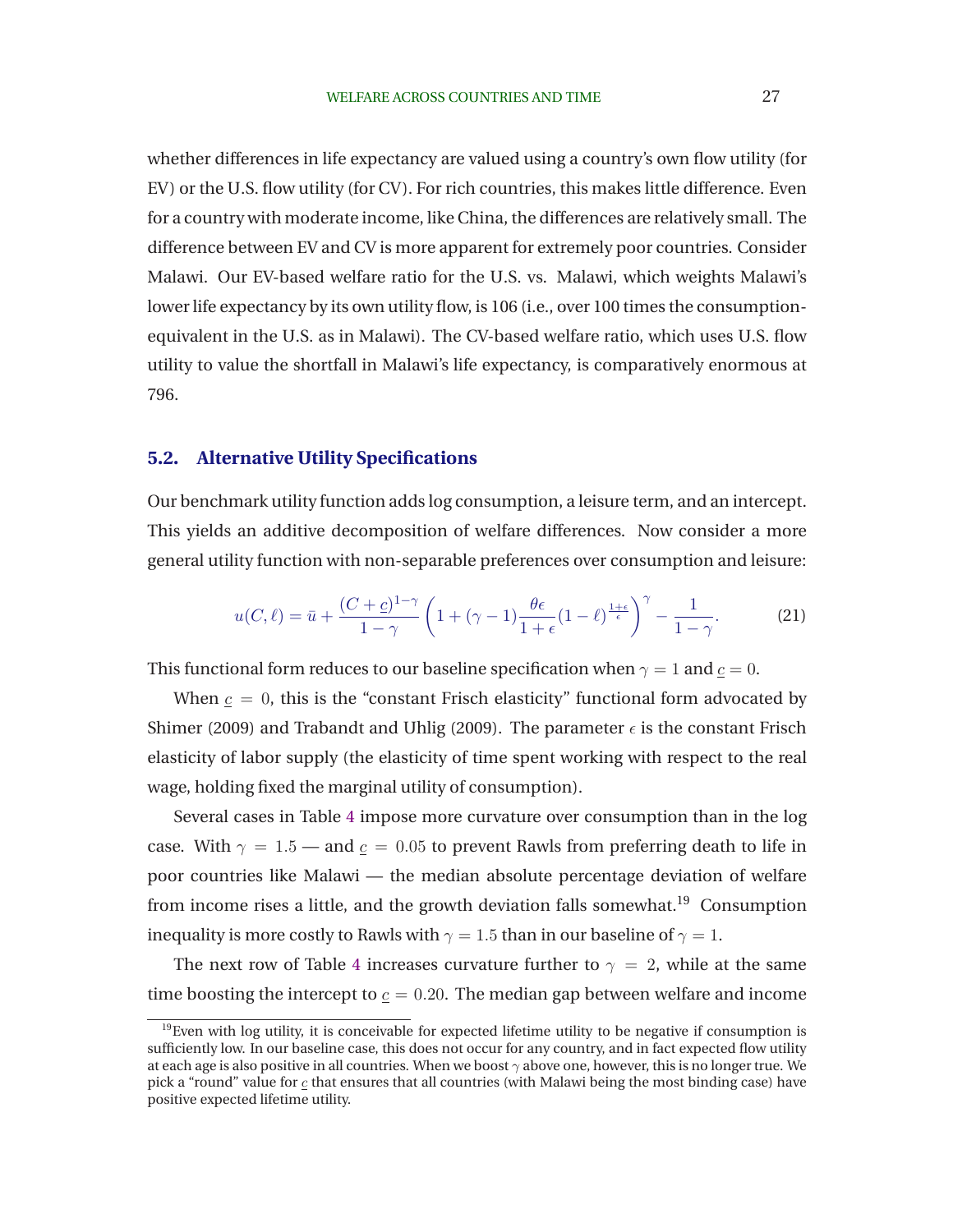becomes notably wider at 45 percent.

We next consider a higher weight on leisure versus consumption in utility. As in the baseline we have  $\gamma = 1$  and  $c = 0$ , but we now increase the value of  $\theta$ . In particular, we choose  $\theta$  to rationalize the higher choice of average leisure in France than in the U.S. Increasing the importance of leisure in this way makes little difference.

Toward the end of Table [4,](#page-26-0) we consider alternative values for the Frisch elasticity of labor supply: 0.5 from [Chetty](#page-39-0) [\(2012\)](#page-39-0) or 2.0 at the upper end of Hall's [\(2009b\)](#page-39-0) recommended range. These changes, too, have little effect on our results.

In our baseline case we assumed kids enjoy 100 percent leisure time. An alternative would be to assume kids' leisure is the same as adults' leisure, on average. As shown in Table [4,](#page-26-0) this change does not move us far from our baseline numbers.

Our final robustness check is to change the intercept in the utility function. We set the intercept so that the remaining value of life for a 40 year old in the U.S. in 2005 dollars is \$5 million or \$7 million rather than the baseline value of \$6 million. With a value of life of \$5 million in the U.S., the intercept in the utility function falls. Life is worth less in all countries, so differences in life expectancy play a smaller role. This reduces the welfare gain from higher longevity in European countries like France and mitigates the welfare loss from low lifespan in developing countries like China. Overall, the median deviation between welfare and income falls from our benchmark value of 35% to a smaller but still substantial 30%.

With a U.S. value of life of \$7 million, the contrast between welfare and income is sharper. The deviation between welfare and income rises to almost 40% rather than 35% in levels, and to 1.1% per year rather than 1.0% per year in 1980–2007 growth rates. With more utility from a year of life, differences in the levels and growth rates of life expectancy naturally matter more.

# **6. Measuring Welfare for a Broad Range of Countries**

We now calculate consumption-equivalent welfare for a broader set of countries and years. The caveat is that much stronger assumptions are required because of data limitations; these calculations are based on the "illustrative example" given at the start of the paper in equation [\(7\)](#page-7-0). We assume consumption is lognormally distributed and is independent of age. We assume  $\beta = 1$  and  $g = 0$  so that survival rates can be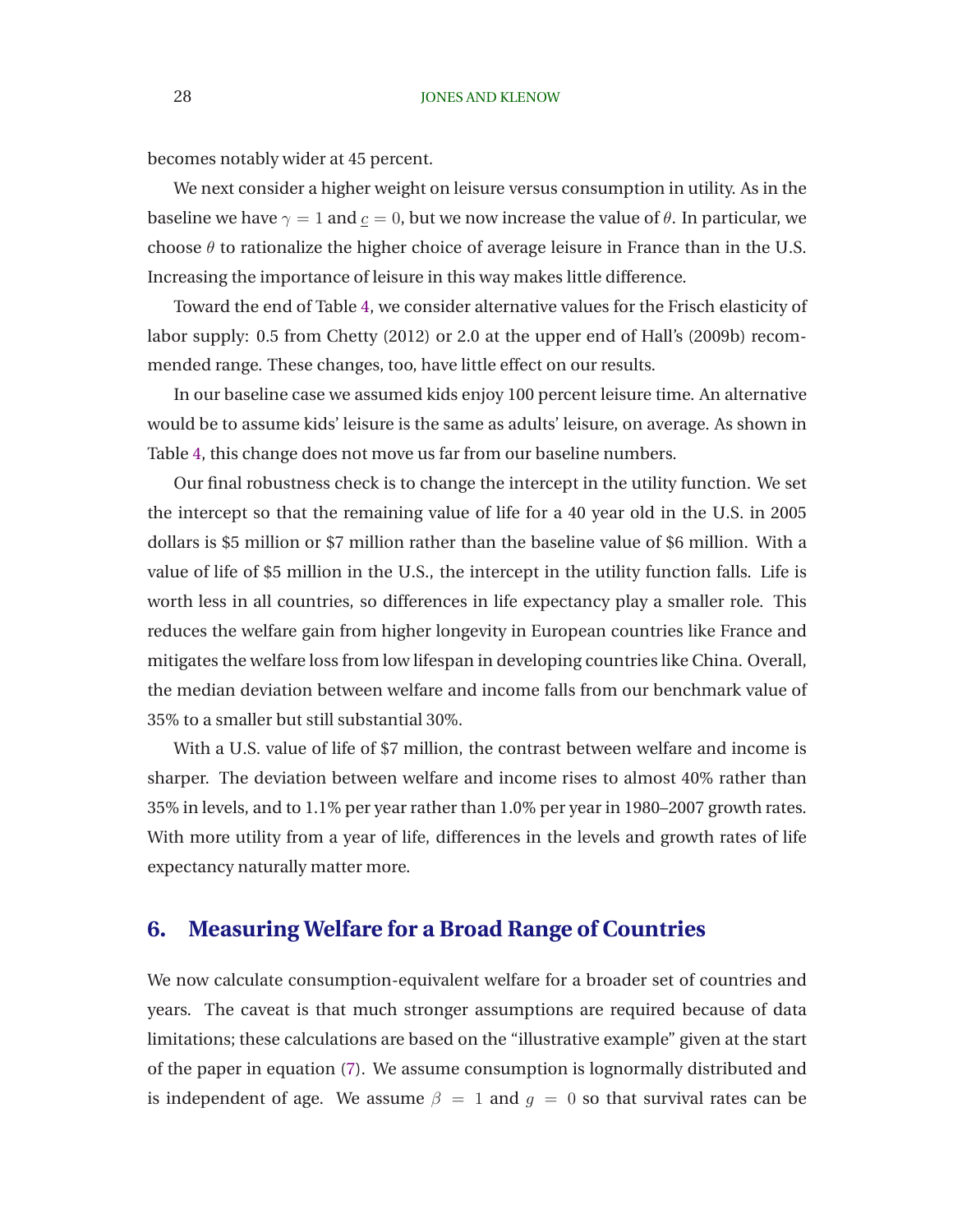summarized by a single statistic – life expectancy, which is widely available. We will refer to this as a "macro" calculation, as it relies on publicly-available multi-country datasets instead of micro data from household surveys.

The data sources for the macro calculation are discussed in detail in our Online Appendix. Briefly, we use Penn World Table 8.0 to measure income, consumption, employment, and population. This source also provides hours worked for 52 (mostly rich) countries. We use the UNU-WIDER World Income Inequality Database, Version 3.0a, which is itself a summary of micro surveys, to measure consumption inequality; this database reports Gini coefficients which we convert to the standard deviation of log consumption under the assumption of log normality.<sup>20</sup> Finally, life expectancy is from the World Bank's HNPStats database.<sup>21</sup>

## **6.1. Comparing Results using Macro and Micro Data**

To begin, we assess the accuracy of our macro calculations by comparing them to the detailed micro results we reported earlier. Table [5](#page-30-0) shows the comparison, where we match the macro calculation to the same year used in the micro calculation.

The correlation of  $\log \lambda$  (computed for the same year) using macro and micro data is 0.999. The mean log deviation between the two measures is 0.0007, while the mean *absolute* log deviation is 0.0674. Thus on average the macro calculation seems to work quite well, and the average deviation between the two measures is about 6.7 percent, much of it explained by the absence of leisure inequality from our macro calculation.

This evidence suggests that calculations using publicly-available multi-country data sets are potentially informative. With this motivation, the remainder of this section considers welfare calculations for a broad set of countries using the "macro" approach.

## **6.2. Results for a Broad Set of Countries**

Figure [7](#page-32-0) provides an overview of welfare across countries using the macro data. The top panel plots the welfare measure,  $\lambda$ , against GDP per person for the year 2007 – both relative to the U.S. As in the micro results, the two measures are very highly correlated,

 $20$ Consumption inequality data are directly available for 68 mostly developing countries. For 49 mostly rich countries, we infer consumption inequality from inequality in disposable income. When inequality data are not available, we assign a zero value to the contribution of inequality in our accounting exercise. <sup>21</sup>[http://go.worldbank.org/N2N84RDV00,](http://go.worldbank.org/N2N84RDV00) series code SP.DYN.LE00.IN.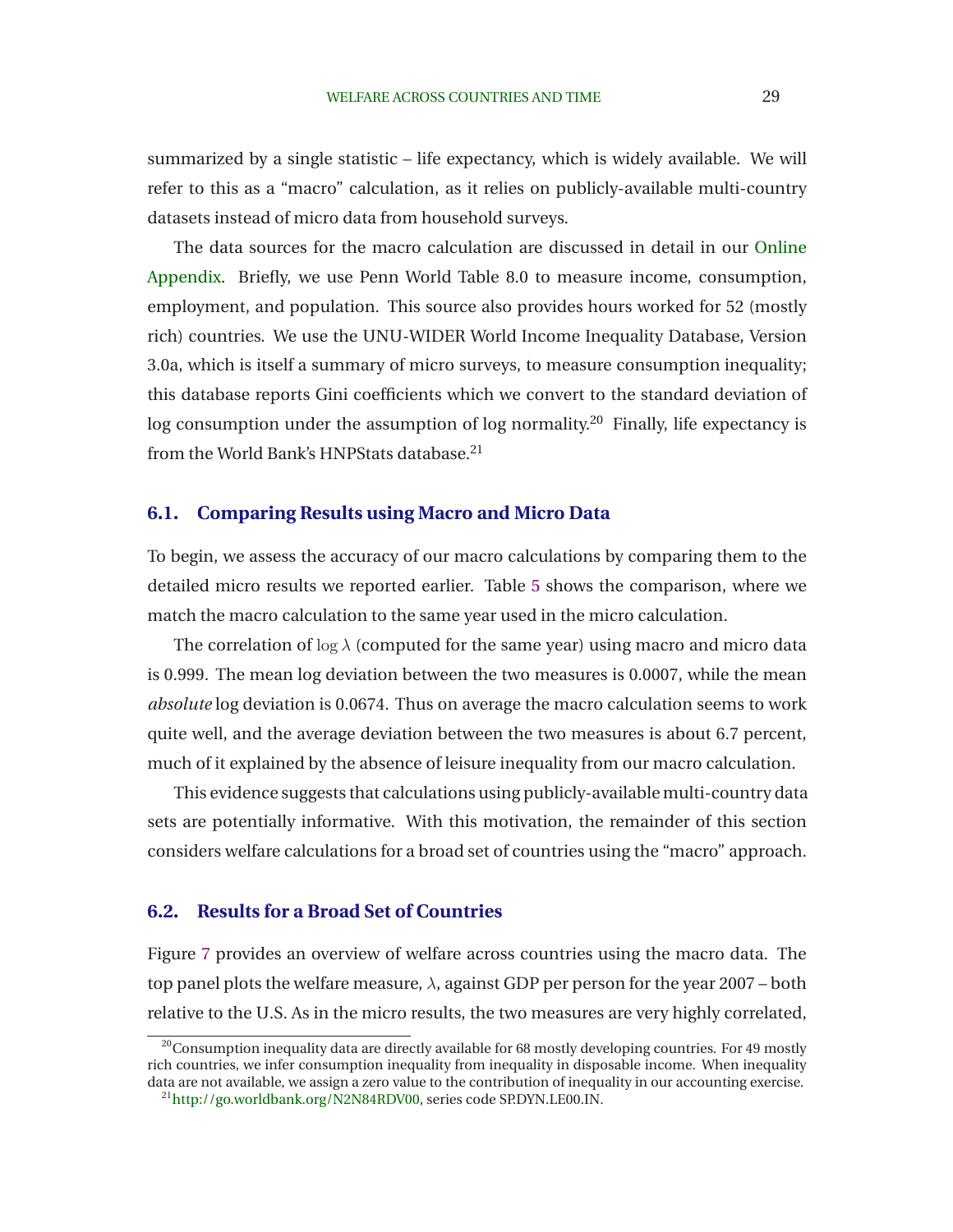<span id="page-30-0"></span>

|               | Welfare<br>$\lambda$ | Income   | Log<br>Ratio | Life<br>Exp. | C/Y      | Leisure  | Cons.<br>Ineq. | Leis.<br>Ineq |
|---------------|----------------------|----------|--------------|--------------|----------|----------|----------------|---------------|
| U.S.          | 100.0                | 100.0    | 0.000        | 0.000        | 0.000    | 0.000    | $-0.000$       | $\ddotsc$     |
| (micro)       | 100.0                | 100.0    | 0.000        | 0.000        | 0.000    | 0.000    | 0.000          | 0.000         |
| U.K.          | 87.4                 | 75.2     | 0.150        | 0.088        | 0.009    | 0.010    | 0.044          | $\cdots$      |
| (micro)       | 96.6                 | 75.2     | 0.250        | 0.086        | $-0.143$ | 0.073    | 0.136          | 0.097         |
| France        | 86.4                 | 67.2     | 0.251        | 0.164        | $-0.080$ | 0.061    | 0.106          | $\cdots$      |
| (micro)       | 91.8                 | 67.2     | 0.312        | 0.155        | $-0.152$ | 0.083    | 0.102          | 0.124         |
| Italy         | 75.4                 | 66.1     | 0.132        | 0.190        | $-0.148$ | 0.025    | 0.065          | $\cdots$      |
| (micro)       | 80.2                 | 66.1     | 0.193        | 0.182        | $-0.228$ | 0.078    | 0.086          | 0.075         |
| Spain         | 73.0                 | 61.1     | 0.178        | 0.136        | $-0.045$ | 0.038    | 0.049          | $\cdots$      |
| (micro)       | 73.3                 | 61.1     | 0.182        | 0.133        | $-0.111$ | 0.070    | 0.017          | 0.073         |
| Mexico        | 22.0                 | 28.6     | $-0.261$     | $-0.085$     | $-0.045$ | $-0.008$ | $-0.123$       | $\cdots$      |
| (micro)       | 21.9                 | 28.6     | $-0.268$     | $-0.156$     | $-0.021$ | $-0.010$ | $-0.076$       | $-0.005$      |
| Russia        | 20.9                 | 37.0     | $-0.572$     | $-0.507$     | $-0.129$ | 0.007    | 0.058          | $\cdots$      |
| (micro)       | 20.7                 | 37.0     | $-0.583$     | $-0.501$     | $-0.248$ | 0.035    | 0.098          | 0.032         |
| <b>Brazil</b> | 11.2                 | 17.2     | $-0.428$     | $-0.227$     | $-0.036$ | $-0.007$ | $-0.157$       | $\cdots$      |
| (micro)       | 11.1                 | 17.2     | $-0.436$     | $-0.242$     | 0.004    | 0.005    | $-0.209$       | 0.006         |
| SouthAfrica   | 6.7                  | 16.0     | $-0.869$     | $-0.499$     | $-0.030$ | 0.087    | $-0.427$       | $\ddots$      |
| (micro)       | 7.4                  | 16.0     | $-0.771$     | $-0.555$     | 0.018    | 0.054    | $-0.283$       | $-0.006$      |
| Indonesia     | 5.6                  | 7.8      | $-0.340$     | $-0.302$     | $-0.091$ | 0.039    | 0.015          | $\cdots$      |
| (micro)       | 5.0                  | 7.8      | $-0.445$     | $-0.340$     | $-0.178$ | $-0.001$ | 0.114          | $-0.041$      |
| China         | 5.6                  | 10.1     | $-0.592$     | $-0.141$     | $-0.230$ | $-0.066$ | $-0.155$       | $\ldots$      |
| (micro)       | 6.3                  | $10.1\,$ | $-0.468$     | $-0.174$     | $-0.311$ | $-0.016$ | 0.048          | $-0.014$      |
| India         | 3.5                  | 5.6      | $-0.470$     | $-0.339$     | $-0.170$ | 0.052    | $-0.013$       | $\ddotsc$     |
| (micro)       | 3.2                  | 5.6      | $-0.559$     | $-0.440$     | $-0.158$ | $-0.019$ | 0.085          | $-0.028$      |
| Malawi        | 1.1                  | $1.3\,$  | $-0.152$     | $-0.184$     | 0.074    | 0.033    | $-0.075$       | $\cdots$      |
| (micro)       | 0.9                  | 1.3      | $-0.310$     | $-0.389$     | 0.012    | $-0.020$ | 0.058          | 0.028         |

Table 5: Welfare and Income across Countries: Macro vs. Micro Data

Note: The first row for each country reports the welfare decomposition obtained using our macro data sources. The second row repeats the micro results provided earlier. The year varies by country and corresponds to the latest year for which we have household survey data.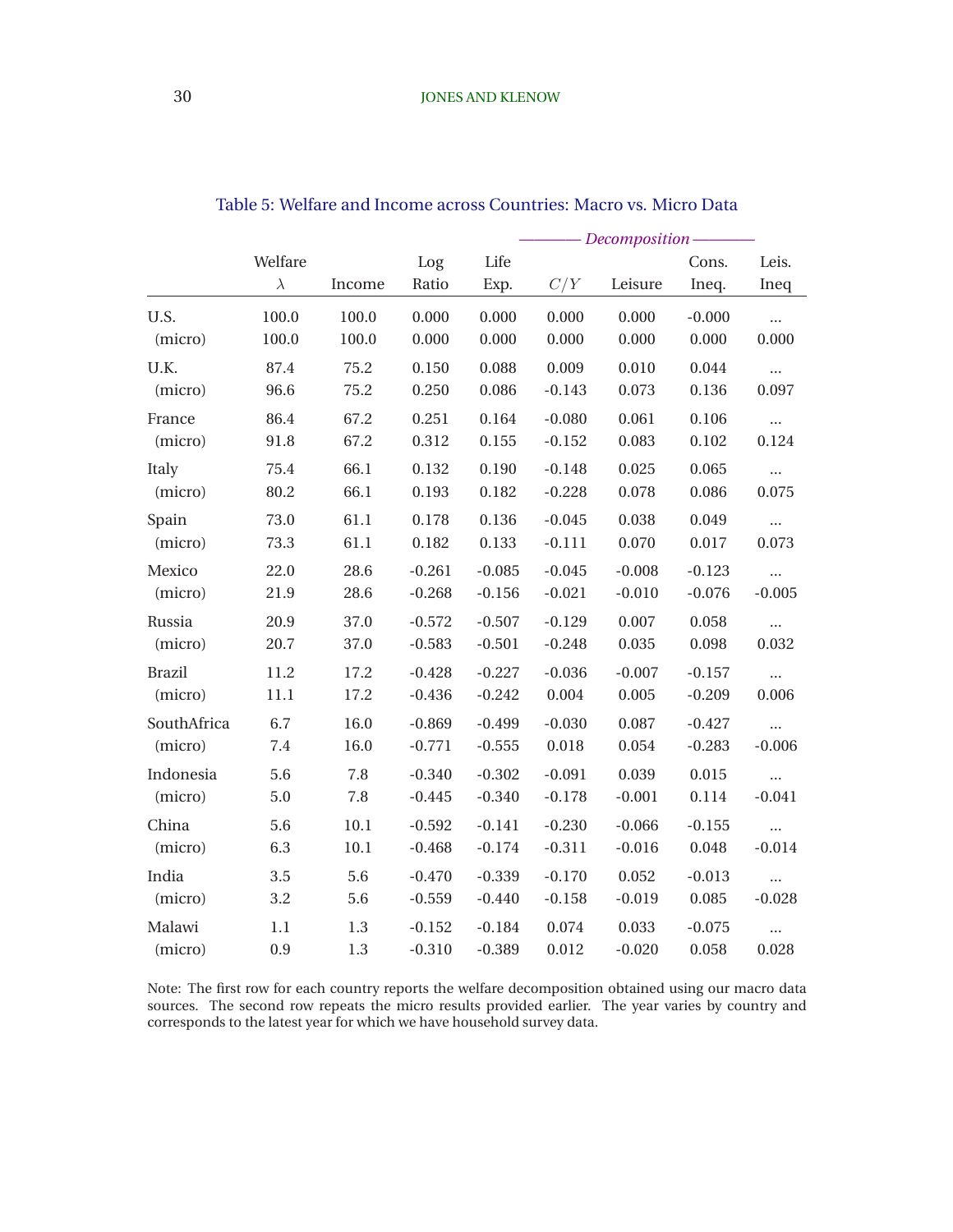|                        |           |            |          |          |                  | Decomposition - |          |
|------------------------|-----------|------------|----------|----------|------------------|-----------------|----------|
|                        | Welfare   | Per capita | Log      | Life     |                  |                 | Cons.    |
| Country                | $\lambda$ | Income     | Ratio    | Exp.     | $C_{\ell}$<br>/Y | Leisure         | Ineq.    |
| Average, unweighted    | 25.2      | 31.1       | $-0.296$ | $-0.205$ | $-0.093$         | 0.029           | $-0.026$ |
| Average, pop-weighted  | 19.4      | 23.0       | $-0.423$ | $-0.213$ | $-0.175$         | 0.014           | $-0.049$ |
| Median absolute dev.   |           | $\cdots$   | 0.276    | 0.211    | 0.139            | 0.047           | 0.055    |
| Standard deviation     | 29.6      | 36.7       | 0.385    | 0.239    | 0.290            | 0.052           | 0.114    |
| Regional Averages      |           |            |          |          |                  |                 |          |
| <b>United States</b>   | 100.0     | 100.0      | 0.000    | 0.000    | 0.000            | 0.000           | 0.000    |
| Western Europe         | 81.9      | 73.4       | 0.110    | 0.136    | $-0.132$         | 0.028           | 0.077    |
| Eastern Europe         | 23.2      | 32.6       | $-0.348$ | $-0.364$ | $-0.057$         | 0.012           | 0.061    |
| Latin America          | 14.6      | 20.8       | $-0.376$ | $-0.161$ | $-0.067$         | 0.008           | $-0.156$ |
| N. Africa, Middle East | 11.5      | 18.6       | $-0.347$ | $-0.232$ | $-0.190$         | 0.082           | $-0.007$ |
| Coastal Asia           | 9.3       | 14.1       | $-0.578$ | $-0.218$ | $-0.281$         | $-0.008$        | $-0.071$ |
| Sub-Saharan Africa     | 2.2       | 4.4        | $-0.505$ | $-0.464$ | 0.008            | 0.046           | $-0.095$ |

### Table 6: Macro Welfare Summary Statistics, 2007

Note: Log Ratio denotes the log of the ratio of  $\lambda$  to per capita GDP (US=100). The decomposition applies to this ratio; that is, it is based on equation [\(7\)](#page-7-0). The log Ratio is the sum of the last four terms in the table: the life expectancy effect, the consumption share of GDP, leisure, and inequality. (Of course, the sum does not hold for the median absolute deviation or the standard deviation.) Sample size is 152 countries, and regional averages are population weighted.

with a correlation (in logs) above 0.95. At the same time, there are clear departures from the 45-degree line.

Table 6 summarizes the macro welfare comparisons, which reinforce the key points from the micro data. First, Western Europe is much closer to the U.S. in welfare than in income: income levels are about 73 percent of the U.S., while consumption-equivalent welfare averages 82 percent. Higher life expectancy in Western Europe adds about 13 percent to welfare on average, higher leisure adds 3 percent, and lower consumption inequality adds 8 percent.

Other regions exhibit the opposite pattern: welfare is systematically lower than income. Lower life expectancy reduces their welfare between 16 and 46 percent. Higher consumption inequality in Sub-Saharan Africa and Latin America reduce their welfare around 10 and 16 percent, respectively. Finally, low consumption shares play an import role in Western Europe and Coastal Asia, reducing welfare by 13 and 28 percent.

The macro data allows us to look at many more countries. Missing data is sometimes a problem, most often for annual hours per worker and consumption inequality.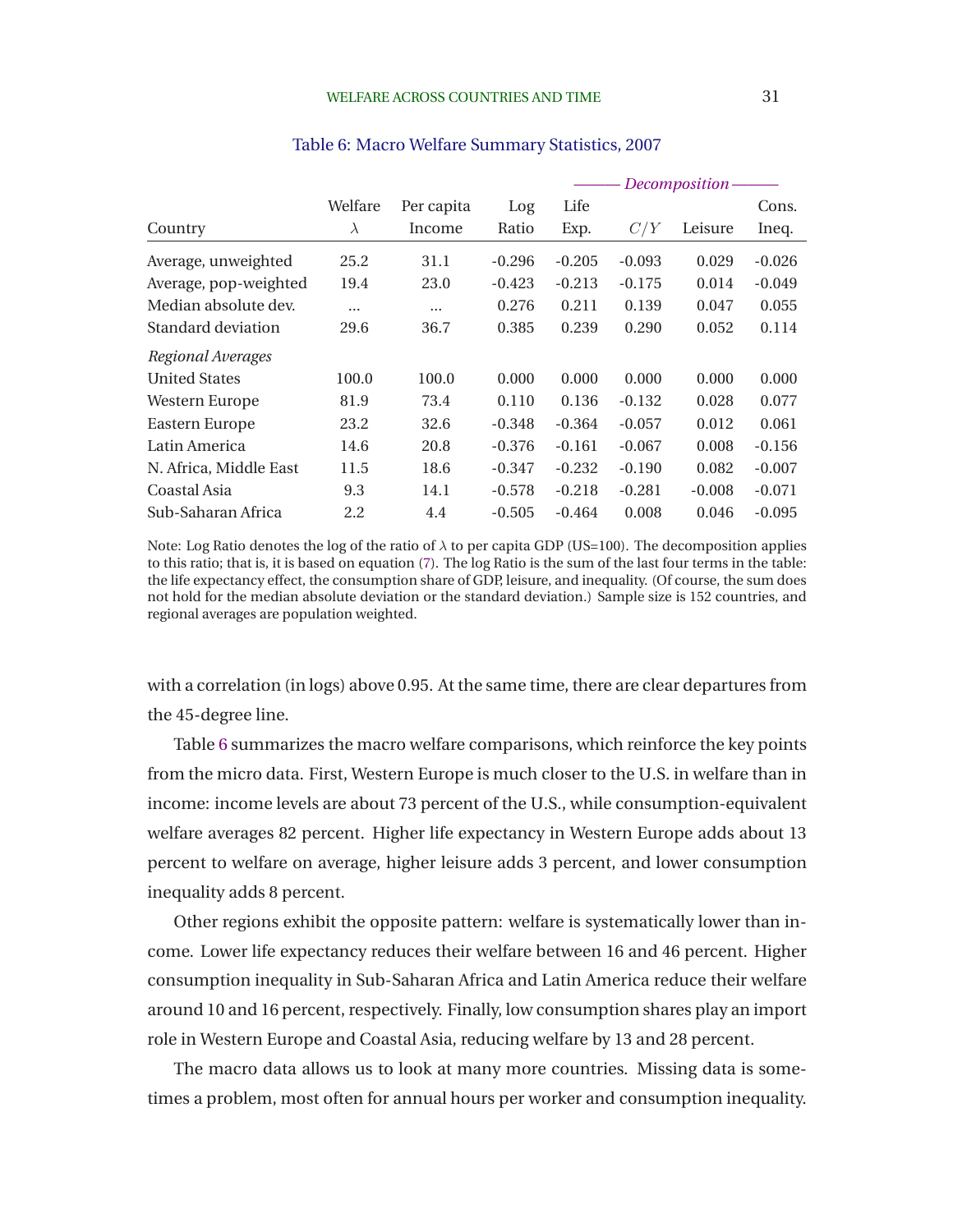<span id="page-32-0"></span>

### Figure 7: Welfare using Macro Data, 2007

(a) Welfare and income are highly correlated at 0.96...



**The ratio of Welfare to Income**

(b) ...but this masks substantial variation in the ratio of  $\lambda$  to GDP per capita. The mean absolute deviation from unity is about 27%.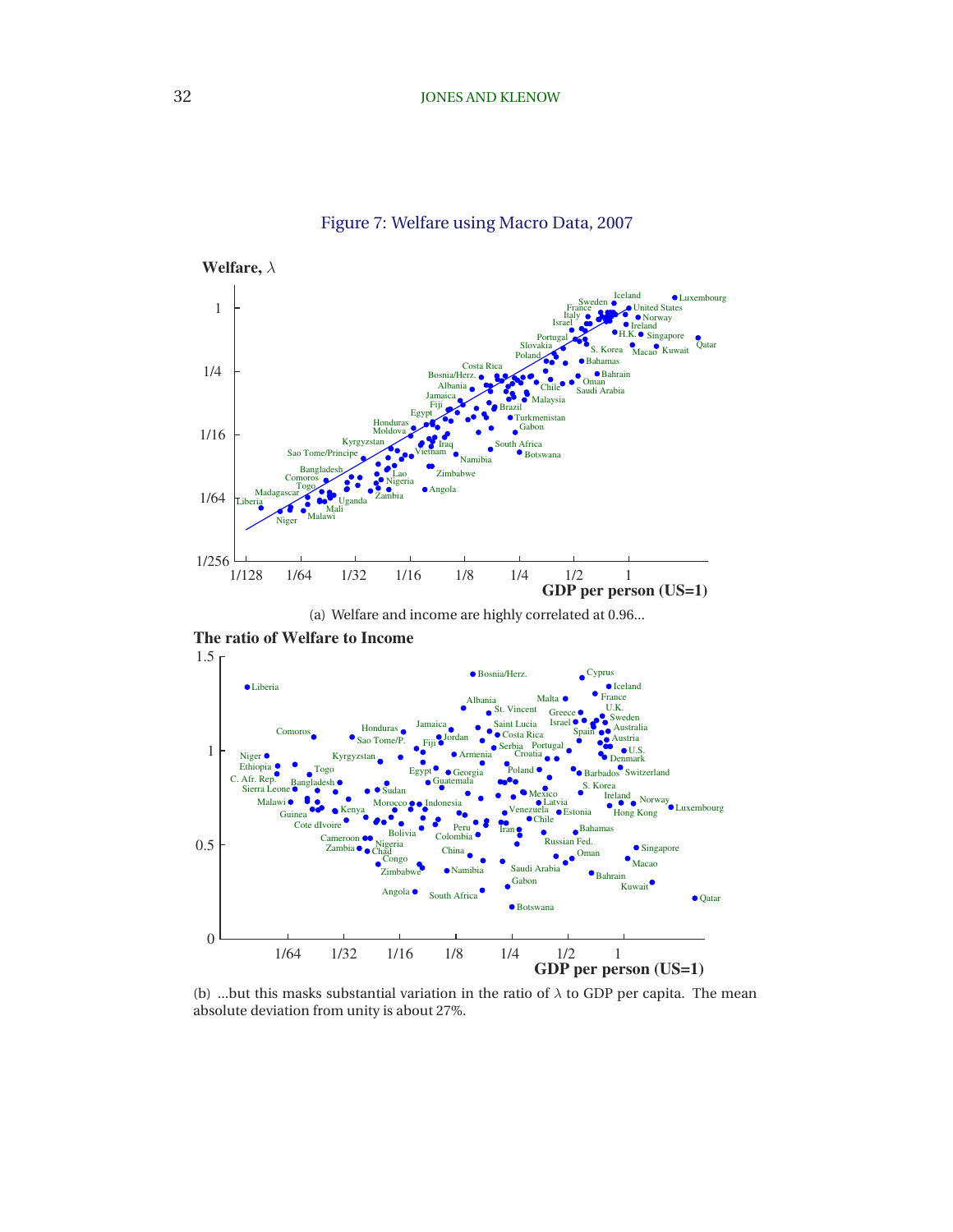In these cases, we assign U.S. values to the missing observations so that no correction to the income measure is made. Table [7](#page-34-0) shows welfare levels for a selection of countries in 2007.<sup>22</sup>

**OECD:** The key point we made regarding Western Europe shows up for France, Sweden, Germany, and Japan: all have higher welfare than their incomes suggest, largely due to higher life expectancy, higher leisure, and lower consumption inequality. Norway stands out as an interesting exception. It receives the usual positive contributions from these "European" forces. However, these effects are more than offset by Norway's extremely low consumption share. This is readily understood in the context of the North Sea oil discovery: Norway is consuming much less than its current income to smooth the oil revenues into the future. Ireland shows a related pattern, with its high investment rate and low consumption share.

**East Asia:** Differences between welfare and income are also quite stark for East Asia. According to GDP per person, Singapore and Hong Kong are rich countries on par with the U.S. The welfare measure substantially alters this picture. Singapore declines dramatically, from an income 117% of the U.S. to a welfare of just half that at 57%. A sizable decline also occurs for South Korea, from 58% for income to 45% for welfare. Both countries, and Japan as well, see their welfare limited sharply by low consumption shares. This force is largest for Singapore, where the consumption share of GDP is below 0.5. This is the levels analogue of Alwyn Young's (1992) growth accounting point. Singapore has sustained a very high investment rate in recent decades. This capital accumulation raises income and consumption in the long run, but the effect on consumption is less than the effect on income, which reduces the welfare-to-income ratio. Leisure is also low in Singapore and South Korea, further reducing welfare relative to income. Working hard and investing for the future are well-established means of raising GDP. Nevertheless, these approaches have costs that are not reflected in GDP.

**Botswana and South Africa:** According to GDP per capita, these are relatively rich developing countries with about 20% of U.S. income. AIDS, however, has dramatically reduced their life expectancy to around 52 years, lowering welfare by more than 85 log points in these countries. Inequality in both countries is also among the highest in the world, with a standard deviation of log consumption of more than 1.0 – reducing

 $^{22}$ Results for our complete sample of 152 countries are available at [http://www.stanford.edu/](http://www.stanford.edu/~chadj/BeyondGDP400.xls)<sup>∼</sup>chadj/BeyondGDP400.xls.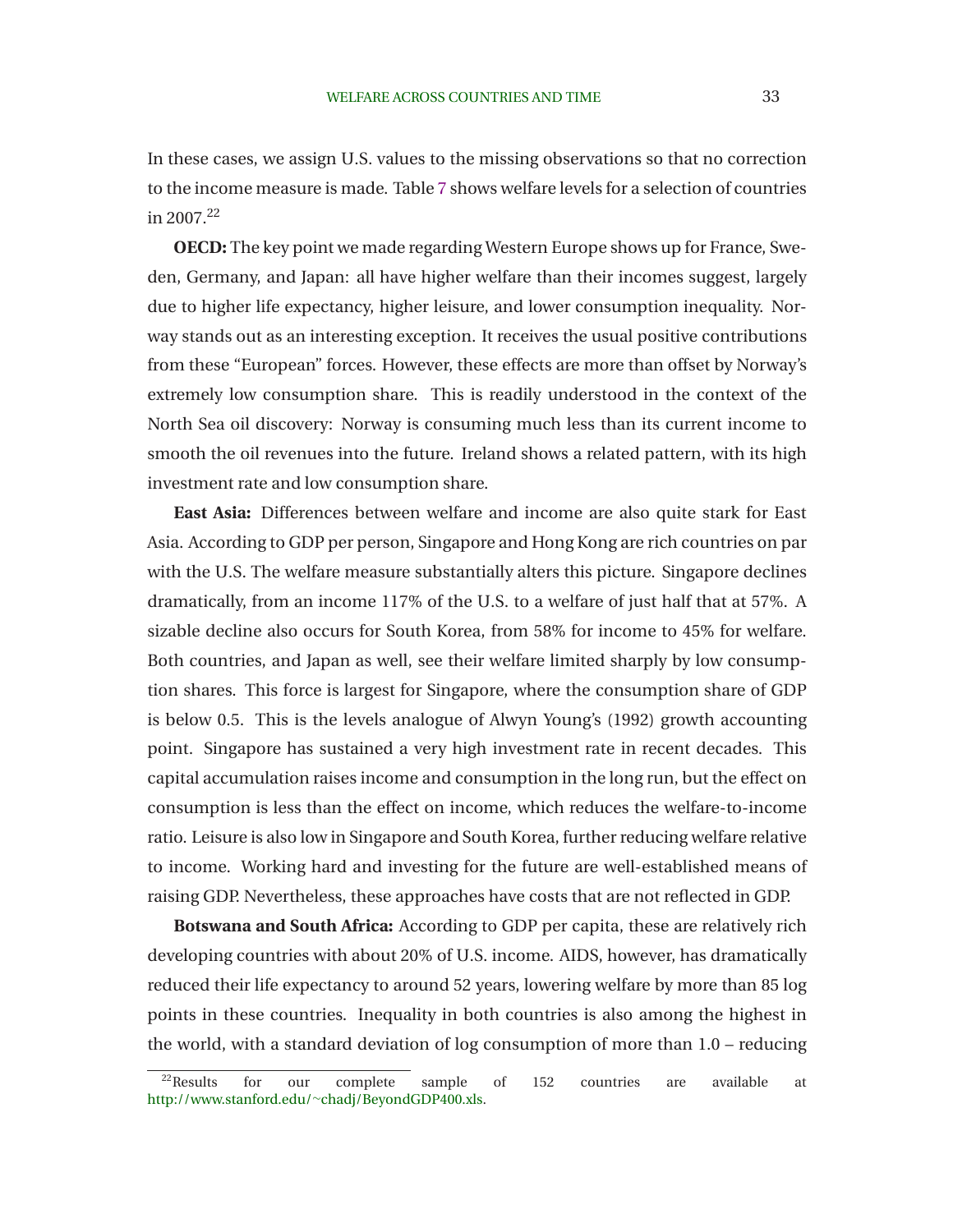<span id="page-34-0"></span>

|                      | Welfare   | Per capita | Log      |          |          | Decomposition- |                    |
|----------------------|-----------|------------|----------|----------|----------|----------------|--------------------|
| Country              | $\lambda$ | Income     | Ratio    | LifeExp  | C/Y      | Leisure        | $\mathcal C$ Ineq. |
| <b>United States</b> | 100.0     | 100.0      | 0.000    | 0.000    | 0.000    | 0.000          | 0.000              |
|                      |           |            |          | 77.8     | 0.845    | 836            | 0.658              |
| France               | 91.5      | 70.3       | 0.263    | 0.176    | $-0.085$ | 0.067          | 0.106              |
|                      |           |            |          | 80.8     | 0.776    | 613            | 0.471              |
| Sweden               | 91.2      | 79.4       | 0.139    | 0.181    | $-0.186$ | 0.010          | 0.135              |
|                      |           |            |          | 80.9     | 0.701    | 807            | 0.404              |
| Japan                | 82.8      | 71.3       | 0.149    | 0.265    | $-0.154$ | $-0.026$       | 0.063              |
|                      |           |            |          | 82.5     | 0.724    | 907            | 0.554              |
| Norway               | 81.0      | 112.8      | $-0.331$ | 0.148    | $-0.598$ | 0.019          | 0.100              |
|                      |           |            |          | 80.4     | 0.464    | 780            | 0.483              |
| Germany              | 77.4      | 74.4       | 0.039    | 0.098    | $-0.195$ | 0.047          | 0.089              |
|                      |           |            |          | 79.5     | 0.695    | 687            | 0.506              |
| Ireland              | 69.6      | 96.4       | $-0.325$ | 0.069    | $-0.454$ | $-0.022$       | 0.082              |
|                      |           |            |          | 79.0     | 0.536    | 896            | 0.519              |
| Hong Kong            | 59.0      | 83.4       | $-0.345$ | 0.239    | $-0.433$ | $-0.151$       | $-0.000$           |
|                      |           |            |          | 82.4     | 0.548    | 1194           | 0.658              |
| Singapore            | 56.7      | 117.1      | $-0.726$ | 0.139    | $-0.685$ | $-0.180$       | $-0.000$           |
|                      |           |            |          | 80.4     | 0.426    | 1251           | 0.658              |
| South Korea          | 45.2      | 58.3       | $-0.254$ | 0.078    | $-0.290$ | $-0.118$       | 0.076              |
|                      |           |            |          | 79.3     | 0.632    | 1125           | 0.531              |
| Argentina            | 21.8      | 26.2       | $-0.181$ | $-0.121$ | $-0.108$ | 0.048          | $-0.000$           |
|                      |           |            |          | 75.1     | 0.759    | 684            | 0.658              |
| Chile                | 19.7      | 30.9       | $-0.451$ | 0.029    | $-0.254$ | $-0.026$       | $-0.199$           |
|                      |           |            |          | 78.5     | 0.655    | 908            | 0.912              |
| Thailand             | 10.9      | 18.1       | $-0.507$ | $-0.158$ | $-0.207$ | $-0.043$       | $-0.099$           |
|                      |           |            |          | 73.5     | 0.687    | 951            | 0.794              |
| South Africa         | 4.5       | 17.4       | $-1.351$ | $-0.931$ | $-0.053$ | 0.061          | $-0.427$           |
|                      |           |            |          | 51.0     | 0.801    | 636            | 1.135              |
| <b>Botswana</b>      | 4.3       | 25.1       | $-1.767$ | $-0.852$ | $-0.574$ | $-0.008$       | $-0.333$           |
|                      |           |            |          | 52.1     | 0.476    | 859            | 1.048              |
| Vietnam              | 4.0       | 5.9        | $-0.378$ | $-0.082$ | $-0.269$ | $-0.020$       | $-0.006$           |
|                      |           |            |          | 74.2     | 0.645    | 893            | 0.668              |
| Zimbabwe             | 3.1       | 8.3        | $-0.972$ | $-0.983$ | 0.155    | $-0.050$       | $-0.094$           |
|                      |           |            |          | 45.8     | 0.986    | 969            | 0.789              |
| Kenya                | 1.9       | 2.8        | $-0.388$ | $-0.394$ | 0.104    | 0.059          | $-0.157$           |
|                      |           |            |          | 54.4     | 0.938    | 644            | 0.865              |

# Table 7: Welfare across Countries in 2007: Macro Data

Note: The table shows the consumption-equivalent welfare calculation based on equation [\(7\)](#page-7-0). The second line for each country shows life expectancy, the ratio of consumption to income, annual hours worked per capita, and the standard deviation of log consumption. Results for additional countries can be downloaded at [http://www.stanford.edu/](http://www.stanford.edu/~chadj/BeyondGDP400.xls)<sup>∼</sup>chadj/BeyondGDP400.xls.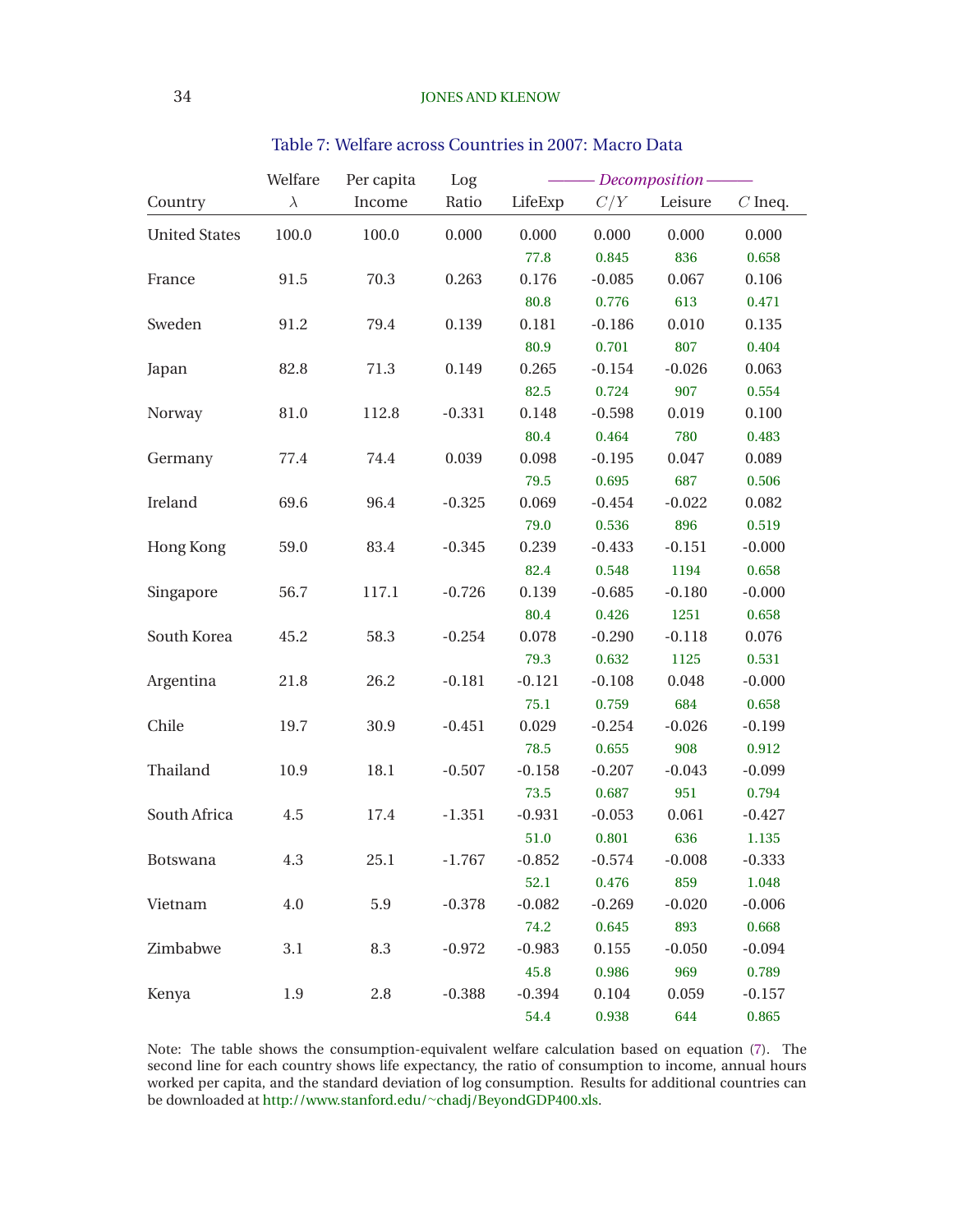<span id="page-35-0"></span>

|                       |           |            |         |      |         | Decomposition- |         |
|-----------------------|-----------|------------|---------|------|---------|----------------|---------|
|                       | Welfare   | Per capita | Differ- | Life |         |                | Cons.   |
| Country               | $\lambda$ | Income     | ence    | Exp. | C/Y     | Leisure        | Ineq.   |
| Average, unweighted   | 2.39      | 1.75       | 0.64    | 0.98 | $-0.26$ | $-0.08$        | 0.00    |
| Average, pop-weighted | 3.35      | 3.05       | 0.30    | 0.95 | $-0.53$ | $-0.09$        | $-0.03$ |
| Median absolute dev.  | $\cdots$  | $\cdots$   | 0.92    | 1.05 | 0.59    | 0.08           | 0.00    |
| Standard deviation    | 2.21      | 1.92       | 1.35    | 0.78 | 1.05    | 0.14           | 0.11    |
| Regional Averages     |           |            |         |      |         |                |         |
| Coastal Asia          | 4.04      | 4.33       | $-0.29$ | 0.82 | $-0.89$ | $-0.13$        | $-0.09$ |
| <b>Western Europe</b> | 3.36      | 2.29       | 1.07    | 1.29 | $-0.22$ | 0.02           | $-0.02$ |
| <b>United States</b>  | 3.11      | 2.06       | 1.05    | 0.93 | 0.35    | $-0.08$        | $-0.15$ |
| Latin America         | 2.87      | 1.61       | 1.27    | 1.37 | $-0.23$ | $-0.13$        | 0.25    |
| Sub-Saharan Africa    | 0.48      | 0.15       | 0.33    | 0.31 | 0.03    | $-0.03$        | 0.02    |

### Table 8: Macro Welfare Growth Summary Statistics, 1980–2007

Note: Average annual growth rates. The decomposition applies to the "Difference," that is, to the difference between the first two data columns. Sample size is 128 countries, and regional averages are population weighted.

welfare by more than 33 log points. The combined effect of these changes is to push welfare substantially below income: both countries have welfare below 5% of that in the U.S., placing them in the middle of the pack of poor economies.

## **6.3. Growth Rates**

Table 8 reports summary statistics for welfare growth. These statistics enhance our understanding of Key Point 4 above regarding life expectancy and growth. Western Europe, the United States, and Latin America all exhibit welfare growth a full percentage point higher than income growth between 1980 and 2007. The key driving force behind this faster growth is rising life expectancy, which adds about 1.3 percentage points to growth in Europe and Latin America and around 0.8 percentage points in the United States and Coastal Asia. Tragically, Sub-Saharan Africa has experienced a much smaller boost (0.3 percentage points), as discussed further below.

Table [9](#page-36-0) illustrates how welfare growth differs from income growth for select countries. Some of the major highlights:

**Japan:** Despite its "lost decade" after 1990, Japan moves sharply up in the growth rankings when considering welfare instead of income. Between 1980 and 2007, income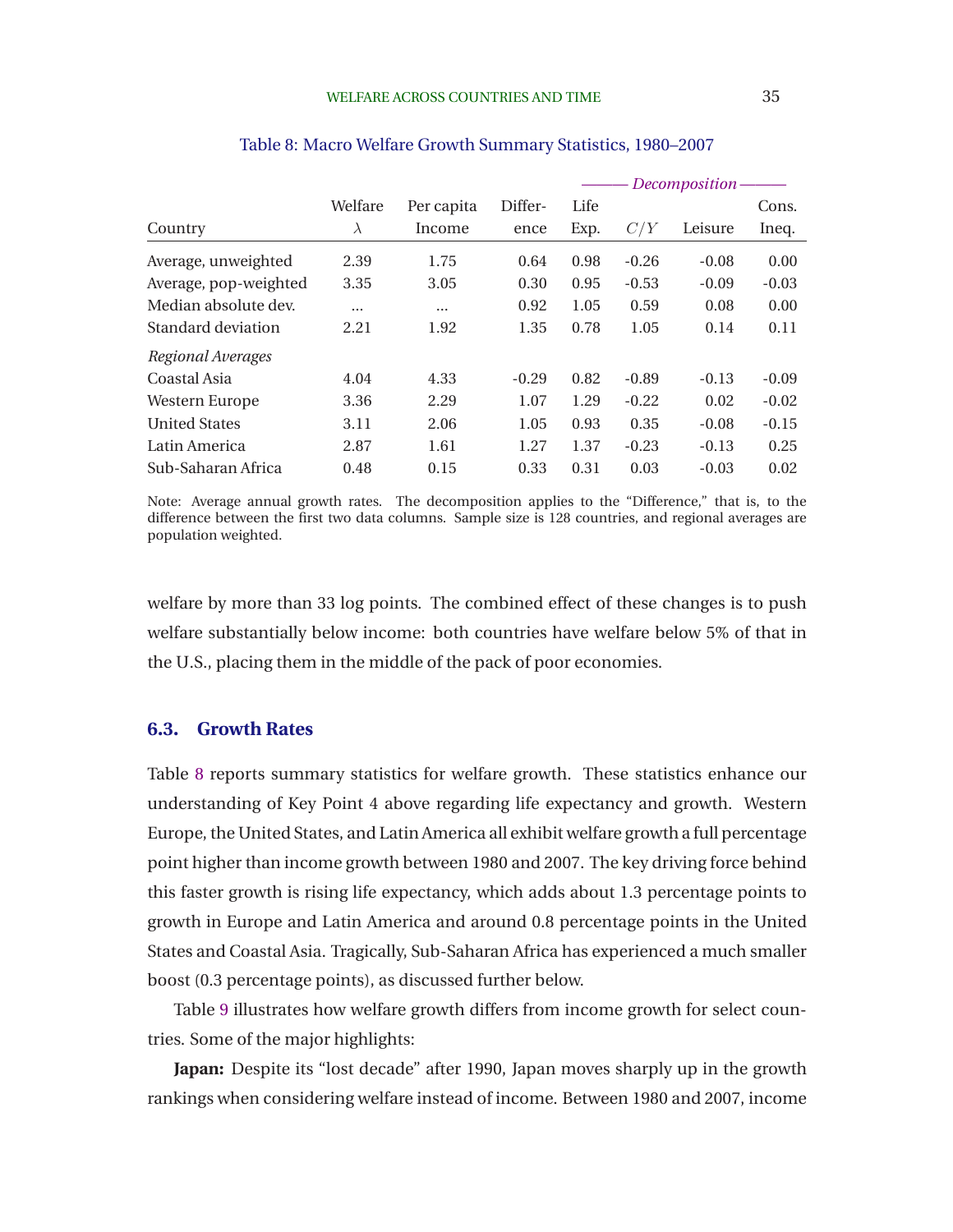<span id="page-36-0"></span>

|               | Welfare   | Per capita |            |           |           | $\overline{\phantom{m}}$ Decomposition $\overline{\phantom{m}}$ |            |
|---------------|-----------|------------|------------|-----------|-----------|-----------------------------------------------------------------|------------|
| Country       | $\lambda$ | Income     | Difference | LifeExp   | C/Y       | Leisure                                                         | $C$ Ineq.  |
| S. Korea      | 8.08      | 6.39       | 1.69       | 2.30      | $-0.36$   | $-0.25$                                                         | 0.00       |
|               |           |            |            | 65.8,79.3 | .696,.632 | 970,1125                                                        | .531,.531  |
| Turkey        | 5.98      | 2.36       | 3.62       | 3.08      | 0.30      | 0.24                                                            | 0.00       |
|               |           |            |            | 56.6,72.8 | .747,.810 | 782, 543                                                        | .742,.742  |
| Singapore     | 5.98      | 5.39       | 0.58       | 1.54      | $-0.61$   | $-0.34$                                                         | 0.00       |
|               |           |            |            | 71.7,80.4 | .503,.426 | 1058,1251                                                       | .658,.658  |
| China         | 4.81      | 5.87       | $-1.06$    | 0.52      | $-1.35$   | $-0.23$                                                         | 0.00       |
|               |           |            |            | 67.0,72.6 | .783,.544 | 848,1009                                                        | .863,.863  |
| Ireland       | 4.10      | 4.68       | $-0.58$    | 1.29      | $-1.96$   | $-0.17$                                                         | 0.25       |
|               |           |            |            | 72.5,79.0 | .910,.536 | 763, 896                                                        | .655,.540  |
| Japan         | 3.99      | 2.12       | 1.87       | 1.21      | 0.49      | 0.24                                                            | $-0.07$    |
|               |           |            |            | 76.1,82.5 | .635,.724 | 1063, 907                                                       | .542,.577  |
| Indonesia     | 3.77      | 2.25       | 1.52       | 1.20      | 0.40      | $-0.14$                                                         | 0.06       |
|               |           |            |            | 57.6,67.7 | .700,.781 | 597, 737                                                        | .661,.635  |
| Hong Kong     | 3.66      | 3.65       | 0.02       | 1.39      | $-1.11$   | $-0.26$                                                         | 0.00       |
|               |           |            |            | 74.7,82.4 | .740,.548 | 1043,1194                                                       | .658,.658  |
| U.K.          | 3.58      | 2.51       | 1.07       | 1.22      | 0.11      | 0.03                                                            | $-0.29$    |
|               |           |            |            | 73.7,79.4 | .833,.859 | 824,799                                                         | .467,.613  |
| <b>Brazil</b> | 3.57      | 1.96       | 1.61       | 1.39      | $-0.25$   | $-0.10$                                                         | 0.57       |
|               |           |            |            | 62.5,72.1 | .845,.789 | 825, 898                                                        | 1.06,.904  |
| India         | 3.34      | 3.58       | $-0.24$    | 0.91      | $-0.86$   | $-0.06$                                                         | $-0.23$    |
|               |           |            |            | 55.3,64.1 | .889,.704 | 608, 670                                                        | .580,.677  |
| Italy         | 3.33      | 1.93       | 1.41       | 1.47      | $-0.12$   | $-0.07$                                                         | 0.14       |
|               |           |            |            | 73.9,81.3 | .750,.725 | 704, 767                                                        | .636,.574  |
| France        | 3.31      | 1.57       | 1.74       | 1.41      | 0.06      | 0.11                                                            | 0.15       |
|               |           |            |            | 74.1,80.8 | .762,.776 | 723, 613                                                        | .566,.490  |
| U.S.          | 3.11      | 2.06       | 1.05       | 0.93      | 0.35      | $-0.08$                                                         | $-0.15$    |
|               |           |            |            | 73.7,77.8 | .770,.845 | 771,836                                                         | .624,.686  |
| Botswana      | 2.94      | 6.27       | $-3.32$    | $-1.10$   | $-2.00$   | $-0.22$                                                         | 0.00       |
|               |           |            |            | 60.5,52.1 | .817,.476 | 674, 859                                                        | 1.05,1.05  |
| Malaysia      | 2.65      | 2.50       | 0.15       | 0.92      | $-0.69$   | $-0.08$                                                         | 0.00       |
|               |           |            |            | 67.4,73.4 | .681,.565 | 600, 684                                                        | .748,.748  |
| Mexico        | 2.35      | 0.68       | 1.67       | 1.64      | 0.05      | $-0.23$                                                         | 0.20       |
|               |           |            |            | 66.6,76.0 | .801,.811 | 668, 859                                                        | .923,.861  |
| Colombia      | 1.02      | 0.40       | 0.62       | 1.04      | $-0.37$   | $-0.05$                                                         | 0.00       |
|               |           |            |            | 65.5,72.8 | .884,.800 | 709, 756                                                        | 1.10, 1.10 |
| S. Africa     | 0.10      | 0.50       | $-0.40$    | $-1.04$   | 0.80      | $-0.16$                                                         | 0.00       |
|               |           |            |            | 57.0,51.0 | .645,.801 | 439,636                                                         | 1.14,1.14  |

# Table 9: Welfare Growth with Macro Data, 1980–2007

Note: The second line for each country displays the raw data on life expectancy, the consumption share, annual hours worked per capita, and the stdev of log consumption for 1980 and 2007. See notes to Table [8.](#page-35-0)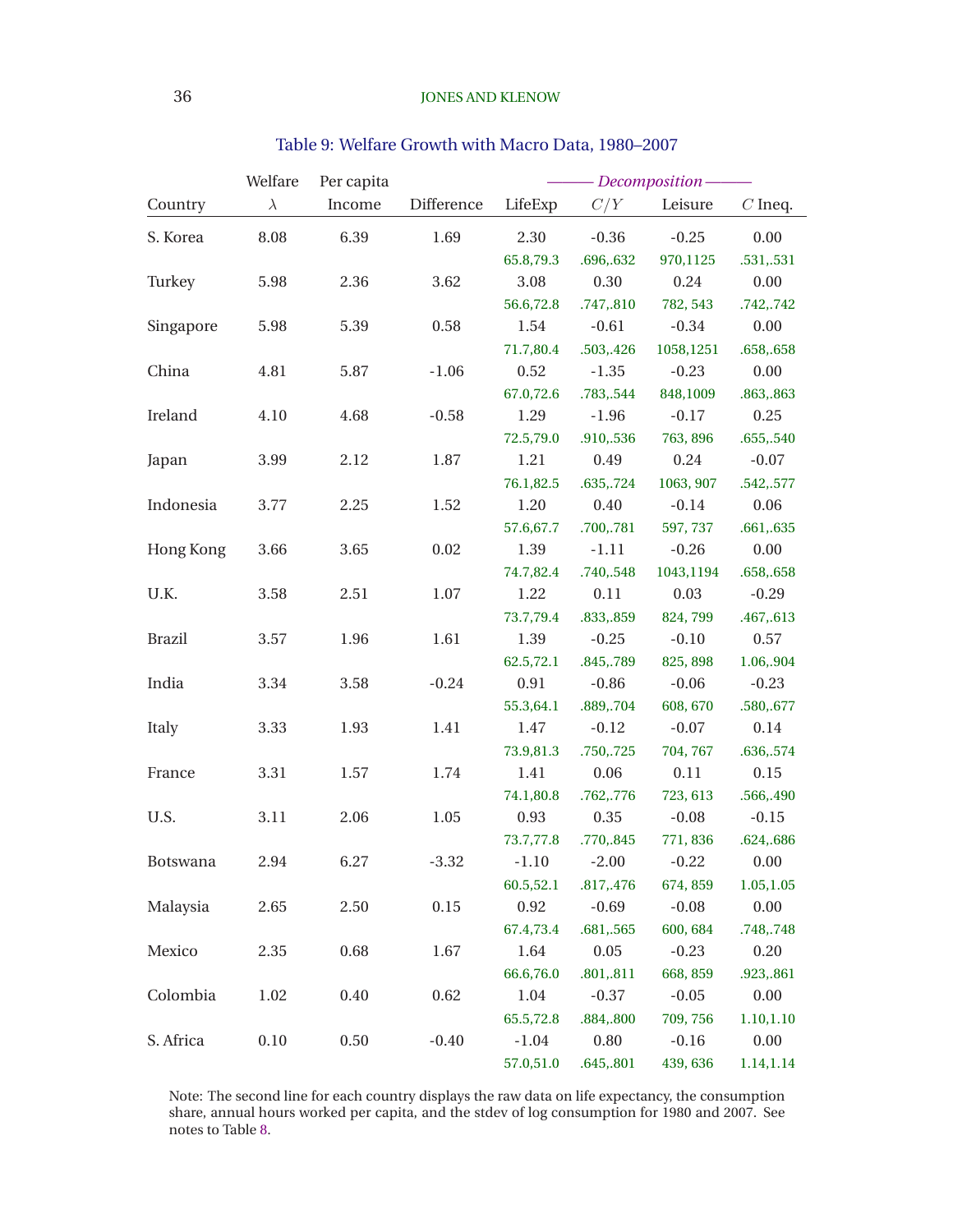growth in both the U.S. and Japan averaged just over 2.0% per year. But rising life expectancy, rising consumption relative to GDP, and rising leisure nearly double Japan's welfare growth to 4.0% per year, almost a full percentage point faster than U.S. welfare growth of 3.1% over this period.

**AIDS in Africa:** [Young](#page-41-0) [\(2005\)](#page-41-0) pointed out that AIDS was a tragedy in Africa, but that it might boost GDP per worker by raising capital per worker. Our welfare measure provides one way of adding these two components together to measure the net cost. As Young suspected, the net cost proves to be substantial. Botswana loses the equivalent of 1.1 percentage points of consumption growth from seeing its life expectancy fall from 60.5 to 52.1 years, similar to the loss in South Africa. Botswana's growth rate falls from one of the fastest in the world at 6.27% to the much more modest 2.94%. Already poor, sub-Saharan Africa falls further behind the richest countries from 1980 to 2007, and more so for welfare than for income.

**The new "Singapores":** An important contributor to growth in GDP per person in many rapidly-growing countries is factor accumulation: increases in investment rates and in hours worked. This point was emphasized by [Young \(1992\)](#page-40-0) in his study of Hong Kong and Singapore. Yet this growth comes at the expense of current consumption and leisure, so growth in GDP provides an incomplete picture.

Table [9](#page-36-0) shows that many of the world's fastest growing countries are like Singapore in this respect. In terms of welfare growth, China, Ireland, Hong Kong and Botswana all lose more than a full percentage point of annual growth to these channels, while South Korea and India lose more than a half percentage point. These countries remain among the fastest growing countries in the world, however, as these negative effects are countered by large gains in life expectancy.

# **7. Conclusion**

For a given specification of preferences, we calculate consumption-equivalent welfare for various countries and years using data on consumption, leisure, consumption inequality, leisure inequality, and mortality by age. Our main finding is that cross-country inequality in welfare is even greater than inequality in incomes. More specifically, our findings can be summarized as follows:

First, the correlation between our welfare index and income per capita is very high.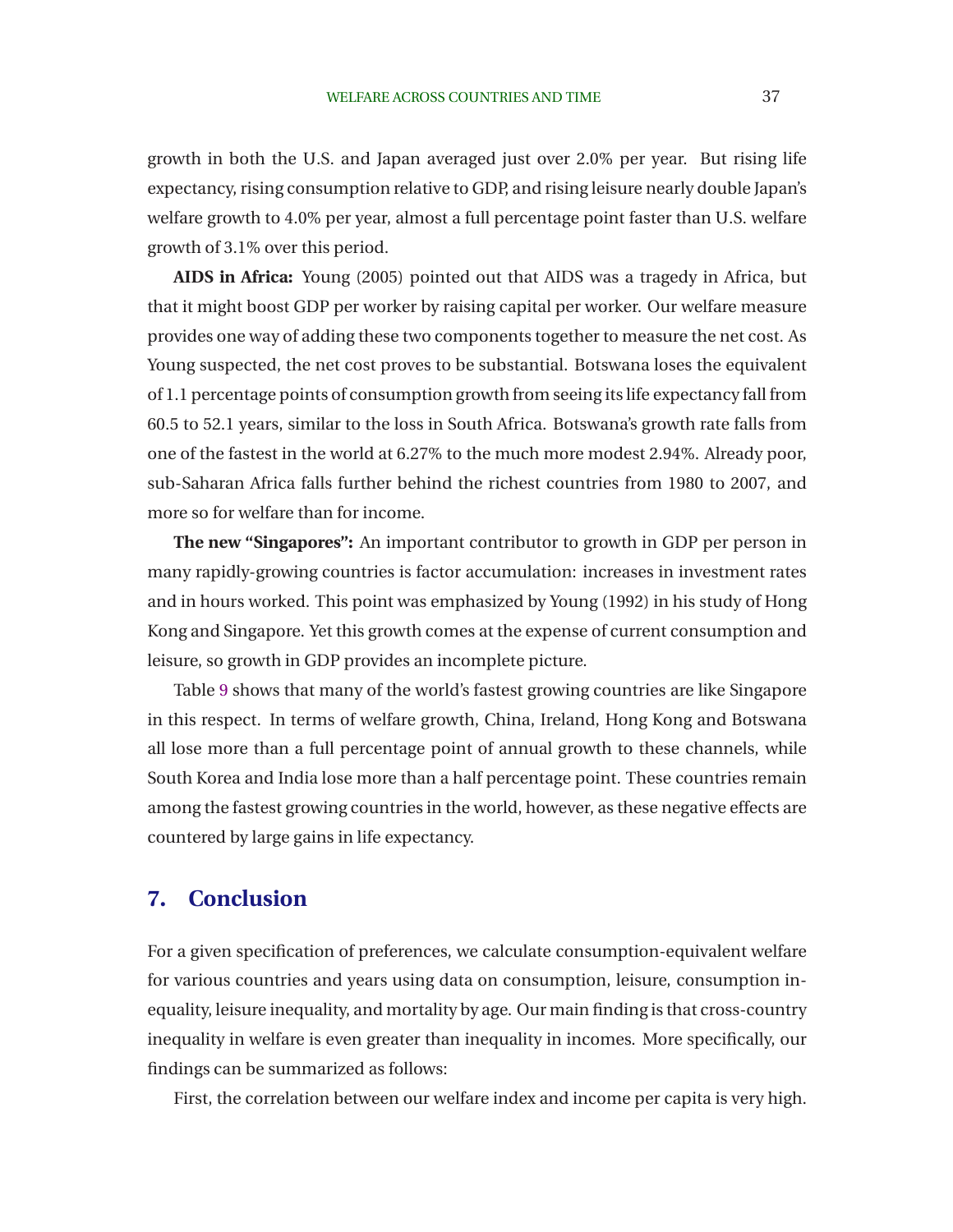### <span id="page-38-0"></span>38 JONES AND KLENOW

This is because average consumption differs so much across countries and is strongly correlated with income. Second, living standards in Western Europe are much closer to those in the United States than it would appear from GDP per capita. Longer lives with more leisure time and more equal consumption in Western Europe largely offset their lower average consumption *vis a vis* the United States. Third, in most developing economies, welfare is markedly lower than income, due primarily to shorter lives but also to more inequality. Finally, economic growth in many countries of the world (the exception being Sub-Saharan Africa) is about 50% faster than previously appreciated, a boost almost entirely due to declining mortality.

Our calculations entail many strong assumptions. We therefore checked and confirmed robustness to alternative welfare measures and alternative utility functions over consumption and leisure. With the requisite data, one could relax more of our assumptions. Mortality by age surely differs within countries (e.g. by education). Preferences over consumption and leisure must differ within countries, perhaps mitigating the welfare cost of unequal outcomes. Where household data is available going back far enough, one could better estimate the present discounted value of welfare.<sup>23</sup>

One could carry out similar calculations across geographic regions within countries, or across subgroups of a country's population (e.g., by gender or race). Even more ambitious, but conceivable, would be to try to account for some of the many important factors we omitted entirely, such as morbidity, the quality of the natural environment, crime, political freedoms, and intergenerational altruism. We hope our simple measure proves to be a useful building block for work in this area.

# **References**

- Aguiar, Mark and Mark Bils, "Has Consumption Inequality Mirrored Income Inequality?," 2013. Princeton University mimeo.
- Barro, Robert J. and Charles J. Redlick, "Macroeconomic Effects from Government Purchases and Taxes," *Quarterly Journal of Economics*, February 2011, *126* (1), 51–102.

Becker, Gary S., Tomas J. Philipson, and Rodrigo R. Soares, "The Quantity and Quality of Life and the Evolution of World Inequality," *American Economic Review*, March 2005, *95* (1), 277–291.

 $23$ With time-separable utility, repeated cross-sections would suffice. Dealing with nonseparability over time, however, would seem to require longer household panels than are known to us.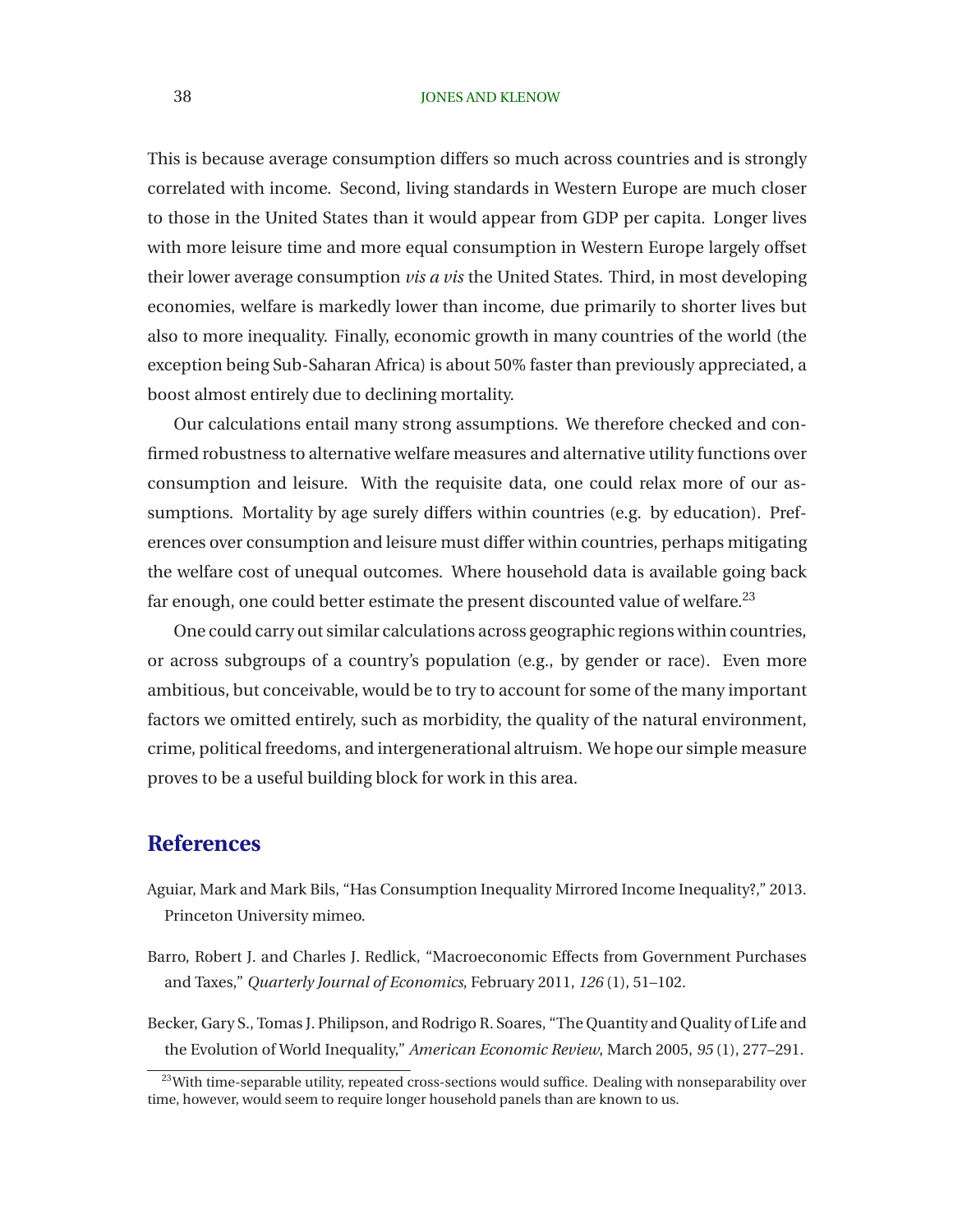- <span id="page-39-0"></span>Boarini, Romina, Asa Johansson, and Marco Mira d'Ercole, "Alternative Measures of Well-Being," OECD Social, Employment and Migration Working Papers 33, OECD, Directorate for Employment, Labour and Social Affairs February 2006.
- Chetty, Raj, "Bounds on Elasticities With Optimization Frictions: A Synthesis of Micro and Macro Evidence on Labor Supply," *Econometrica*, 2012, *80* (3), 969–1018.
- Fleurbaey, Marc, "Beyond GDP: The Quest for a Measure of Social Welfare," *Journal of Economic Literature*, December 2009, *47* (4), 1029–1075.
- and Guillaume Gaulier, "International Comparisons of Living Standards by Equivalent Incomes," *Scandinavian Journal of Economics*, 09 2009, *111* (3), 597–624.
- Hall, Robert E., "By How Much Does GDP Rise If the Government Buys More Output?," *Brookings Papers on Economic Activity*, September 2009, *11.*
- , "Reconciling Cyclical Movements in the Marginal Value of Time and the Marginal Product of Labor," *Journal of Political Economy*, 2009, *117* (2), 281–323.
- and Charles I. Jones, "The Value of Life and the Rise in Health Spending," *Quarterly Journal of Economics*, February 2007, *122* (1), 39–72.
- Harsanyi, John C., "Cardinal Utility in Welfare Economics and in the Theory of Risk-Taking," *Journal of Political Economy*, 1953, *61* (5), 434.
- Jones, Charles I. and Peter J. Klenow, "Beyond GDP: Welfare across Countries and Time," September 2010. NBER Working Paper 16352.
- Kremer, Michael, Jessica Leino, Edward Miguel, and Alix Peterson Zwane, "Spring Cleaning: Rural Water Impacts, Valuation and Property Rights Institutions," *Quarterly Journal of Economics*, February 2011, *126* (1), 145–205.
- Krueger, Dirk and Fabrizio Perri, "Does Income Inequality Lead to Consumption Inequality? Evidence and Theory," *Review of Economic Studies*, January 2006, *73* (1), 163–193.
- $\_\,$ ,  $\_\,$ , Luigi Pistaferri, and Giovanni L. Violante, "Cross Sectional Facts for Macroeconomists," *Review of Economic Dynamics*, January 2010, *13* (1), 1–14.
- Lucas, Robert E., *Models of Business Cycles*, New York: Basil Blackwell, 1987.
- Murphy, Kevin M. and Robert H. Topel, "The Value of Health and Longevity," *Journal of Political Economy*, October 2006, *114* (5), 871–904.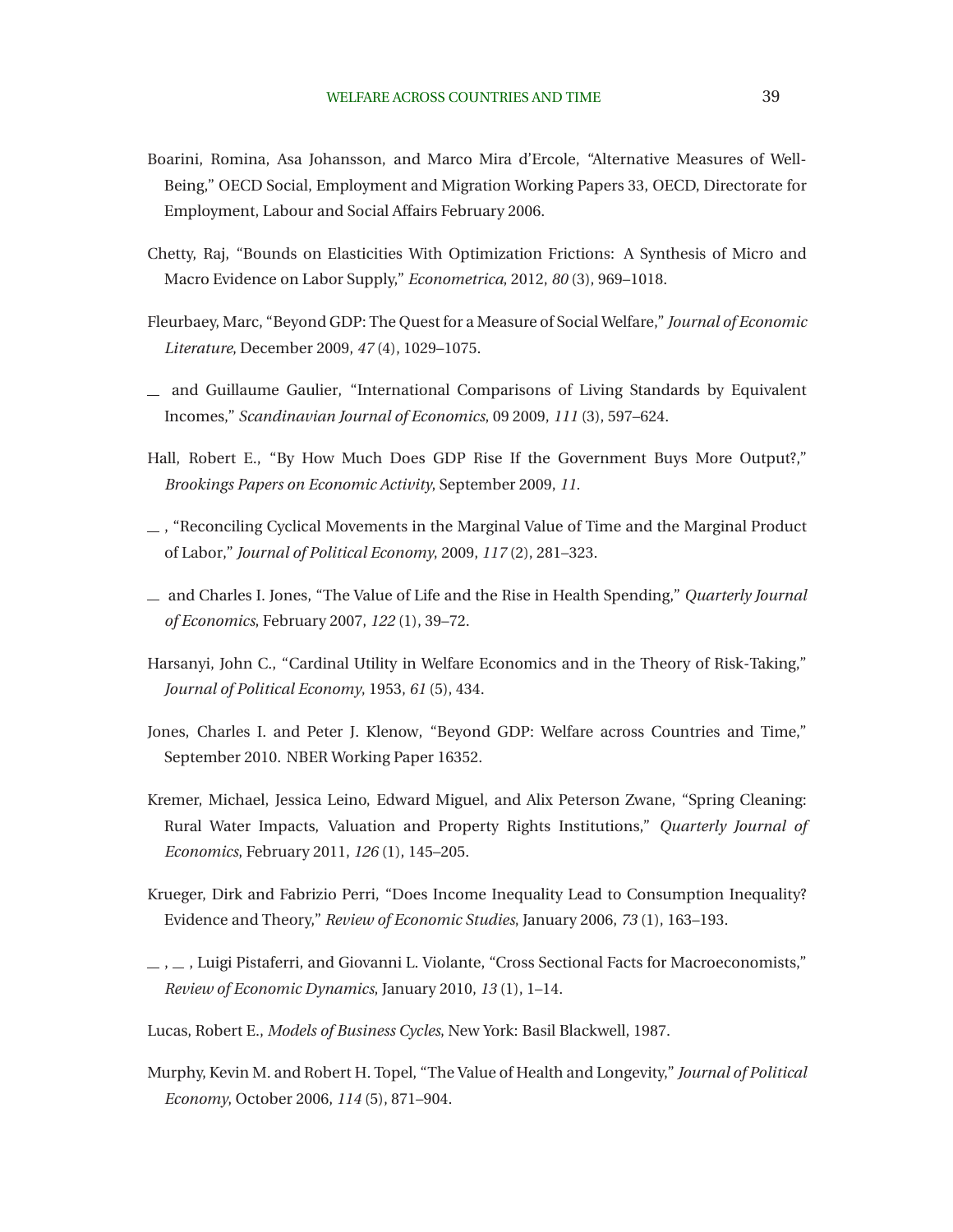- <span id="page-40-0"></span>Nordhaus, William D., "The Health of Nations: The Contribution of Improved Health to Living Standards," in Kevin M. Murphy and Robert Topel, eds., *Measuring the Gains from Medical Research: An Economic Approach*, Chicago: University of Chicago Press, 2003, pp. 9–40.
- and James Tobin, "Is Growth Obsolete?," in "Economic Research: Retrospect and Prospect Vol 5: Economic Growth," National Bureau of Economic Research, Inc, December 1972, pp. 1–80.
- Ohanian, Lee, Andrea Raffo, and Richard Rogerson, "Long-Term Changes in Labor Supply and Taxes: Evidence from OECD Countries, 1956-2004," *Journal of Monetary Economics*, November 2008, *55*, 1353–1362.
- Parente, Stephen L., Richard Rogerson, and Randall Wright, "Homework in Development Economics: Household Production and the Wealth of Nations," *Journal of Political Economy*, August 2000, *108* (4), 680–687.
- Pistaferri, Luigi, "Anticipated and Unanticipated Wage Changes, Wage Risk, and Intertemporal Labor Supply," *Journal of Labor Economics*, 2003, *21* (3), 729–754.
- Prescott, Edward C., "Why Do Americans Work So Much More than Europeans?," *Quarterly Review*, July 2004, pp. 2–13.
- Ravallion, Martin, "Mashup Indices of Development," Policy Research Working Paper Series 5432, The World Bank September 2010.
- Rawls, John, *A Theory of Justice*, Harvard University Press, 1971.
- Shimer, Robert, "Convergence in Macroeconomics: The Labor Wedge," *American Economic Journal: Macroeconomics*, January 2009, *1* (1), 280–297.
- Stiglitz, Joseph E., Amartya Sen, and Jean-Paul Fitoussi, "Report by the Commission on the Measurement of Economic Performance and Social Progress," Technical Report September 2009.
- Trabandt, Mathias and Harald Uhlig, "How Far Are We From The Slippery Slope? The Laffer Curve Revisited," NBER Working Paper 15343 September 2009.
- Viscusi, W. Kip and Joseph E. Aldy, "The Value of a Statistical Life: A Critical Review of Market Estimates throughout the World," *Journal of Risk and Uncertainty*, 2003, *27*, 5–76.
- Young, Alwyn, "A Tale of Two Cities: Factor Accumulation and Technical Change in Hong Kong and Singapore," in Olivier Blanchard and Stanley Fischer, eds., *NBER Macroeconomics Annual*, Cambridge, MA: MIT Press, 1992, pp. 13–54.